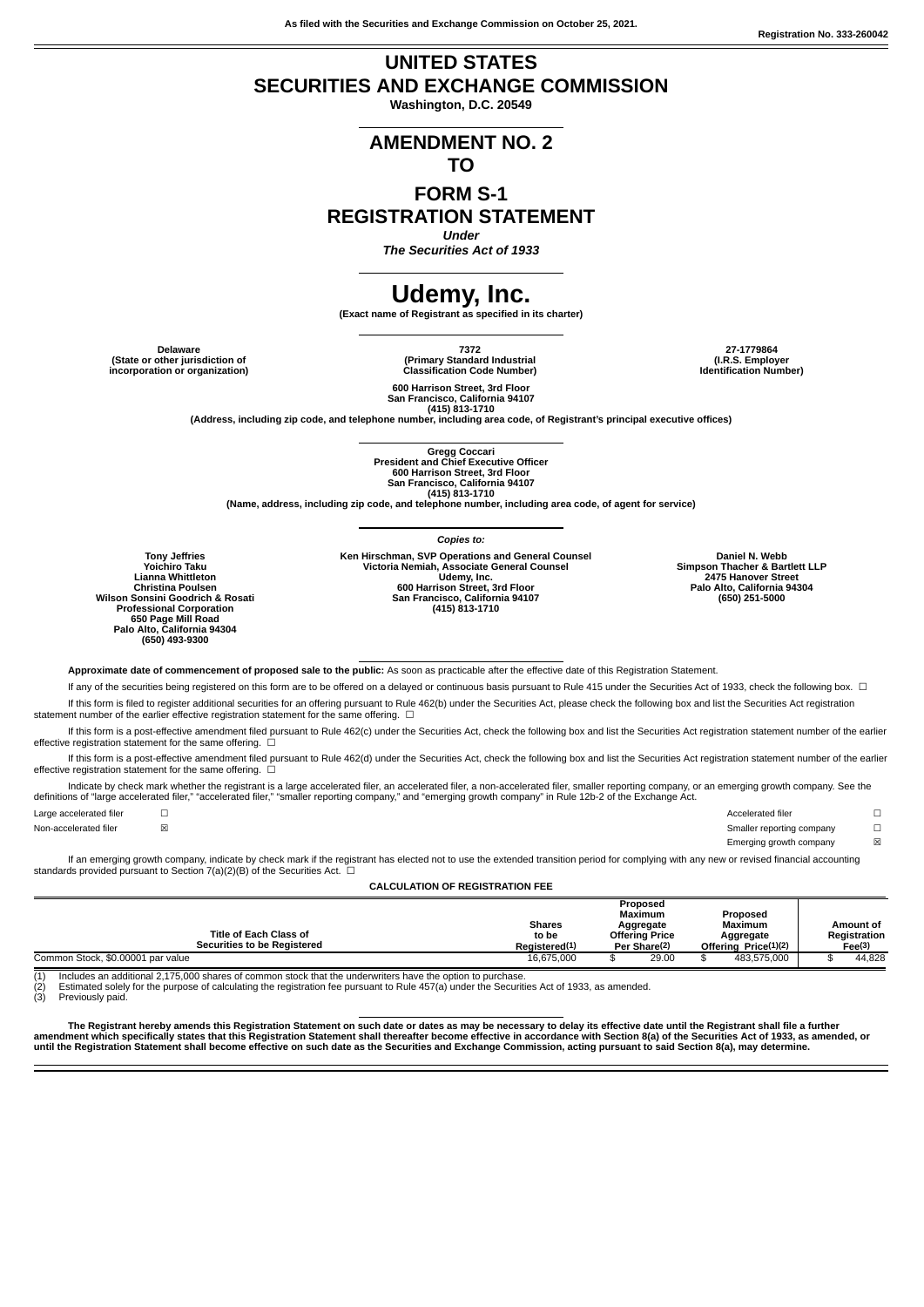## **Explanatory note**

This Amendment No. 2 (this "Amendment") to the Registration Statement on Form S-1 (File No. 333-260042) (the "Registration Statement") is being filed solely for the purpose of revising Exhibit 3.1 and Exhibit 10.4, as indicated in Part II of this Amendment. This Amendment does not modify any provision of the prospectus that forms part of the Registration Statement. Accordingly, a preliminary prospectus has been omitted.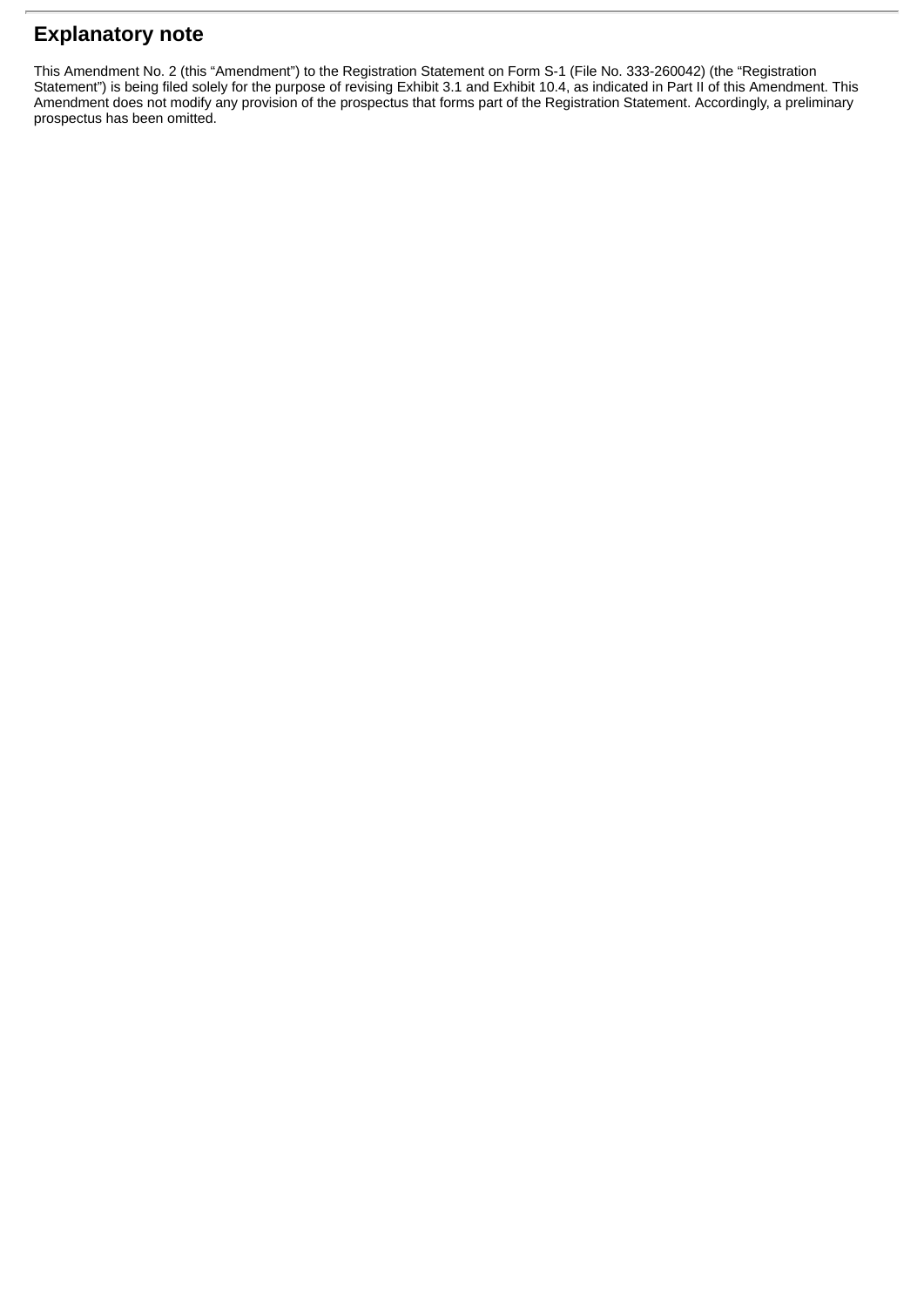## **Part II Information not required in the prospectus**

### **Item 13. Other expenses of issuance and distribution**

The following table sets forth the expenses to be incurred in connection with the offering described in this registration statement, other than underwriting discounts and commissions, all of which will be paid by us. All amounts are estimates except the Securities and Exchange Commission, or SEC, registration fee, the Financial Industry Regulatory Authority, Inc., or FINRA, filing fee and the Nasdaq Global Select Market, or Nasdaq, listing fee.

|                                   | Amount paid or<br>to be paid |
|-----------------------------------|------------------------------|
| SEC registration fee              | 44,828                       |
| FINRA filing fee                  | 73,037                       |
| Nasdag listing fee                | 295,000                      |
| Printing and engraving expenses   | 525,813                      |
| Legal fees and expenses           | 1,650,000                    |
| Accounting fees and expenses      | 2,708,424                    |
| Transfer agent and registrar fees | 5,000                        |
| Miscellaneous expenses            | 897,898                      |
| Total                             | 6,200,000                    |

### **Item 14. Indemnification of directors and officers**

Section 145 of the Delaware General Corporation Law empowers a corporation to indemnify its directors and officers and to purchase insurance with respect to liability arising out of their capacity or status as directors and officers, provided that the person acted in good faith and in a manner the person reasonably believed to be in our best interests, and, with respect to any criminal action, had no reasonable cause to believe the person's actions were unlawful. The Delaware General Corporation Law further provides that the indemnification permitted thereunder shall not be deemed exclusive of any other rights to which the directors and officers may be entitled under the corporation's bylaws, any agreement, a vote of stockholders or otherwise. The certificate of incorporation of the registrant to be in effect upon the completion of this offering provides for the indemnification of the registrant's directors and officers to the fullest extent permitted under the Delaware General Corporation Law. In addition, the bylaws of the registrant to be in effect upon the completion of this offering require the registrant to fully indemnify any person who was or is a party or is threatened to be made a party to any threatened, pending or completed action, suit or proceeding (whether civil, criminal, administrative or investigative) by reason of the fact that such person is or was a director or officer of the registrant, or is or was a director or officer of the registrant serving at the registrant's request as a director, officer, employee or agent of another corporation, partnership, joint venture, trust or other enterprise, against expenses (including attorney's fees), judgments, fines and amounts paid in settlement actually and reasonably incurred by such person in connection with such action, suit or proceeding, to the fullest extent permitted by applicable law.

Section 102(b)(7) of the Delaware General Corporation Law permits a corporation to provide in its certificate of incorporation that a director of the corporation shall not be personally liable to the corporation or its stockholders for monetary damages for breach of fiduciary duty as a director, except (1) for any breach of the director's duty of loyalty to the corporation or its stockholders, (2) for acts or omissions not in good faith or which involve intentional misconduct or a knowing violation of law, (3) for payments of unlawful dividends or unlawful stock repurchases or redemptions or (4) for any transaction from which the director derived an improper personal benefit. The registrant's certificate of incorporation to be in effect upon the completion of this offering provides that the registrant's directors shall not be personally liable to it or its stockholders for monetary damages for breach of fiduciary duty as a director and that if the Delaware General Corporation Law is amended to authorize corporate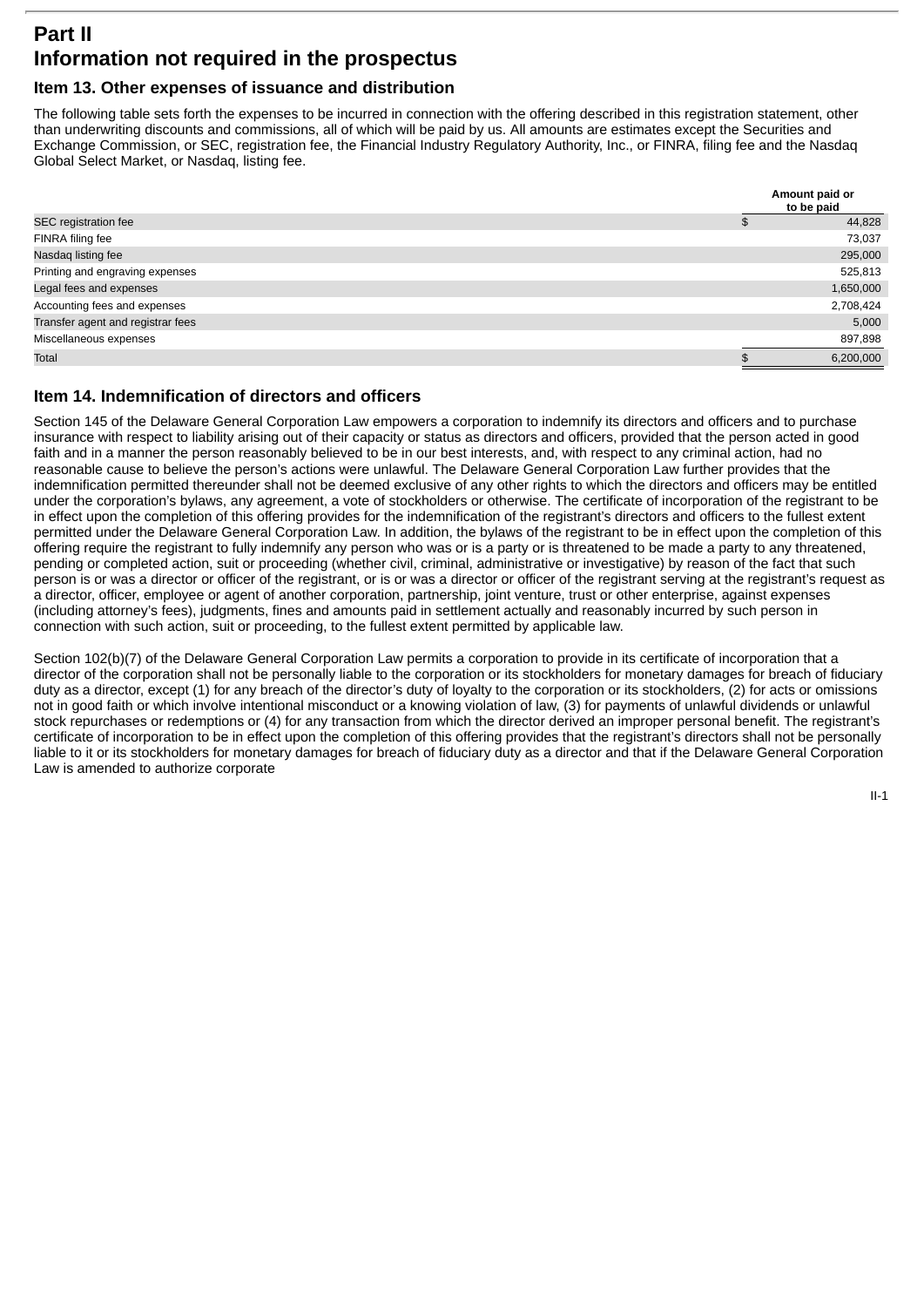action further eliminating or limiting the personal liability of directors, then the liability of the registrant's directors shall be eliminated or limited to the fullest extent permitted by the Delaware General Corporation Law, as so amended.

Section 174 of the Delaware General Corporation Law provides, among other things, that a director who willfully or negligently approves of an unlawful payment of dividends or an unlawful stock purchase or redemption may be held liable for such actions. A director who was either absent when the unlawful actions were approved, or dissented at the time, may avoid liability by causing his, her, or their dissent to such actions to be entered in the books containing minutes of the meetings of the board of directors at the time such action occurred or immediately after such absent director receives notice of the unlawful acts.

As permitted by the Delaware General Corporation Law, the registrant has entered into separate indemnification agreements with each of the registrant's directors and executive officers which would require the registrant, among other things, to indemnify them against certain liabilities which may arise by reason of their status as directors or executive officers.

The registrant expects to obtain and maintain insurance policies under which its directors and officers are insured, within the limits and subject to the limitations of those policies, against certain expenses in connection with the defense of, and certain liabilities which might be imposed as a result of, actions, suits or proceedings to which they are parties by reason of being or having been directors or officers. The coverage provided by these policies may apply whether or not the registrant would have the power to indemnify such person against such liability under the provisions of the Delaware General Corporation Law.

These indemnification provisions and the indemnification agreements entered into between the registrant and the registrant's officers and directors may be sufficiently broad to permit indemnification of the registrant's officers and directors for liabilities (including reimbursement of expenses incurred) arising under the Securities Act of 1933, as amended.

The underwriting agreement between the registrant and the underwriters filed as Exhibit 1.1 to this registration statement provides for the indemnification by the underwriters of the registrant's directors and officers and certain controlling persons against specified liabilities, including liabilities under the Securities Act with respect to information provided by the underwriters specifically for inclusion in the registration statement. The investors' rights agreement with certain holders of our capital stock also provides for cross-indemnification in connection with the registration of the registrant's common stock on behalf of such holders.

### **Item 15. Recent sales of unregistered securities**

The following list sets forth information regarding all unregistered securities sold by us since January 1, 2018. No underwriters were involved in the sales and the certificates representing the securities sold and issued contain legends restricting transfer of the securities without registration under the Securities Act or an applicable exemption from registration.

- (1) In March 2020, we issued and sold to investors an aggregate of 2,569,043 shares of our Series E redeemable convertible preferred stock at a purchase price of \$15.57 per share for aggregate consideration of \$39.9 million.
- (2) In November 2020 and December 2020, we issued and sold to investors an aggregate of 3,349,812 shares of our Series F redeemable convertible preferred stock at a purchase price of \$24.13 per share for aggregate consideration of approximately \$80.8 million.
- (3) In January 2021, we issued and sold to an investor 12,595 shares of our Series A-1 redeemable convertible preferred stock upon the exercise of an outstanding warrant at a purchase price of \$0.196 per share. We received approximately \$2,469 in consideration.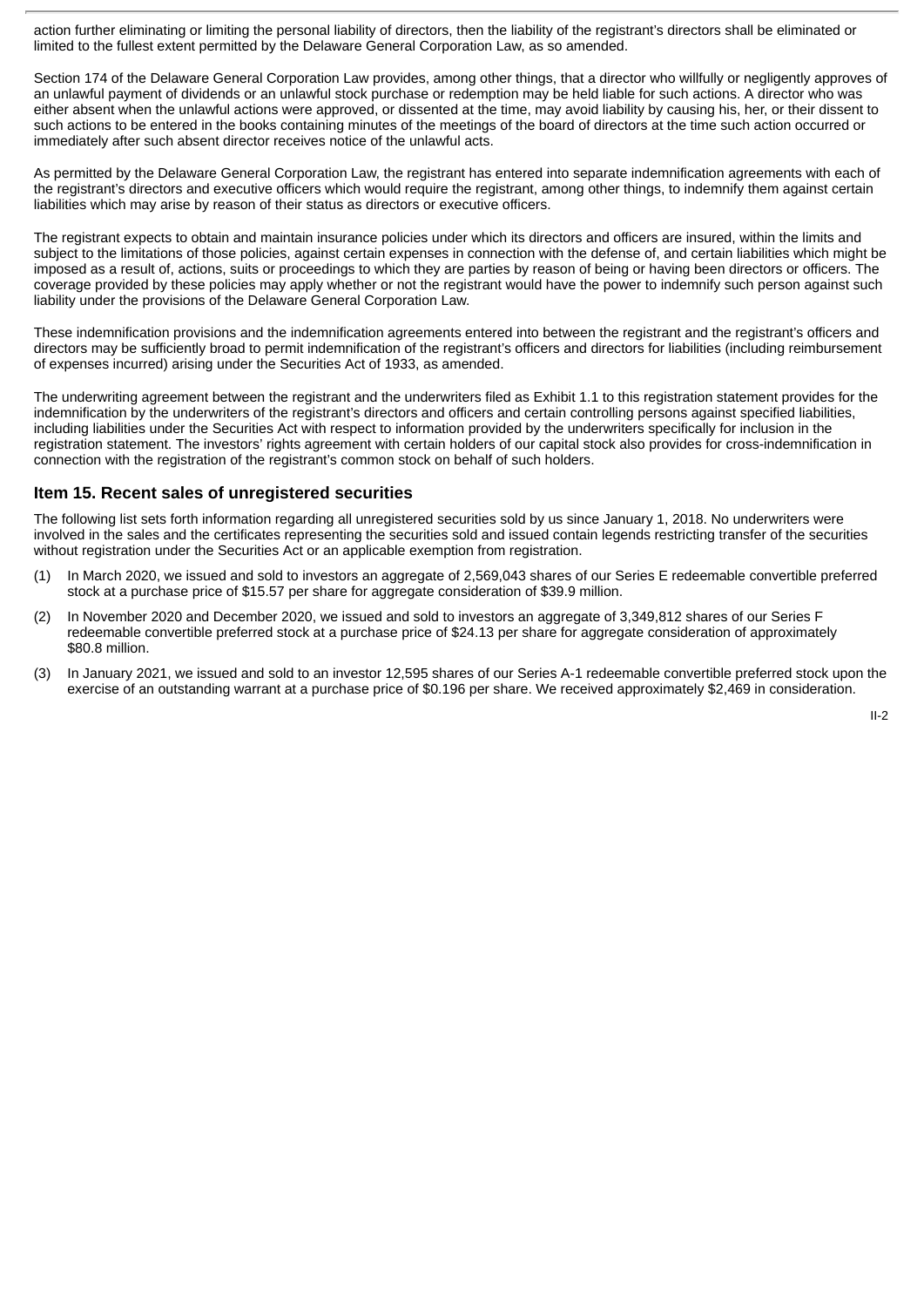- (4) In August 2021, we issued an aggregate of 61,300 shares of our common stock to a former stockholder of CUX (d/b/a CorpU), or CorpU, as partial consideration for the acquisition of CorpU.
- (5) Since January 1, 2018, we granted to certain of our service providers stock options to purchase an aggregate of 29,721,715 shares of common stock upon the exercise of options under our 2010 Plan at exercise prices per share ranging from \$3.06 to \$34.14.
- (6) Since January 1, 2018, we granted to certain of our service providers 113,230 stock appreciation rights under our 2010 Plan at base exercises prices per share ranging from \$3.12 to \$34.14.
- (7) Since January 1, 2018, we issued and sold to certain of our service providers an aggregate of 14,378,073 shares of common stock upon the exercise of options under our 2010 Plan at exercise prices per share ranging from \$0.02 to \$34.14, for aggregate consideration of approximately \$35.4 million.

The offers, sales, and issuances of the securities described in Items 15(1), 15(2), 15(3), and 15(4) were exempt from registration under the Securities Act under Section 4(a)(2) of the Securities Act or Regulation D promulgated thereunder as transactions by an issuer not involving a public offering. The recipients of securities in each of these transactions acquired the securities for investment only and not with a view to or for sale in connection with any distribution thereof and appropriate legends were affixed to the securities issued in these transactions. Each of the recipients of securities in these transactions was an accredited person and had adequate access, through employment, business, or other relationships, to information about the registrant.

The offers, sales, and issuances of the securities described in Items 15(5), 15(6), and 15(7) were exempt from registration under the Securities Act under either (1) Rule 701 in that the transactions were under compensatory benefit plans and contracts relating to compensation as provided under Rule 701 or (2) Section 4(a)(2) of the Securities Act as transactions by an issuer not involving any public offering. The recipients of such securities were the registrant's employees, consultants, or directors and received the securities under our 2010 Plan. The recipients of securities in each of these transactions represented their intention to acquire the securities for investment only and not with view to or for sale in connection with any distribution thereof and appropriate legends were affixed to the securities issued in these transactions.

#### **Item 16. Exhibit and financial statement schedules**

#### *(a) Exhibits.*

See the exhibit index immediately preceding the signature page hereto for a list of exhibits filed as part of this registration statement on Form S-1, which exhibit index is incorporated herein by reference.

#### *(b) Financial statement schedules.*

Schedules have been omitted because the information required to be set forth therein is not applicable or is shown in the financial statements or notes thereto.

#### **Item 17. Undertakings**

The undersigned registrant hereby undertakes to provide to the underwriters at the closing specified in the underwriting agreements, certificates in such denominations and registered in such names as required by the underwriters to permit prompt delivery to each purchaser.

Insofar as indemnification for liabilities arising under the Securities Act may be permitted to directors, officers, and controlling persons of the registrant pursuant to the foregoing provisions, or otherwise, the registrant has been advised that in the opinion of the SEC such indemnification is against public policy as expressed in the Securities Act and is, therefore, unenforceable. In the event that a claim for indemnification against such liabilities (other than the payment by the registrant of expenses incurred or paid by a director, officer, or controlling person of the registrant in the successful defense of any action, suit, or proceeding) is asserted by such director, officer, or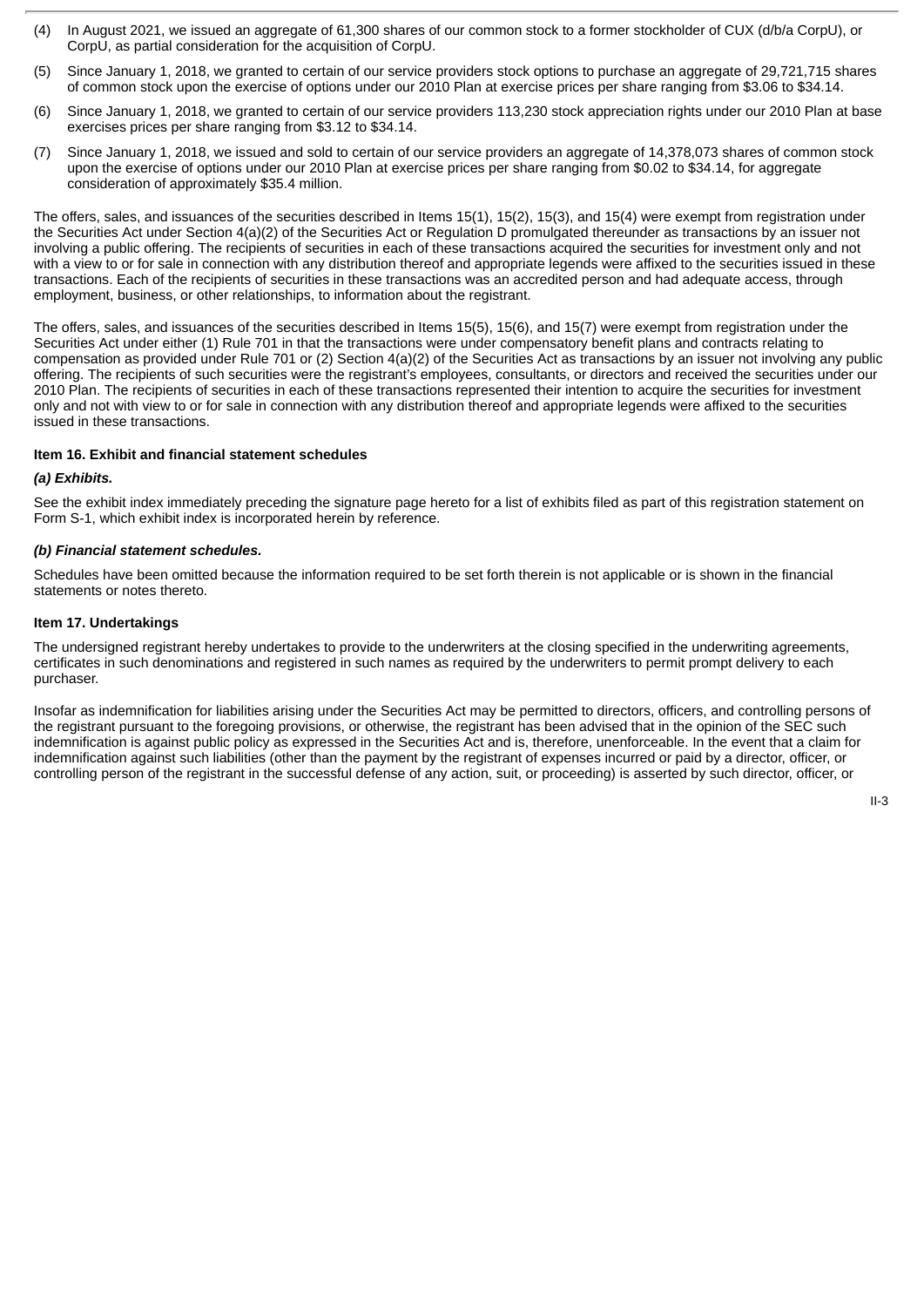controlling person in connection with the securities being registered, the registrant will, unless in the opinion of its counsel the matter has been settled by controlling precedent, submit to a court of appropriate jurisdiction the question whether such indemnification by it is against public policy as expressed in the Securities Act and will be governed by the final adjudication of such issue.

The undersigned hereby undertakes that:

- (1) For purposes of determining any liability under the Securities Act, the information omitted from the form of prospectus filed as part of this registration statement in reliance upon Rule 430A and contained in a form of prospectus filed by the registrant pursuant to Rule 424(b)(1) or (4) or 497(h) under the Securities Act of 1933 shall be deemed to be part of this registration statement as of the time it was declared effective.
- (2) For the purpose of determining any liability under the Securities Act, each post-effective amendment that contains a form of prospectus shall be deemed to be a new registration statement relating to the securities offered therein, and the offering of such securities at that time shall be deemed to be the initial bona fide offering thereof.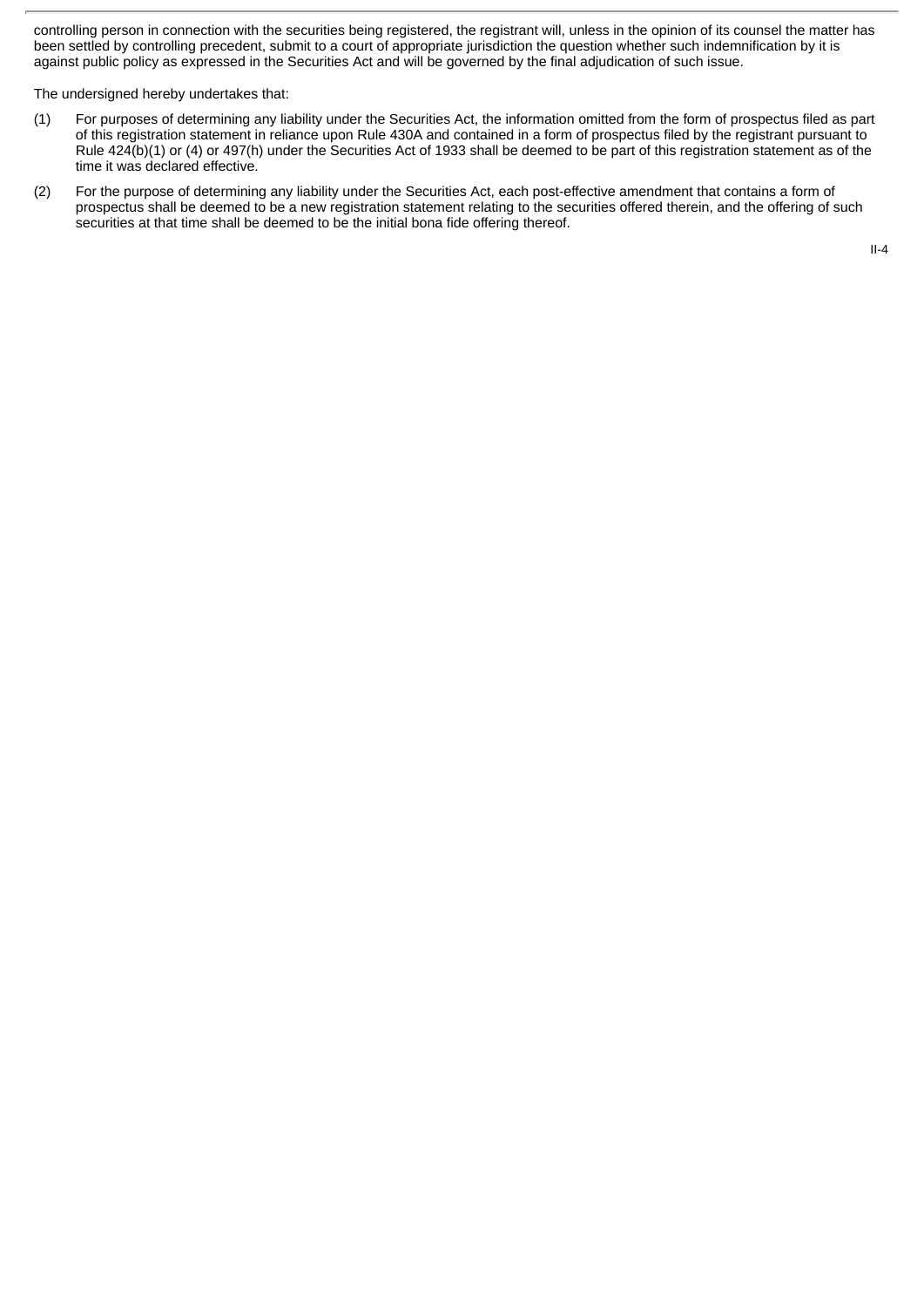## **Exhibit index**

| <b>Exhibit</b><br>number | <b>Description</b>                                                                                                                                       |
|--------------------------|----------------------------------------------------------------------------------------------------------------------------------------------------------|
| $1.1^{\wedge}$           | Form of Underwriting Agreement.                                                                                                                          |
| 3.1                      | Amended and Restated Certificate of Incorporation of the Registrant, as amended and currently in effect.                                                 |
| $3.2^{\wedge}$           | Form of Amended and Restated Certificate of Incorporation of the Registrant, to be in effect upon the completion of this offering.                       |
| $3.3^$                   | Bylaws of the Registrant, as currently in effect.                                                                                                        |
| $3.4^$                   | Form of Amended and Restated Bylaws of the Registrant, to be in effect upon the completion of this offering.                                             |
| $4.1^{\circ}$            | Fifth Amended and Restated Investor Rights Agreement by and among the Registrant and certain of its stockholders, dated<br>November 13, 2020.            |
| $4.2^{\circ}$            | Specimen common stock certificate of the Registrant.                                                                                                     |
| $5.1^{\circ}$            | Opinion of Wilson Sonsini Goodrich & Rosati, Professional Corporation.                                                                                   |
| $10.1 + ^{\wedge}$       | Form of Indemnification Agreement between the Registrant and each of its directors and executive officers.                                               |
| $10.2 + ^{\wedge}$       | 2010 Equity Incentive Plan, as amended, and forms of agreement thereunder.                                                                               |
| $10.3 + ^{\wedge}$       | 2021 Equity Incentive Plan and forms of agreements thereunder, to be in effect upon the completion of this offering.                                     |
| $10.4+$                  | 2021 Employee Stock Purchase Plan, as amended and restated, and forms of agreements thereunder, to be in effect upon the<br>completion of this offering. |
| $10.5 + ^{\wedge}$       | <b>Employee Incentive Compensation Plan.</b>                                                                                                             |
| $10.6 + ^{\wedge}$       | <b>Outside Director Compensation Policy.</b>                                                                                                             |
| $10.7 + ^{\wedge}$       | Confirmatory Employment Letter by and between the Registrant and Gregg Coccari.                                                                          |
| $10.8 + ^{\wedge}$       | Confirmatory Employment Letter by and between the Registrant and Sarah Blanchard.                                                                        |
| $10.9 + ^{\wedge}$       | Confirmatory Employment Letter by and between the Registrant and Velayudhan Venugopal.                                                                   |
| $10.10 + ^{\wedge}$      | Confirmatory Employment Letter by and between the Registrant and Gregory Brown.                                                                          |
| $10.11 + ^{\wedge}$      | Confirmatory Employment Letter by and between the Registrant and Cara Brennan Allamano.                                                                  |
| $10.12 + ^{\wedge}$      | Confirmatory Employment Letter by and between the Registrant and Llibert Argerich.                                                                       |
| $10.13 + ^{\wedge}$      | Confirmatory Employment Letter by and between the Registrant and Prasad Gune.                                                                            |
| $10.14 + ^{\wedge}$      | Change in Control and Severance Agreement by and between the Registrant and Gregg Coccari.                                                               |
|                          | 10.15+^ Change in Control and Severance Agreement by and between the Registrant and Sarah Blanchard.                                                     |
|                          | 10.16 <sup>+^</sup> Change in Control and Severance Agreement by and between the Registrant and Velayudhan Venugopal.                                    |

- 10.17+^ Change in Control and Severance [Agreement](http://www.sec.gov/Archives/edgar/data/0001607939/000119312521291460/d163445dex1017.htm) by and between the Registrant and Gregory Brown.
- 10.18+^ Change in Control and Severance [Agreement](http://www.sec.gov/Archives/edgar/data/0001607939/000119312521291460/d163445dex1018.htm) by and between the Registrant and Cara Brennan Allamano.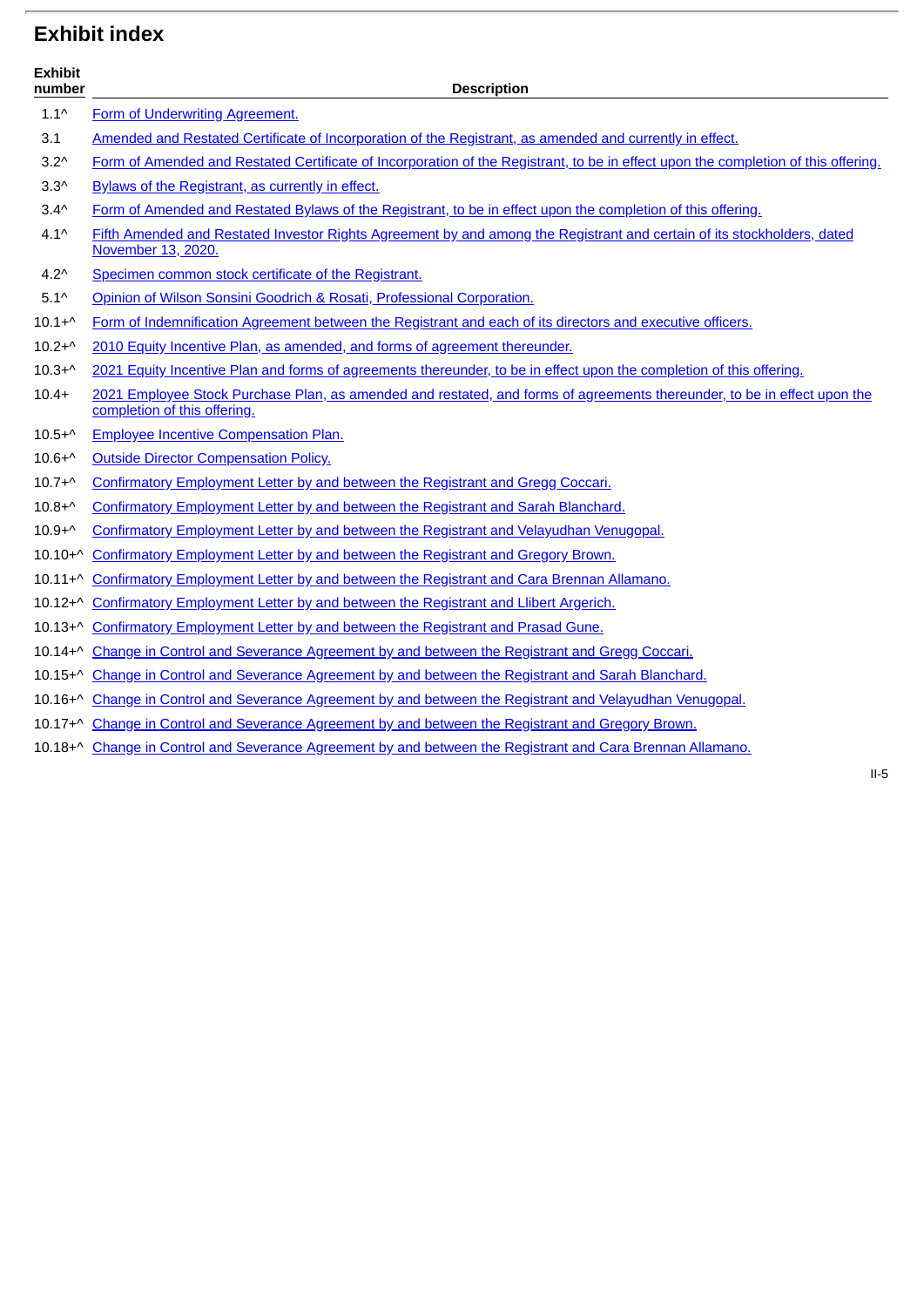## **Exhibit**

#### **number Description**

10.19+^ Change in Control and Severance [Agreement](http://www.sec.gov/Archives/edgar/data/0001607939/000119312521291460/d163445dex1019.htm) by and between the Registrant and Llibert Argerich.

10.20+^ Change in Control and Severance [Agreement](http://www.sec.gov/Archives/edgar/data/0001607939/000119312521291460/d163445dex1020.htm) by and between the Registrant and Prasad Gune.

21.1^ List of [subsidiaries.](http://www.sec.gov/Archives/edgar/data/0001607939/000119312521291460/d163445dex211.htm)

23.1^ Consent of Deloitte & Touche LLP, [independent](http://www.sec.gov/Archives/edgar/data/1607939/000119312521302492/d163445dex231.htm) registered public accounting firm.

23.2^ Consent of Wilson Sonsini Goodrich & Rosati, [Professional](http://www.sec.gov/Archives/edgar/data/1607939/000119312521302492/d163445dex51.htm) Corporation (included in Exhibit 5.1).

24.1^ Power of Attorney (included on page II-7 of the original filing of this registration [statement\).](http://www.sec.gov/Archives/edgar/data/0001607939/000119312521291460/d163445ds1.htm#ii163445_31)

Previously filed.

+ Indicates management contract or compensatory plan.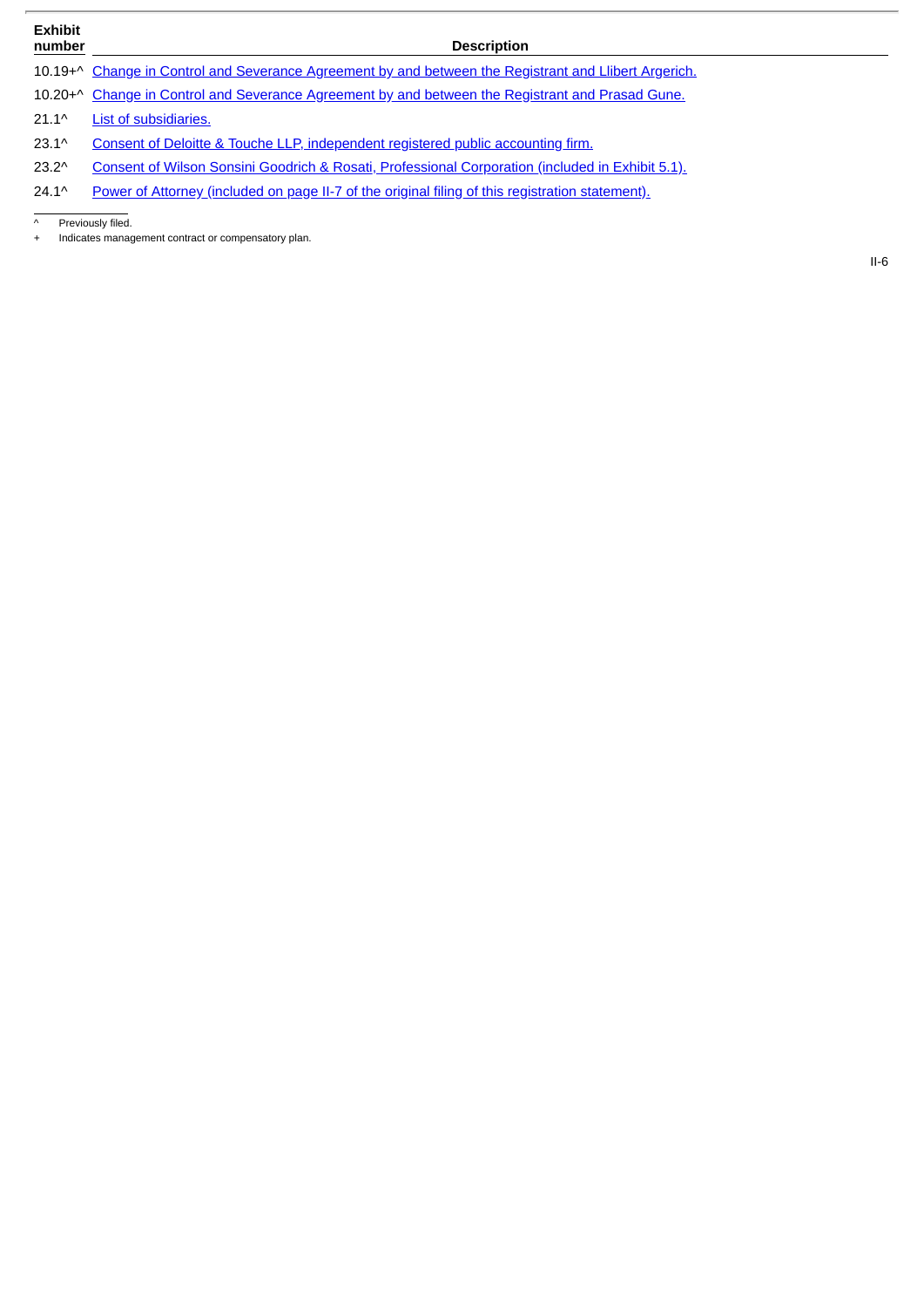## **Signatures**

Pursuant to the requirements of the Securities Act of 1933, as amended, the registrant has duly caused this registration statement to be signed on its behalf by the undersigned, thereunto duly authorized, in the City of San Francisco, State of California, on October 25, 2021.

### UDEMY, INC.

By: /s/ Gregg Coccari

Gregg Coccari President and Chief Executive Officer

Pursuant to the requirements of the Securities Act of 1933, as amended, this registration statement has been signed by the following persons in the capacities and on the dates indicated.

| Signature                              | <b>Title</b>                                                                                                      | <b>Date</b>      |
|----------------------------------------|-------------------------------------------------------------------------------------------------------------------|------------------|
| /s/ Gregg Coccari<br>Gregg Coccari     | President, Chief Executive Officer, and<br>Chairperson of the Board of Directors<br>(Principal Executive Officer) | October 25, 2021 |
| /s/ Sarah Blanchard<br>Sarah Blanchard | Chief Financial Officer (Principal Financial and<br><b>Accounting Officer)</b>                                    | October 25, 2021 |
| $^\star$<br>Eren Bali                  | <b>Director</b>                                                                                                   | October 25, 2021 |
| $^\star$<br>Parker Barrile             | Director                                                                                                          | October 25, 2021 |
| $^\star$<br>Kenneth Fox                | <b>Director</b>                                                                                                   | October 25, 2021 |
| $^\star$<br><b>Heather Hiles</b>       | Director                                                                                                          | October 25, 2021 |
| $\star$<br>Lawrence Illg               | <b>Director</b>                                                                                                   | October 25, 2021 |
| $^\star$<br>Jeffrey Lieberman          | <b>Director</b>                                                                                                   | October 25, 2021 |
| $^\star$<br>Lydia Paterson             | <b>Director</b>                                                                                                   | October 25, 2021 |

\*By: /s/ Gregg Coccari Gregg Coccari Attorney-in-fact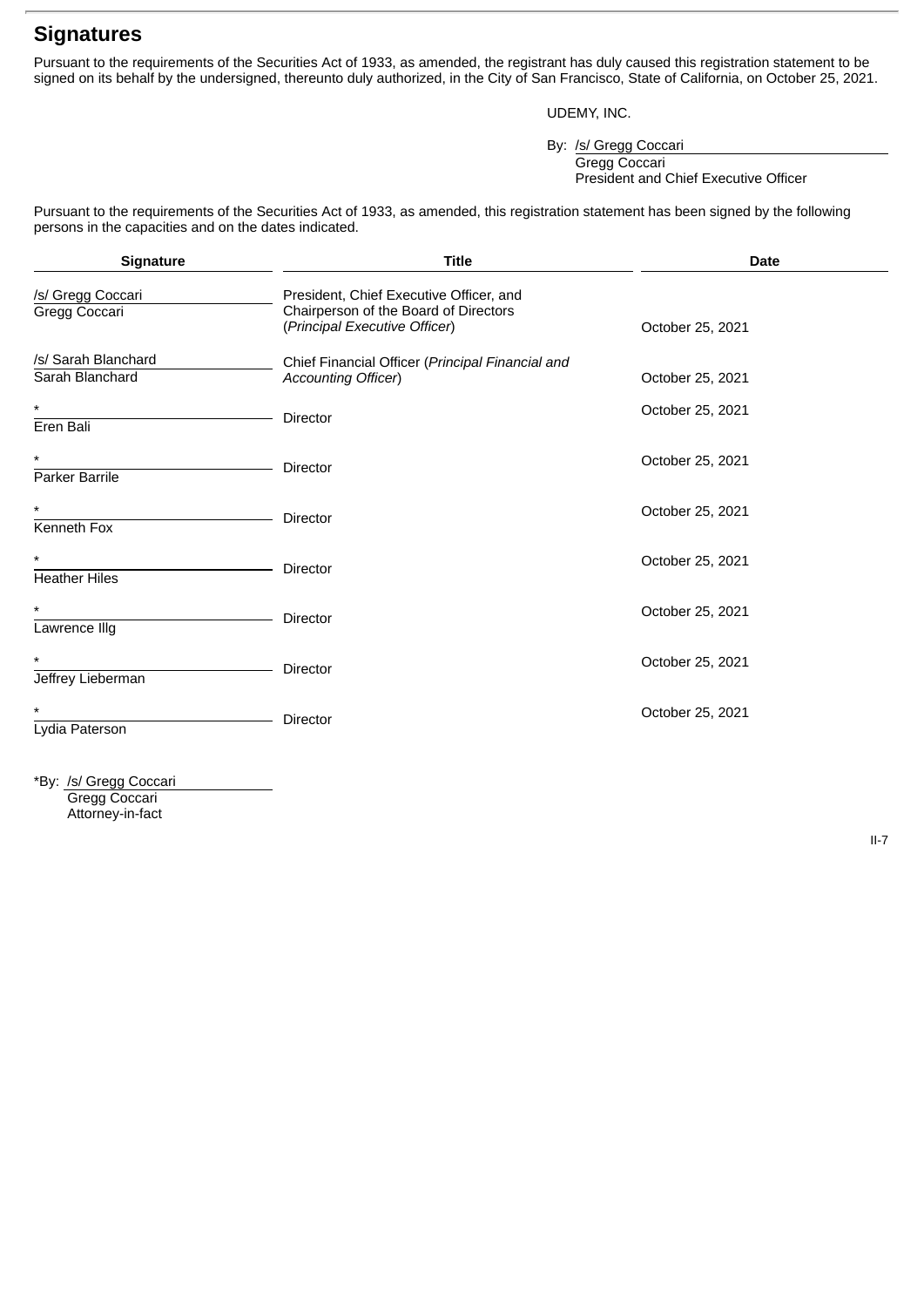#### **AMENDED AND RESTATED CERTIFICATE OF INCORPORATION OF UDEMY, INC.**

<span id="page-9-0"></span>Gregg Coccari hereby certifies that:

**ONE:** The original name of this company is Udemy, Inc. and the date of filing of the original Certificate of Incorporation of this company with the Secretary of State of the State of Delaware was January 20, 2010.

**TWO:** He is the duly elected and acting Chief Executive Officer of Udemy, Inc., a Delaware corporation.

**THREE:** The Certificate of Incorporation of this company is hereby amended and restated to read as follows:

**I.**

The name of this company is Udemy, Inc. (the "*Corporation*" or the "*Company*").

**II.**

The address of the registered office of the Corporation in the State of Delaware is Corporation Trust Center, 1209 Orange Street, in the City of Wilmington, County of New Castle, Delaware 19801. The name of the registered agent of the Corporation at such address is The Corporation Trust Company.

**III.**

The purpose of the Corporation is to engage in any lawful act or activity for which a corporation may be organized under the Delaware General Corporation Law ("*DGCL*").

**IV.**

**A.** The total number of shares of stock that the Corporation shall have authority to issue is 236,348,646, consisting of (i) 150,000,000 shares of Common Stock, \$0.00001 par value per share (the "*Common Stock*"), and (ii) 86,348,646 shares of Preferred Stock, \$0.00001 par value per share (the "*Preferred Stock*").

**B.** 8,483,166 of the authorized shares of Preferred Stock are hereby designated "Series A Preferred Stock" (the "*Series A Preferred*"), 15,295,184 of the authorized shares of Preferred Stock are hereby designated "Series A-1 Preferred Stock" (the "*Series A-1 Preferred*"), 22,956,103 of the authorized shares of Preferred Stock are hereby designated "Series B Preferred Stock" (the "*Series B Preferred*"), 16,198,348 of the authorized shares of Preferred Stock are hereby designated "Series C Preferred Stock" (the "*Series C Preferred*"), 16,702,584 of the authorized shares of Preferred Stock are hereby designated "Series D Preferred Stock" (the "*Series D Preferred*"), 2,569,043 of the authorized shares of Preferred Stock are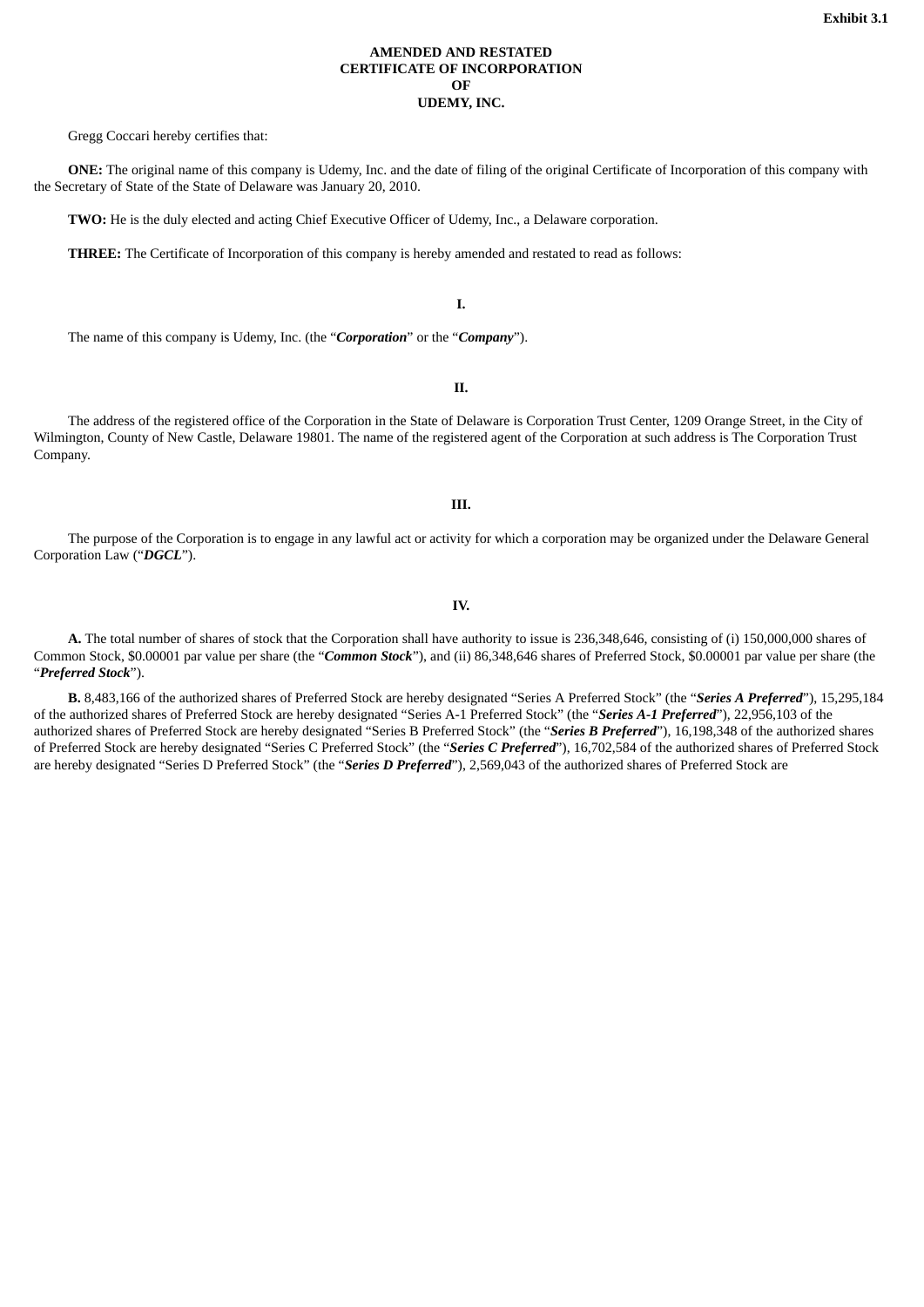hereby designated "Series E Preferred Stock" (the "*Series E Preferred*"), and 4,144,218 of the authorized shares of Preferred Stock are hereby designated "Series F Preferred Stock" (the "*Series F Preferred*" and collectively with the Series A Preferred, the Series A-1 Preferred, the Series B Preferred, the Series C Preferred, the Series D Preferred, and the Series E Preferred, the "*Series Preferred*").

**C.** The number of authorized shares of Common Stock may be increased or decreased (but not below the number of shares thereof then outstanding) by (in addition to any vote of the holders of one or more series of Preferred Stock that may be required by the terms of the Certificate of Incorporation) the affirmative vote of the holders of shares of capital stock of the Corporation representing a majority of the votes represented by all outstanding shares of capital stock of the Corporation entitled to vote, irrespective of the provisions of Section 242(b)(2) of the General Corporation Law.

**D.** The rights, preferences, privileges, restrictions and other matters relating to the Common Stock and Preferred Stock are as follows:

#### **1. DIVIDEND RIGHTS.**

(a) The Corporation shall not declare, pay or set apart for payment any other dividend or make any other distribution on the Common Stock (other than dividends payable in Common Stock on shares of Common Stock) unless the holders of the Series Preferred shall first receive, or simultaneously receive, a dividend on each outstanding share of Series Preferred in an amount at least equal to (i) in the case of a dividend on Common Stock or any class or series that is convertible into Common Stock, that dividend per share of Series Preferred as would equal the product of (A) the dividend payable on each share of such class or series determined, if applicable, as if all shares of such class or series had been converted into Common Stock and (B) the number of shares of Common Stock issuable upon conversion of a share of Series Preferred, in each case calculated on the record date for determination of holders entitled to receive such dividend or (ii) in the case of a dividend on any class or series that is not convertible into Common Stock, at a rate per share of Series Preferred determined by (A) dividing the amount of the dividend payable on each share of such class or series of capital stock by the original issuance price of such class or series of capital stock (subject to appropriate adjustment in the event of any stock dividend, stock split, combination or other similar recapitalization with respect to such class or series) and (B) multiplying such fraction by an amount equal to the Original Issue Price (as defined below) of the applicable series of Series Preferred; provided, that if the Corporation declares, pays or sets aside, on the same date, a dividend on shares of more than one class or series of capital stock of the Corporation, the dividend payable to the holders of Series Preferred pursuant to this Section 1 shall be calculated based upon the dividend on the class or series of capital stock that would result in the highest Series Preferred dividend. For purposes of this Restated Certificate, the "*Series A Original Issue Price*" shall mean \$0.24165 per share of Series A Preferred (as adjusted for any stock dividends, combinations, splits, recapitalizations and the like with respect to such shares after the filing date hereof), the "*Series A-1 Original Issue Price*" shall mean \$0.19600 per share of Series A-1 Preferred (as adjusted for any stock dividends, combinations, splits, recapitalizations and the like with respect to such shares after the filing date hereof), the "*Series B Original Issue Price*" shall mean \$0.53628 per share of Series B Preferred (as adjusted for any stock dividends,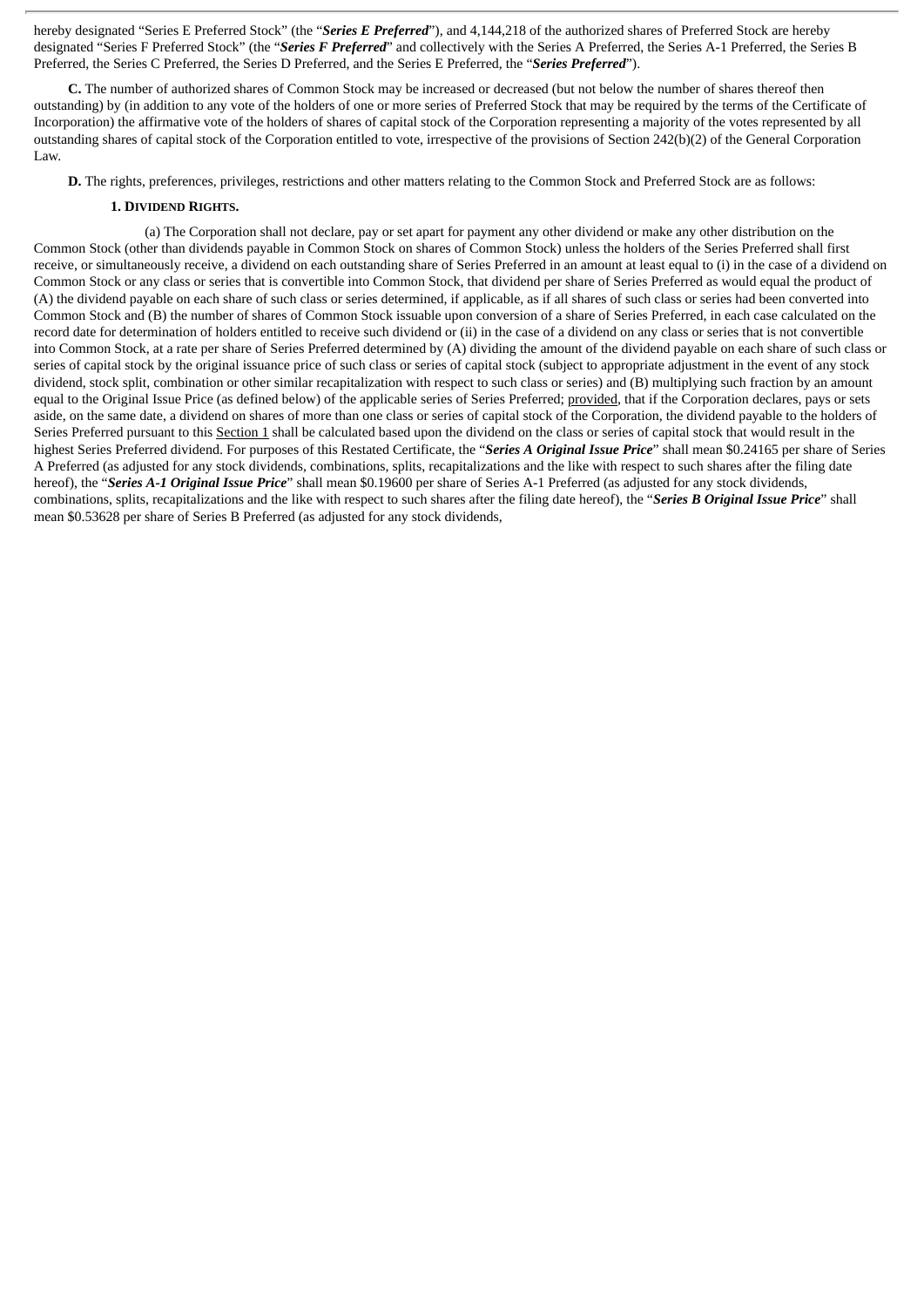combinations, splits, recapitalizations and the like with respect to such shares after the filing date hereof), the "*Series C Original Issue Price*" shall mean \$1.97551 per share of Series C Preferred (as adjusted for any stock dividends, combinations, splits, recapitalizations and the like with respect to such shares after the filing date hereof), the "*Series D Original Issue Price*" shall mean \$6.2177 per share of Series D Preferred (as adjusted for any stock dividends, combinations, splits, recapitalizations and the like with respect to such shares after the filing date hereof), the "*Series E Original Issue Price*" shall mean \$15.57 per share of Series E Preferred, and the "*Series F Original Issue Price*" shall mean \$24.13 per share of Series F Preferred (as adjusted for any stock dividends, combinations, splits, recapitalizations and the like with respect to such shares after the filing date hereof), and the Series A Original Issue Price, the Series A-1 Original Issue Price, the Series B Original Issue Price, the Series C Original Issue Price, the Series D Original Issue Price, the Series E Original Issue Price, and the Series F Original Issue Price may each be referred to herein as an "*Original Issue Price*."

(b) Subject to Section 1(a), the holders of Common Stock and Series Preferred shall be entitled to receive, when and as declared by the Board of Directors, out of any assets of the Corporation legally available therefore, such dividends as may be declared from time to time by the Board of Directors, to be distributed in proportion to such holders as if all shares of Series Preferred had been converted into Common Stock at the theneffective Series Preferred Conversion Rate for each such share of Series Preferred.

#### **2. VOTING RIGHTS.**

(a) General Rights. The holders of Common Stock shall be entitled to one vote for each share thereof held. Each holder of shares of the Series Preferred shall be entitled to the number of votes equal to the number of shares of Common Stock into which such shares of Series Preferred could be converted (pursuant to Section 5 hereof) immediately after the close of business on the record date fixed for such meeting or the effective date of such written consent and shall have voting rights and powers equal to the voting rights and powers of the Common Stock and shall be entitled to notice of any stockholders' meeting in accordance with the bylaws of the Corporation. Except as otherwise provided herein or as required by law, the Series Preferred shall vote together with the Common Stock at any annual or special meeting of the stockholders and not as a separate class, and may act by written consent in the same manner as the Common Stock. Except as otherwise provided herein or as required by law, there shall be no series voting.

(b) **Separate Vote of Series Preferred.** So long as any shares of Series Preferred are outstanding, the Corporation shall not, either directly or indirectly by amendment, merger, consolidation or otherwise, do any of the following without (in addition to any other vote required by law or this Amended and Restated Certificate of Incorporation (this "*Restated Certificate*")) the written consent or affirmative vote of the holders of at least sixty-five percent (65%) of the then outstanding shares of Series Preferred, voting together as a single class on an as-converted basis (collectively, the "*Requisite Holders*"):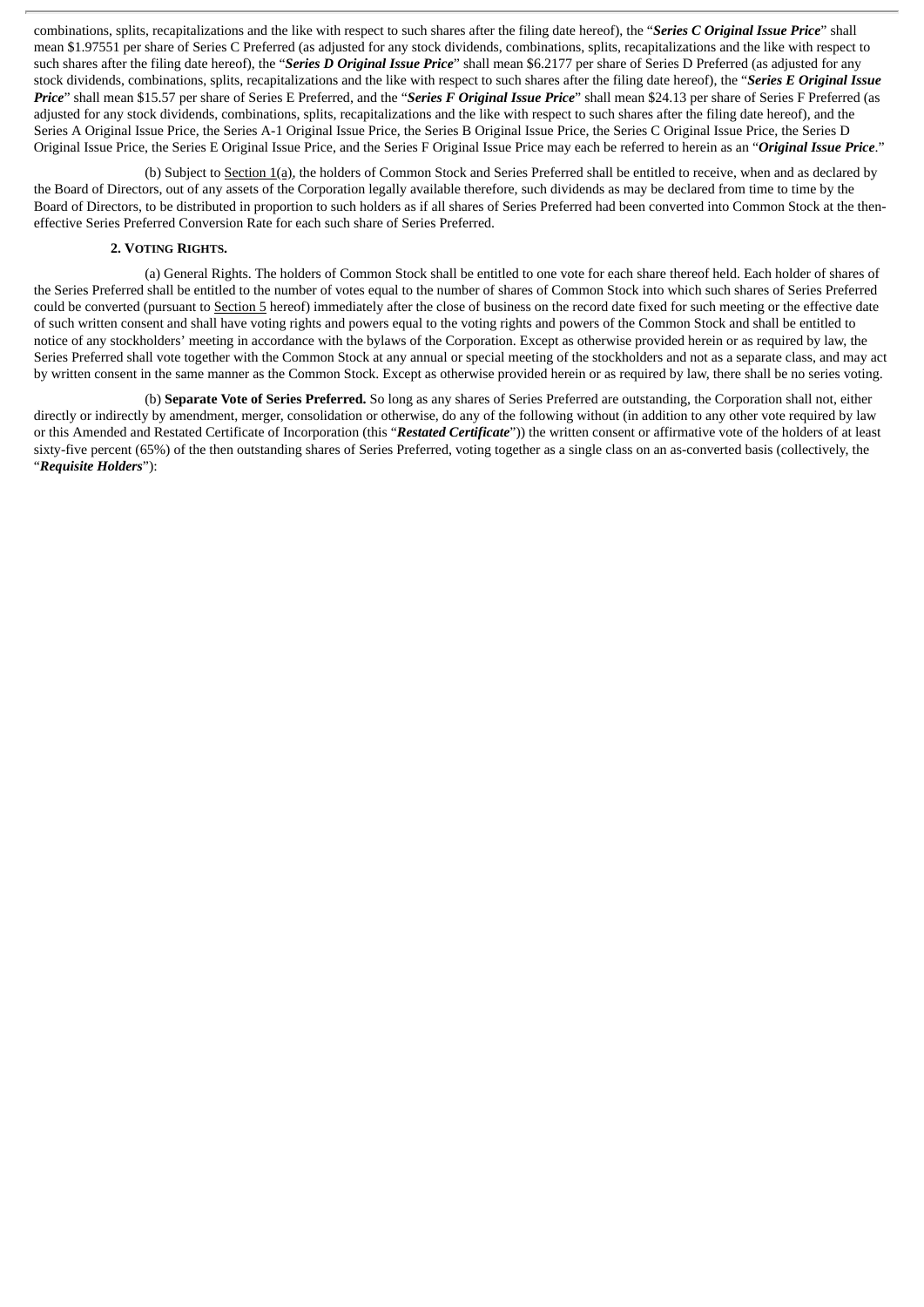(i) Redeem, purchase or otherwise acquire, directly or indirectly, any of the Company's debt or equity securities, excluding (A) repurchases of equity securities from an employee, consultant or director of the Company upon termination of such person's employment, consultancy or directorship with the Company and (B) redemptions of Preferred Stock as set forth in herein;

(ii) Declare or pay, directly or indirectly, any dividends or make any distributions upon any shares of Common Stock or

Preferred Stock;

(iii) Authorize, create, designate or issue, whether by reclassification or otherwise, any new or additional class or series of capital stock (or any other securities convertible into equity securities of the Corporation) ranking on a parity with or senior to the Series Preferred in right of redemption, liquidation preference, conversion, voting or dividend rights;

(iv) Increase the authorized number of shares of Series Preferred or increase the authorized or designated number of any new or additional class or series of capital stock;

(v) Amend, alter, or repeal any provision of the Restated Certificate or the Bylaws of the Corporation (including any filing of a Certificate of Designation), whether by merger, consolidation or otherwise;

(vi) Undertake or enter into a Liquidation Event, Asset Sale or Acquisition (each as defined in Section 3 or 4 hereof);

Corporation;

(vii) Voluntarily dissolve or liquidate the Corporation or recapitalize or reclassify any of the outstanding stock of the

(viii) Increase the number of shares of Common Stock reserved for issuance pursuant to the Company's 2010 Equity Incentive Plan, or establish any new employee stock option plan, employee stock purchase plan, employee restricted stock plan or other similar stock plan;

(ix) Create, or authorize the creation of, or issue, or authorize the issuance of, any debt security or other indebtedness for borrowed money in excess of \$8,000,000 in the aggregate;

(x) Enter into (directly or indirectly) any transaction with any officer or director of the Company, any of their respective immediate family members or any entity that such persons control, other than transactions approved by the Board, including at least two (2) Preferred Directors;

(xi) Enter into (directly or indirectly) any exclusive outbound license, distribution or partnership agreement pursuant to which the Company licenses its intellectual property, technology or other proprietary rights (including without limitation, any software and design documentation) on an exclusive basis to any third party, unless approved by the Board, including at least two (2) Preferred Directors;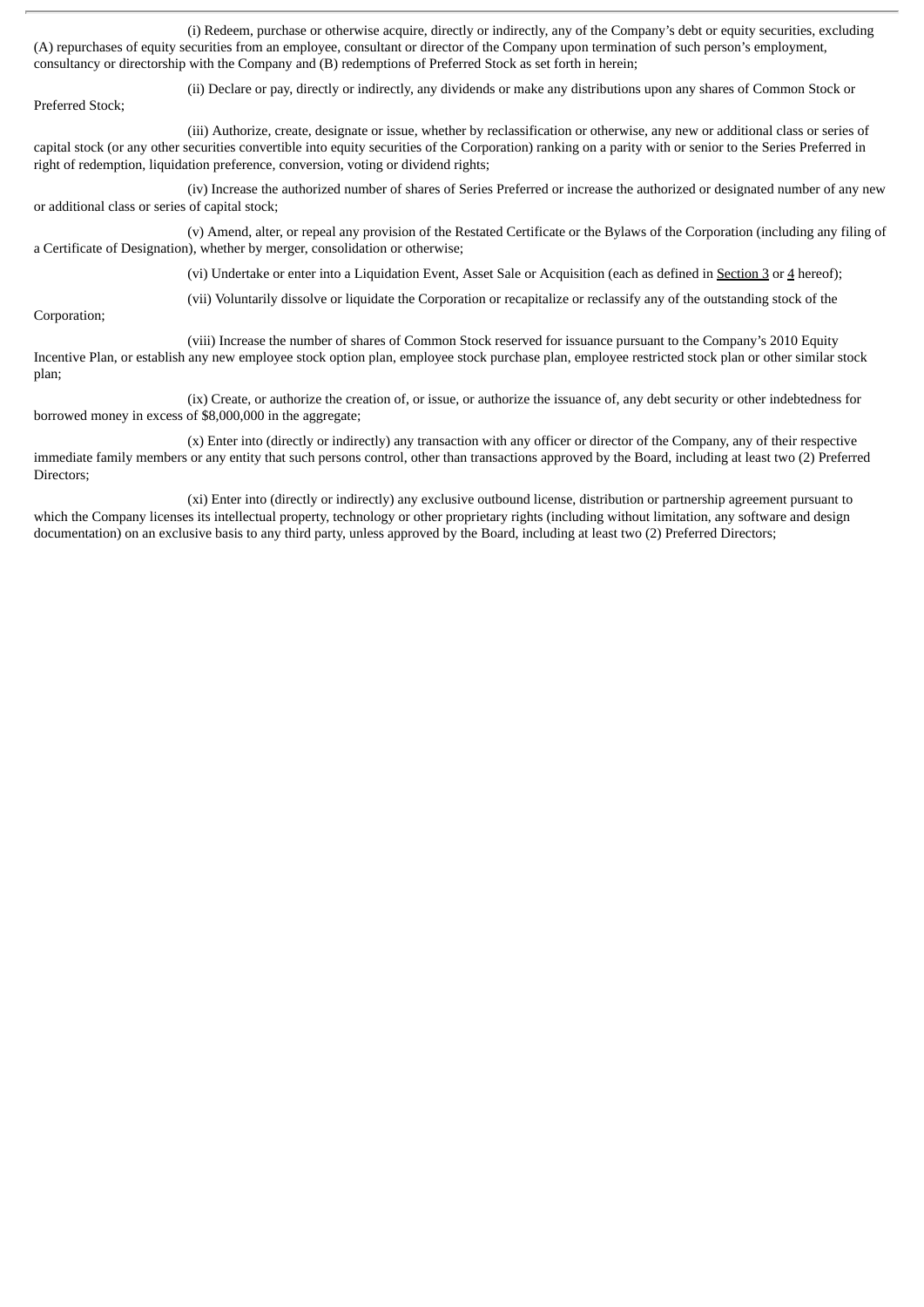(xii) Increase or reduce the size of the Board;

(xiii) Materially alter or modify the Company's primary line of business, unless approved by the Board, including at least two (2) Preferred Directors;

(xiv) Enter into (directly or indirectly) the ownership, management or operation of any business other than the business anticipated to be conducted by the Company as of the date of the Closing, unless approved by the Board, including at least two (2) Preferred Directors;

(xv) Amend, alter or modify the preferences, privileges or rights of any Series Preferred;

(xvi) Undertake or enter into any acquisition of or investment in another entity by the Corporation with a value in excess of \$8,000,000 that is not included in an annual budget approved by the Board, including at least two (2) Preferred Directors; or

(xvii) Undertake or enter into any material change in the compensation of employees who are Subject Holders (as that term is defined in that certain Fifth Amended and Restated Right of First Refusal and Co-Sale Agreement by and among the parties named therein dated on or about the Series F Original Issue Date) other than changes as approved by the Board, including at least two (2) Preferred Directors.

#### (c) **Election of Board of Directors.**

(i) For so long as any shares of Series A Preferred (as adjusted for any stock dividends, combinations, splits, recapitalizations and the like with respect to such shares after the filing date hereof) remain outstanding, the holders of Series A Preferred, voting exclusively and as a separate class on an as-converted basis, shall be entitled to elect one (1) members of the Board (the "*Series A Director*") at each meeting or pursuant to each consent of the Company's stockholders for the election of directors, and to remove from office any such director and to fill any vacancy caused by the resignation, death or removal of any such director.

(ii) For so long as any shares of Series B Preferred (as adjusted for any stock dividends, combinations, splits, recapitalizations and the like with respect to such shares after the filing date hereof) remain outstanding, the holders of Series B Preferred, voting exclusively and as a separate class on an as-converted basis, shall be entitled to elect two (2) members of the Board (the "*Series B Directors*") at each meeting or pursuant to each consent of the Company's stockholders for the election of directors, and to remove from office any such director and to fill any vacancy caused by the resignation, death or removal of any such director.

(iii) For so long as any shares of Series C Preferred (as adjusted for any stock dividends, combinations, splits, recapitalizations and the like with respect to such shares after the filing date hereof) remain outstanding, the holders of Series C Preferred, voting exclusively and as a separate class on an as-converted basis, shall be entitled to elect one (1) member of the Board (the "*Series C Director*") at each meeting or pursuant to each consent of the Company's stockholders for the election of directors, and to remove from office any such director and to fill any vacancy caused by the resignation, death or removal of any such director.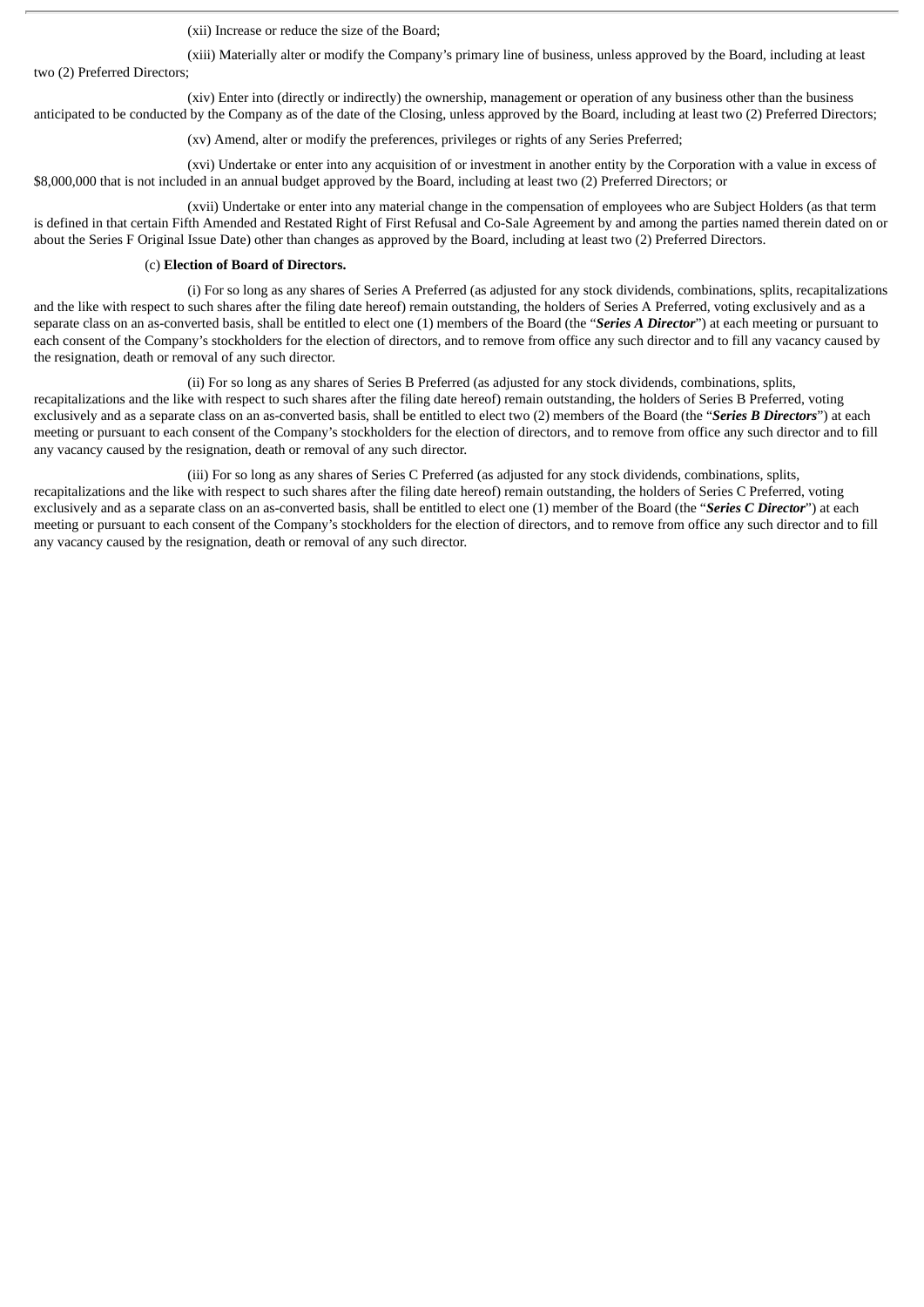(iv) For so long as any shares of Series D Preferred (as adjusted for any stock dividends, combinations, splits, recapitalizations and the like with respect to such shares after the filing date hereof) remain outstanding, the holders of Series D Preferred, voting exclusively and as a separate class on an as-converted basis, shall be entitled to elect one (1) member of the Board (the "*Series D Director*" and together with the Series B Directors and the Series C Director, the "*Preferred Directors*") at each meeting or pursuant to each consent of the Company's stockholders for the election of directors, and to remove from office any such director and to fill any vacancy caused by the resignation, death or removal of any such director.

(v) The holders of shares of Common Stock shall be entitled to elect two (2) members of the Board at each meeting or pursuant to each consent of the Company's stockholders for the election of directors, and to remove from office any such director and to fill any vacancy caused by the resignation, death or removal of any such director.

(vi) If the holders of shares of Series A Preferred fail to elect a director to fill the directorship for which they are entitled to elect, voting exclusively and as a separate class, pursuant to clause (i) of this Section 2(c), then such directorship not so filled shall remain vacant until such time as the holders of the Series A Preferred elect a person to fill such directorship by vote or written consent in lieu of a meeting; and no such directorship may be filled by stockholders of the Corporation other than by the stockholders of the Corporation that are entitled to elect a person to fill such directorship, voting exclusively and as a separate class.

(vii) If the holders of shares of Series B Preferred fail to elect a director to fill the directorship for which they are entitled to elect, voting exclusively and as a separate class, pursuant to clause (ii) of this  $Section 2(c)$ , then such directorship not so filled shall remain vacant until such time as the holders of the Series B Preferred elect a person to fill such directorship by vote or written consent in lieu of a meeting; and no such directorship may be filled by stockholders of the Corporation other than by the stockholders of the Corporation that are entitled to elect a person to fill such directorship, voting exclusively and as a separate class.

(viii) If the holders of shares of Series C Preferred fail to elect a director to fill the directorship for which they are entitled to elect, voting exclusively and as a separate class, pursuant to clause (iii) of this  $Section 2(c)$ , then such directorship not so filled shall remain vacant until such time as the holders of the Series C Preferred elect a person to fill such directorship by vote or written consent in lieu of a meeting; and no such directorship may be filled by stockholders of the Corporation other than by the stockholders of the Corporation that are entitled to elect a person to fill such directorship, voting exclusively and as a separate class.

(ix) If the holders of shares of Series D Preferred fail to elect a director to fill the directorship for which they are entitled to elect, voting exclusively and as a separate class, pursuant to clause (iv) of this  $Section 2(c)$ , then such directorship not so filled shall remain vacant until such time as the holders of the Series D Preferred elect a person to fill such directorship by vote or written consent in lieu of a meeting; and no such directorship may be filled by stockholders of the Corporation other than by the stockholders of the Corporation that are entitled to elect a person to fill such directorship, voting exclusively and as a separate class.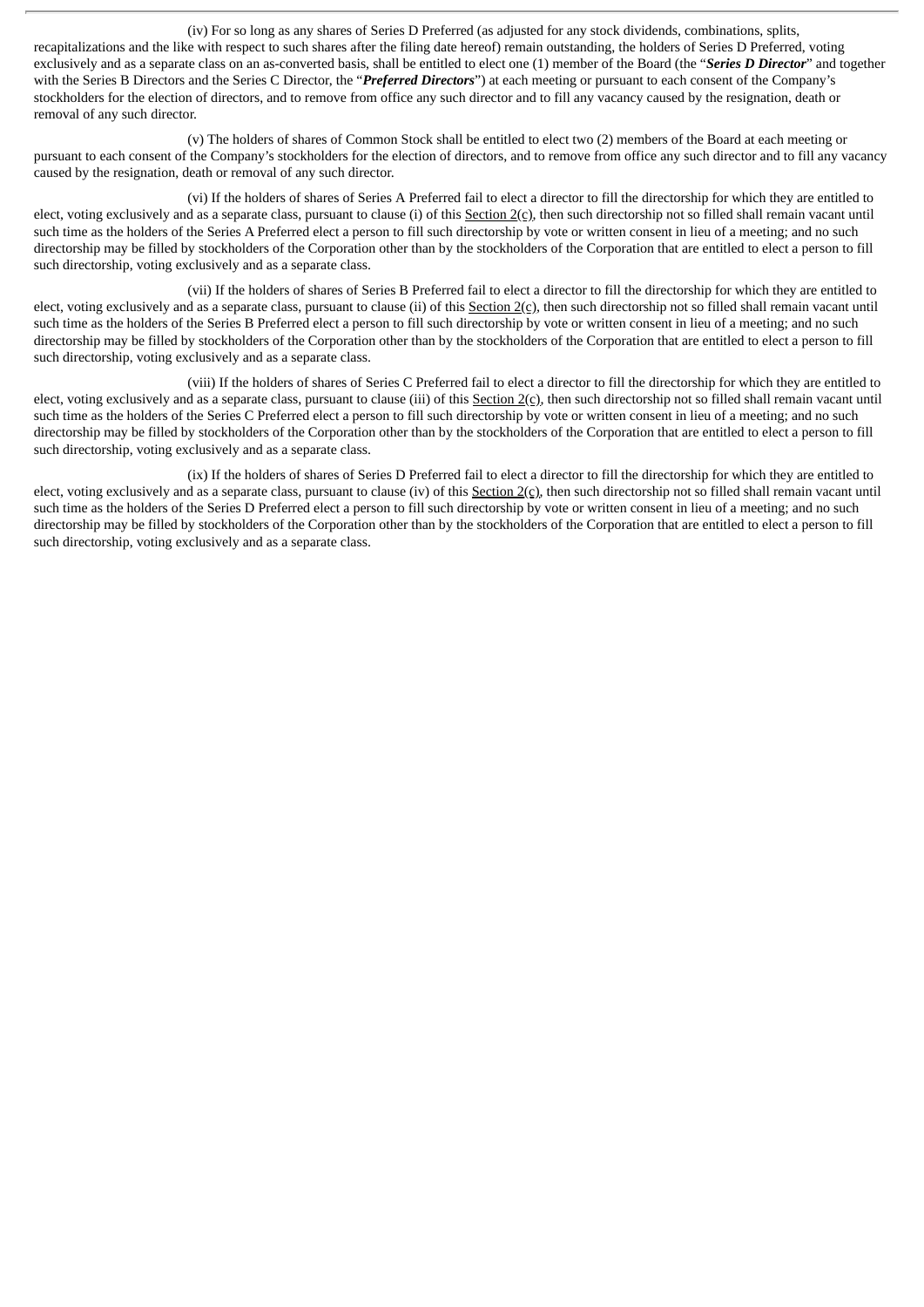(x) The holders of Common Stock and Series Preferred, voting together as a single class on an as-converted basis, shall be entitled to elect all remaining members of the Board at each meeting or pursuant to each consent of the Company's stockholders for the election of directors, and to remove from office such directors and to fill any vacancy caused by the resignation, death or removal of such directors.

#### **3. LIQUIDATION RIGHTS.**

Upon any liquidation, dissolution or winding up of the Corporation (a "*Liquidation Event*"), whether voluntary or involuntary, any amounts or assets of the Corporation (or the consideration received in such transaction) legally available for distribution to holders of the Corporation's capital stock of all classes shall be paid as follows:

(a) *First*, the holders of the shares of Series Preferred shall be entitled, before any distribution or payment is made upon any Common Stock, to be paid (i) an amount per share of Series A Preferred equal to the Series A Original Issue Price (as adjusted for any stock dividends, combinations, splits, recapitalizations and the like with respect to such shares after the filing date hereof), plus any dividends declared but unpaid on the Series A Preferred for each share of Series A Preferred held by them (the "*Series A Liquidation Preference*"), (ii) an amount per share of Series A-1 Preferred equal to the Series A-1 Original Issue Price (as adjusted for any stock dividends, combinations, splits, recapitalizations and the like with respect to such shares after the filing date hereof), plus any dividends declared but unpaid on the Series A-1 Preferred for each share of Series A-1 Preferred held by them (the "*Series A-1 Liquidation Preference*"), (iii) an amount per share of Series B Preferred equal to the Series B Original Issue Price (as adjusted for any stock dividends, combinations, splits, recapitalizations and the like with respect to such shares after the filing date hereof), plus any dividends declared but unpaid on the Series B Preferred for each share of Series B Preferred held by them (the "*Series B Liquidation Preference*"), (iv) an amount per share of Series C Preferred equal to the Series C Original Issue Price (as adjusted for any stock dividends, combinations, splits, recapitalizations and the like with respect to such shares after the filing date hereof), plus any dividends declared but unpaid on the Series C Preferred for each share of Series C Preferred held by them (the "*Series C Liquidation Preference*"), (v) an amount per share of Series D Preferred equal to the Series D Original Issue Price (as adjusted for any stock dividends, combinations, splits, recapitalizations and the like with respect to such shares after the filing date hereof), plus any dividends declared but unpaid on the Series D Preferred for each share of Series D Preferred held by them (the "*Series D Liquidation Preference*"), (vi) an amount per share of Series E Preferred equal to the Series E Original Issue Price (as adjusted for any stock dividends, combinations, splits, recapitalizations and the like with respect to such shares after the filing date hereof), plus any dividends declared but unpaid on the Series E Preferred for each share of Series E Preferred held by them (the "*Series E Liquidation Preference*"), and (vii) an amount per share of Series F Preferred equal to the Series F Original Issue Price (as adjusted for any stock dividends, combinations, splits, recapitalizations and the like with respect to such shares after the filing date hereof), plus any dividends declared but unpaid on the Series F Preferred for each share of Series F Preferred held by them (the "*Series F Liquidation Preference*" and collectively with the Series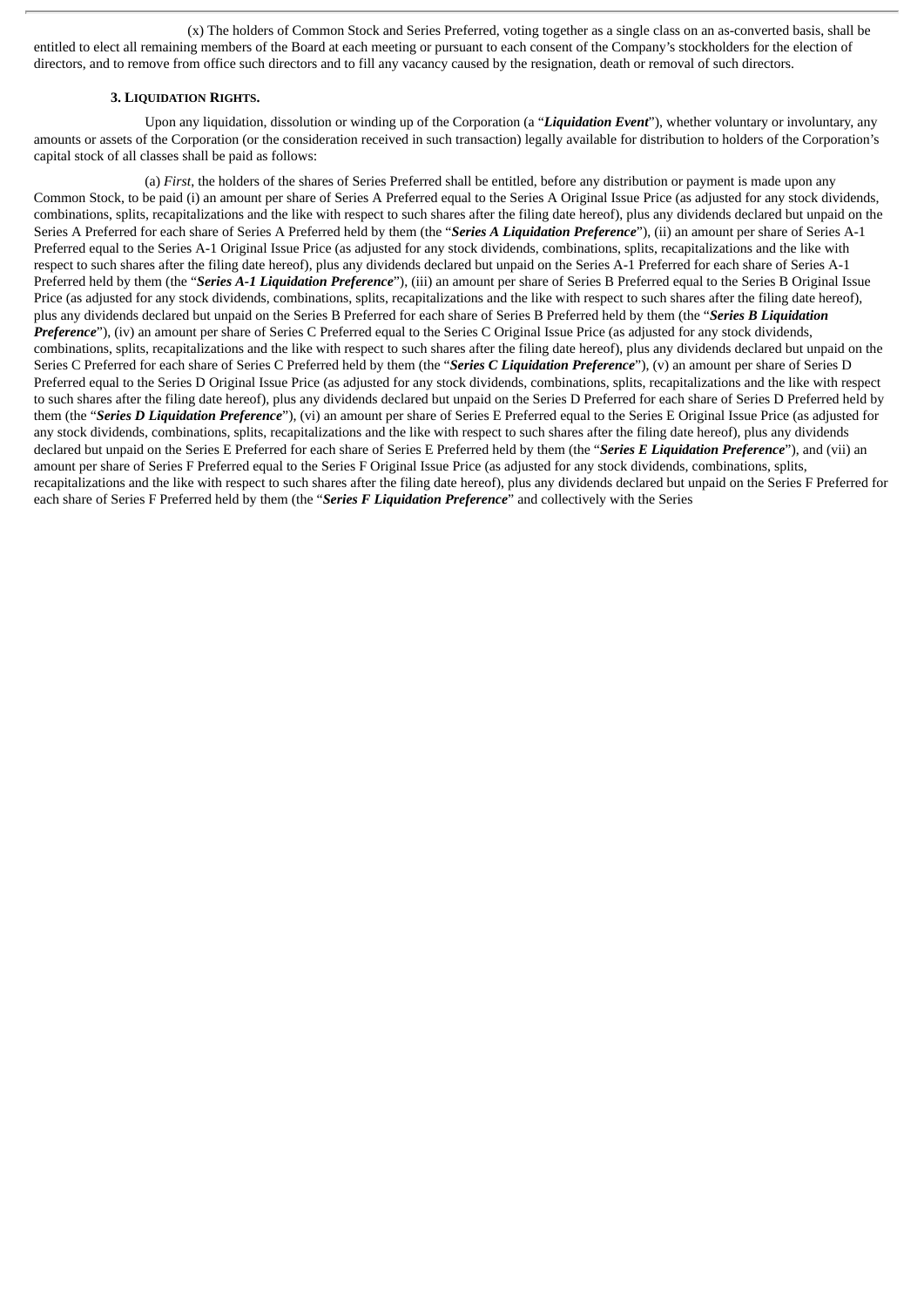A Liquidation Preference, the Series A-1 Liquidation Preference, the Series B Liquidation Preference, the Series C Liquidation Preference, the Series D Liquidation Preference, and the Series E Liquidation Preference, the "*Series Preferred Liquidation Preference*"). If, upon any such Liquidation Event, the assets of the Corporation (or the consideration received in such transaction) shall be insufficient to make payment in full to all holders of Series Preferred of the Series Preferred Liquidation Preference, then such assets (or consideration) shall be distributed among the holders of Series Preferred at the time outstanding, ratably in proportion to the full amounts to which they would otherwise be respectively entitled pursuant to this Section 3(a) if the entire Series Preferred Liquidation Preference were paid in full.

(b) *Second*, after the payment of the full Series Preferred Liquidation Preference pursuant to Section 3(a) above, the remaining assets of the Company legally available for distribution in such Liquidation Event (or the consideration received by the Company or its stockholders in such Acquisition or Asset Sale), if any, shall be distributed ratably to the holders of the Common Stock.

(c) Notwithstanding anything to the contrary in this Restated Certificate, upon any Liquidation Event (including an Acquisition or Asset Sale, each as defined below) each holder of Series Preferred shall be entitled to receive, for each share of each series of Series Preferred then held, out of the proceeds available for distribution, the greater of (i) the amount of cash, securities or other property to which such holder would be entitled to receive with respect to such shares in a Liquidation Event pursuant to Section 3(a) (without giving effect to this Section 3(c)) or (ii) the amount of cash, securities or other property to which such holder would be entitled to receive in a Liquidation Event with respect to such shares if such shares had been converted to Common Stock immediately prior to such Liquidation Event or Acquisition or Asset Sale, giving effect to this Section 3(c) with respect to all series of Preferred Stock simultaneously.

### **4. ACQUISITION OR ASSET SALE RIGHTS.**

(a) For the purposes of this Restated Certificate: (i) "*Acquisition*" shall mean (A) any consolidation or merger of the Corporation with or into any other corporation or other entity or person, or any other corporate reorganization, other than any such consolidation, merger or reorganization in which the stockholders of the Corporation immediately prior to such consolidation, merger or reorganization, continue to hold a majority of the voting power of the surviving entity in substantially the same proportions (or, if the surviving entity is a wholly owned subsidiary, its parent) immediately after such consolidation, merger or reorganization; or (B) any transaction or series of related transactions to which the Corporation is a party in which in excess of fifty percent (50%) of the Corporation's voting power is transferred; *provided*, that an Acquisition shall not include any transaction or series of transactions principally for bona fide equity financing purposes in which cash is received by the Corporation or any successor or indebtedness of the Corporation is cancelled or converted or a combination thereof; (ii) "*Asset Sale*" shall mean a sale, lease, exclusive license or other disposition of all or substantially all of the assets of the Corporation except where such sale, lease, exclusive license or other disposition is to a whollyowned subsidiary of the Corporation; and (iii) any such Acquisition or Asset Sale shall be deemed a Liquidation Event and the provisions of Section 3 above shall apply, unless the Requisite Holders elect otherwise by delivery of written notice to the Corporation prior to such event.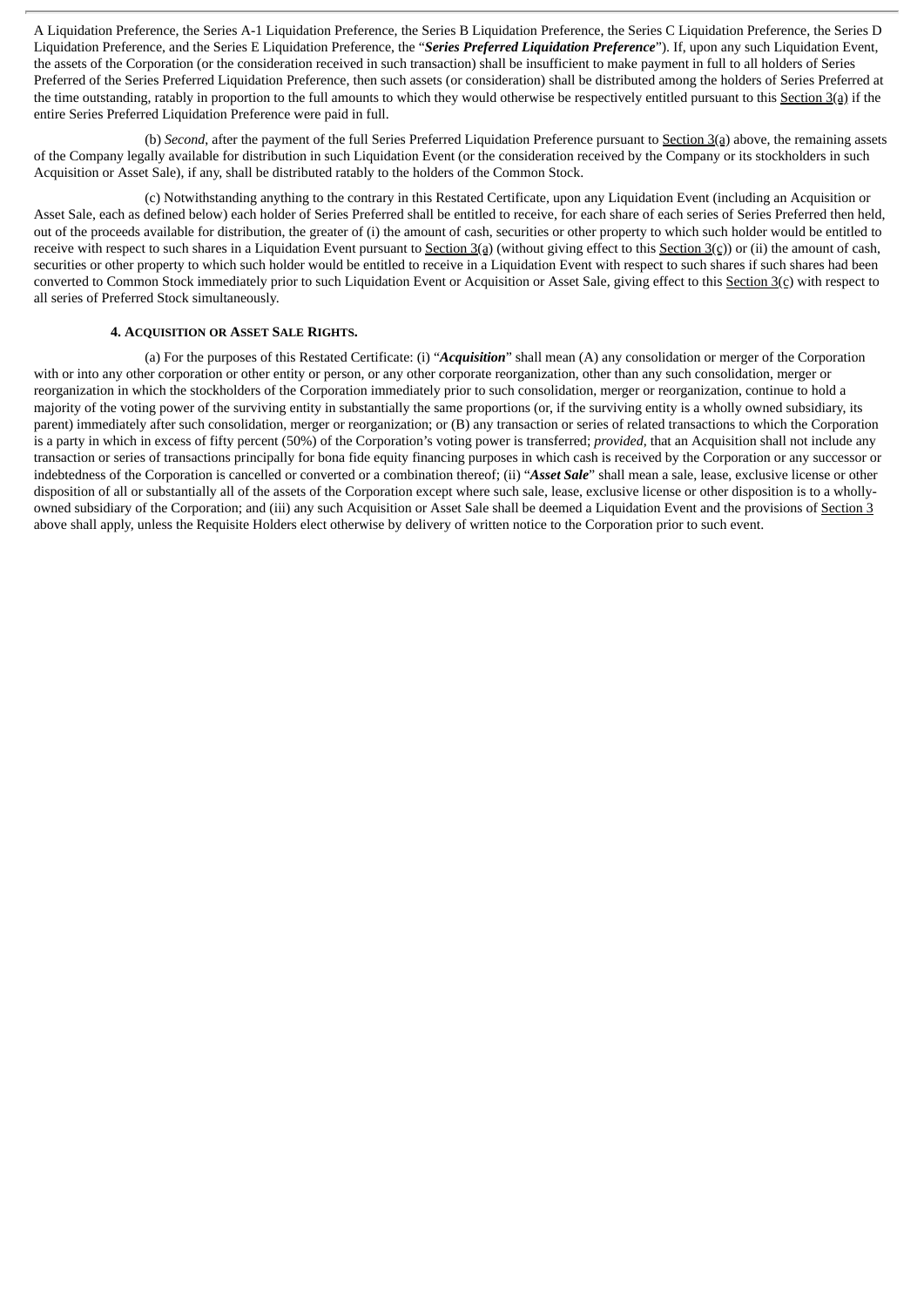(b) In any Acquisition or Asset Sale, if the consideration to be received is securities of a corporation or other property other than cash, its value will be deemed its fair market value as determined in good faith by the Board on the date such determination is made.

(c) In the event of an Acquisition or Asset Sale, if any portion of the consideration payable to the stockholders of the Corporation is placed into escrow and/or is payable to the stockholders of the Corporation subject to contingencies, the definitive agreement for such transaction shall provide that (a) the portion of such consideration that is not placed in escrow and not subject to any contingencies (the "*Initial Consideration*") shall be allocated among the holders of capital stock of the Corporation in accordance with Section 3 as if the Initial Consideration were the only consideration payable in connection with such Liquidation and (b) any additional consideration which becomes payable to the stockholders of the Corporation upon release from escrow or satisfaction of contingencies shall be allocated among the holders of capital stock of the Corporation in accordance with Section 3 after taking into account the previous payment of the Initial Consideration as part of the same transaction.

**5. CONVERSION RIGHTS.** The holders of the Series Preferred shall have the following rights with respect to the conversion of the Series Preferred into shares of Common Stock (the "*Conversion Rights*"):

(a) **Optional Conversion.** Subject to and in compliance with the provisions of this Section 5, any shares of Series Preferred may, at the option of the holder, be converted at any time into fully-paid and non-assessable shares of Common Stock. The number of shares of Common Stock to which a holder of Series Preferred shall be entitled upon conversion shall be the product obtained by multiplying the "Series Preferred Conversion Rate" then in effect (determined as provided in Section 5(b)) by the number of shares of the Series Preferred being converted.

(b) **Series Preferred Conversion Rate.** The conversion rate in effect at any time for conversion of the Series Preferred (the "*Series Preferred Conversion Rate*") shall be the quotient obtained by dividing the applicable Original Issue Price by the applicable "Series Preferred Conversion Price" then in effect, calculated as provided in Section 5(c).

(c) **Series Preferred Conversion Price.** The conversion price for the Series Preferred shall initially be the applicable Original Issue Price of the applicable series of Series Preferred (the "*Series Preferred Conversion Price*"). Such initial Series Preferred Conversion Price shall be adjusted from time to time in accordance with this Section 5. All references to the Series Preferred Conversion Price herein shall mean the Series Preferred Conversion Price as so adjusted.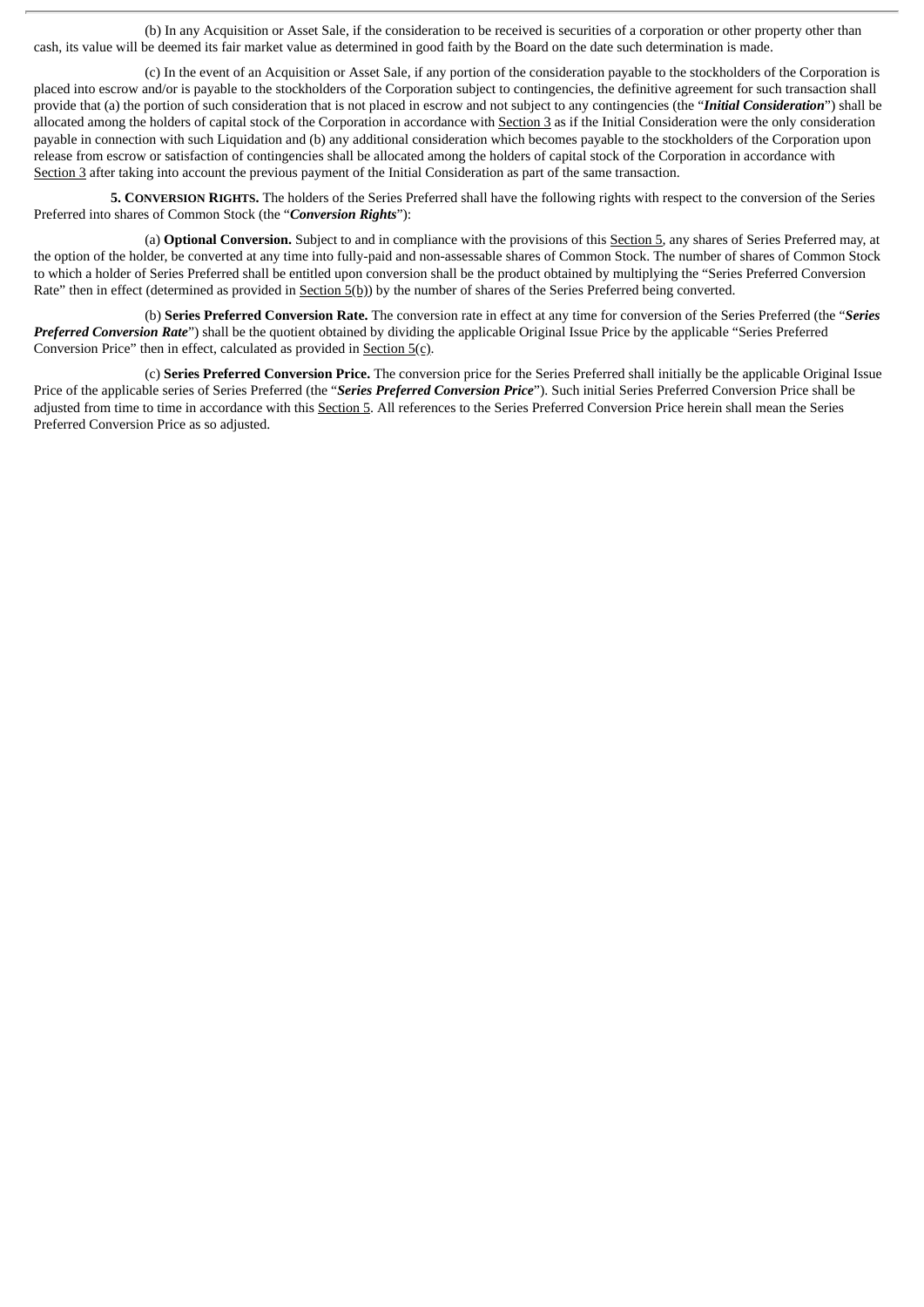(d) **Mechanics of Conversion.** Each holder of Series Preferred who desires to convert the same into shares of Common Stock pursuant to this Section 5 shall surrender the certificate or certificates therefor, duly endorsed, at the office of the Corporation or any transfer agent for the Series Preferred, and shall give written notice to the Corporation at such office that such holder elects to convert the same. Such notice shall state the number of shares of Series Preferred being converted. Thereupon, the Corporation shall promptly issue and deliver at such office to such holder a certificate or certificates for the number of shares of Common Stock to which such holder is entitled and shall promptly pay (i) in cash or, to the extent sufficient funds are not then legally available therefor, in Common Stock (at the Common Stock's fair market value determined by the Board as of the date of such conversion), any declared but unpaid dividends on the shares of Series Preferred being converted and (ii) in cash (at the Common Stock's fair market value determined by the Board as of the date of conversion) the value of any fractional share of Common Stock otherwise issuable to any holder of Series Preferred. Such conversion shall be deemed to have been made at the close of business on the date of such surrender of the certificates representing the shares of Series Preferred to be converted, and the person entitled to receive the shares of Common Stock issuable upon such conversion shall be treated for all purposes as the record holder of such shares of Common Stock on such date.

(e) **Adjustment for Stock Splits and Combinations.** If at any time or from time to time on or after the date the first share of Series F Preferred was issued (the "*Series F Original Issue Date*") the Corporation effects a subdivision of the outstanding Common Stock without a corresponding subdivision of the Series Preferred, the applicable Series Preferred Conversion Prices in effect immediately before that subdivision shall be proportionately decreased. Conversely, if at any time or from time to time after the Series F Original Issue Date the Corporation combines the outstanding shares of Common Stock into a smaller number of shares without a corresponding combination of the Series Preferred, the Series Preferred Conversion Prices in effect immediately before the combination shall be proportionately increased. Any adjustment under this Section 5(e) shall become effective at the close of business on the date the subdivision or combination becomes effective.

(f) **Adjustment for Common Stock Dividends and Distributions.** If at any time or from time to time on or after the Series F Original Issue Date the Corporation pays to holders of Common Stock a dividend or other distribution in additional shares of Common Stock without a corresponding dividend or other distribution to holders of Preferred Stock, the Series Preferred Conversion Prices then in effect shall be decreased as of the time of such issuance, as provided below:

(i) The applicable Series Preferred Conversion Price shall be adjusted to a price (rounded to the nearest one-hundredth of one cent) determined by multiplying the applicable Series Preferred Conversion Price then in effect by a fraction:

(A) the numerator of which is the total number of shares of Common Stock issued and outstanding immediately prior to the time of such issuance, and

(B) the denominator of which is the total number of shares of Common Stock issued and outstanding immediately prior to the time of such issuance, plus the number of shares of Common Stock issuable in payment of such dividend or distribution;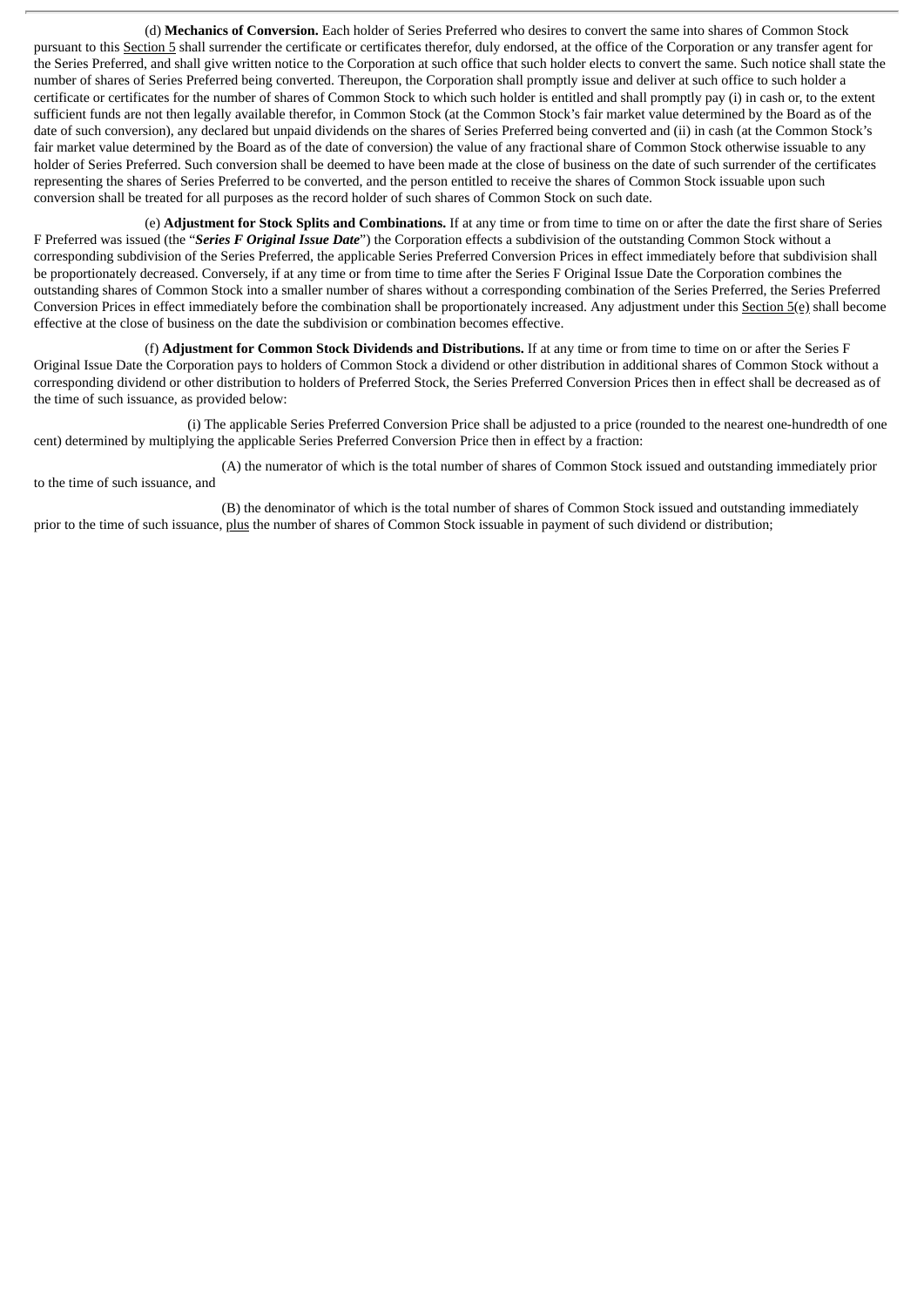(ii) If the Corporation fixes a record date to determine which holders of Common Stock are entitled to receive such dividend or other distribution, the applicable Series Preferred Conversion Price shall be fixed as of the close of business on such record date and the number of shares of Common Stock shall be calculated immediately prior to the close of business on such record date; and

(iii) If such record date is fixed and such dividend is not fully paid or if such distribution is not fully made on the date fixed therefor, the applicable Series Preferred Conversion Price shall be recomputed accordingly as of the close of business on such record date and thereafter the applicable Series Preferred Conversion Price shall be adjusted pursuant to this Section 5(f) to reflect the actual payment of such dividend or distribution.

(g) **Adjustment for Reclassification, Exchange, Substitution, Reorganization, Merger or Consolidation.** If at any time or from time to time on or after the Series F Original Issue Date, the Common Stock issuable upon the conversion of the Series Preferred is changed into the same or a different number of shares of any class or classes of stock, whether by recapitalization, reclassification, merger, consolidation or otherwise (other than an Acquisition or Asset Sale as defined in Section 4 or a subdivision or combination of shares or stock dividend provided for elsewhere in this Section 5), in any such event each holder of Series Preferred shall then have the right to convert such stock into the kind and amount of stock and other securities and property receivable upon such recapitalization, reclassification, merger, consolidation or other change by holders of the maximum number of shares of Common Stock into which such shares of Series Preferred could have been converted immediately prior to such recapitalization, reclassification, merger, consolidation or change, all subject to further adjustment as provided herein or with respect to such other securities or property by the terms thereof. In any such case, appropriate adjustment shall be made in the application of the provisions of this Section 5 with respect to the rights of the holders of Series Preferred after the capital reorganization to the end that the provisions of this Section 5 (including adjustment of the applicable Series Preferred Conversion Price then in effect and the number of shares issuable upon conversion of the Series Preferred) shall be applicable after that event and be as nearly equivalent as practicable.

#### (h) **Sale of Shares Below Series Preferred Conversion Price.**

(i) If at any time or from time to time on or after the Series F Original Issue Date the Corporation issues or sells, or is deemed by the express provisions of this Section 5(h) to have issued or sold, Additional Shares of Common Stock (as defined below), other than as provided in Section 5(e), 5(f) or 5(g) above, for an Effective Price (as defined below) less than any then effective Series Preferred Conversion Price (each a "*Qualifying Dilutive Issuance*"), then and in each such case, such then effective Series Preferred Conversion Price, with respect to such Qualifying Dilutive Issuance applicable to a series of Series Preferred, shall be reduced, as applicable, as of the opening of business on the date of such issue or sale, to a price (rounded to the nearest one-hundredth of one cent) determined by multiplying the applicable Series Preferred Conversion Price in effect immediately prior to such issuance or sale by a fraction: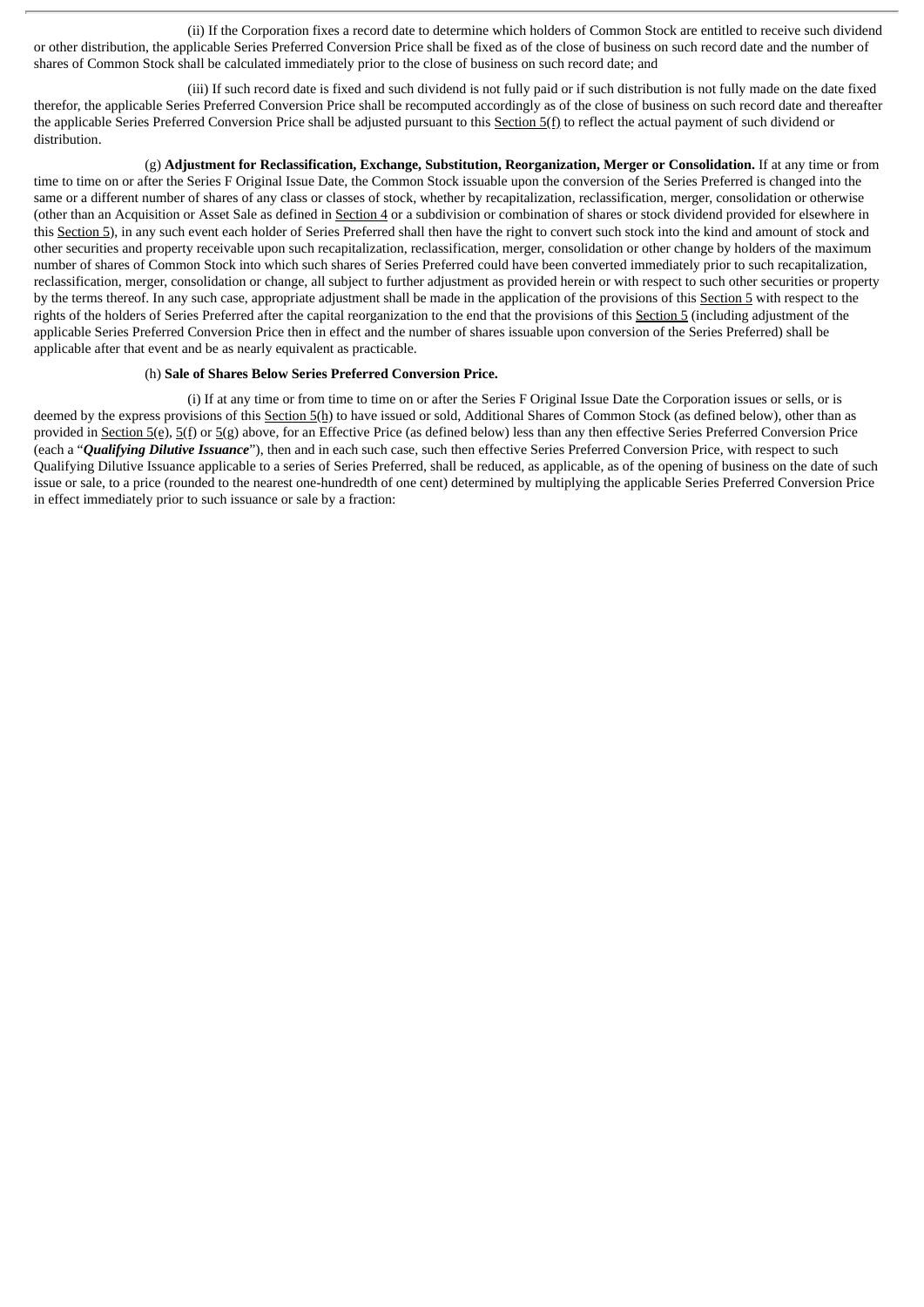(A) the numerator of which shall be (1) the number of shares of Common Stock deemed outstanding (as determined below) immediately prior to such issue or sale, plus (2) the number of shares of Common Stock which the Aggregate Consideration (as defined below) received or deemed received by the Corporation for the total number of Additional Shares of Common Stock so issued would purchase at such thenexisting applicable Series Preferred Conversion Price, and

(B) the denominator of which shall be the number of shares of Common Stock deemed outstanding (as determined below) immediately prior to such issue or sale, plus the total number of Additional Shares of Common Stock so issued.

For the purposes of the preceding sentence, the number of shares of Common Stock deemed to be outstanding as of a given date shall be the sum of (x) the number of shares of Common Stock outstanding, (y) the number of shares of Common Stock into which the then outstanding shares of Series Preferred could be converted if fully converted on the day immediately preceding the given date, and (z) the number of shares of Common Stock which are issuable upon the exercise or conversion of all other rights, options and convertible securities outstanding on the day immediately preceding the given date.

Notwithstanding the provisions of this Section 5(h), (i) no adjustment to the Series A Preferred Conversion Price shall be made pursuant to this Section 5(h) if, on or before the date of an issuance or sale, or deemed issuance or sale, of Additional Shares of Common Stock for an Effective Price less than the Series A Preferred Conversion Price then in effect, the holders of a majority of the outstanding shares of the Series A Preferred, voting or consenting as a separate class, waive the application of this  $S$ ection  $S(h)$  to the Series A Preferred Conversion Price in connection with any such issuance or sale, or deemed issuance or sale, (ii) no adjustment to the Series A-1 Preferred Conversion Price shall be made pursuant to this Section 5(h) if, on or before the date of an issuance or sale, or deemed issuance or sale, of Additional Shares of Common Stock for an Effective Price less than the Series A-1 Preferred Conversion Price then in effect, the holders of a majority of the outstanding shares of the Series A-1 Preferred, voting or consenting as a separate class, waive the application of this Section  $5(h)$  to the Series A-1 Preferred Conversion Price in connection with any such issuance or sale, or deemed issuance or sale, (iii) no adjustment to the Series B Preferred Conversion Price shall be made pursuant to this Section 5(h) if, on or before the date of an issuance or sale, or deemed issuance or sale, of Additional Shares of Common Stock for an Effective Price less than the Series B Preferred Conversion Price then in effect, the holders of a majority of the outstanding shares of the Series B Preferred, voting or consenting as a separate class, waive the application of this Section 5(h) to the Series B Preferred Conversion Price in connection with any such issuance or sale, or deemed issuance or sale, (iv) no adjustment to the Series C Preferred Conversion Price shall be made pursuant to this Section 5(h) if, on or before the date of an issuance or sale, or deemed issuance or sale, of Additional Shares of Common Stock for an Effective Price less than the Series C Preferred Conversion Price then in effect, the holders of a majority of the outstanding shares of the Series C Preferred, voting or consenting as a separate class, waive the application of this Section 5(h) to the Series C Preferred Conversion Price in connection with any such issuance or sale, or deemed issuance or sale, (v) no adjustment to the Series D Preferred Conversion Price shall be made pursuant to this Section 5(h) if, on or before the date of an issuance or sale, or deemed issuance or sale, of Additional Shares of Common Stock for an Effective Price less than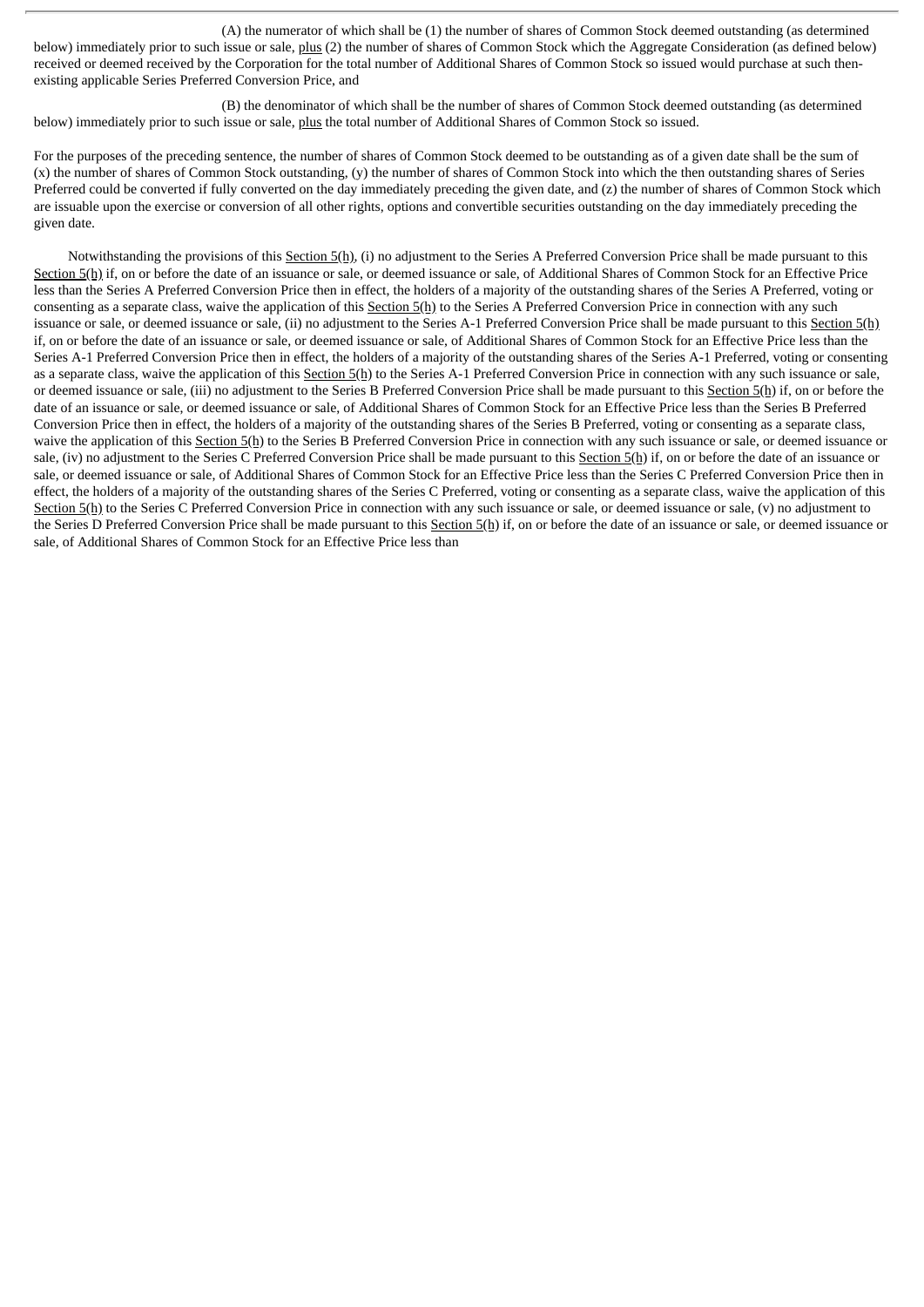the Series D Preferred Conversion Price then in effect, the holders of a majority of the outstanding shares of the Series D Preferred, voting or consenting as a separate class, waive the application of this Section 5(h) to the Series D Preferred Conversion Price in connection with any such issuance or sale, or deemed issuance or sale, (vi) no adjustment to the Series E Preferred Conversion Price shall be made pursuant to this Section 5(h) if, on or before the date of an issuance or sale, or deemed issuance or sale, of Additional Shares of Common Stock for an Effective Price less than the Series E Preferred Conversion Price then in effect, the holders of a majority of the outstanding shares of the Series E Preferred, voting or consenting as a separate class, waive the application of this Section 5(h) to the Series E Preferred Conversion Price in connection with any such issuance or sale, or deemed issuance or sale, and (vii) no adjustment to the Series F Preferred Conversion Price shall be made pursuant to this Section 5(h) if, on or before the date of an issuance or sale, or deemed issuance or sale, of Additional Shares of Common Stock for an Effective Price less than the Series F Preferred Conversion Price then in effect, the holders of at least 80% of the outstanding shares of the Series F Preferred, voting or consenting as a separate class, waive the application of this Section 5(h) to the Series F Preferred Conversion Price in connection with any such issuance or sale, or deemed issuance or sale.

(ii) No adjustment shall be made to the applicable Series Preferred Conversion Price in an amount less than one cent per share. Any adjustment required by this Section 5(h) shall be rounded to the nearest one-hundredth of one cent (\$0.0001) per share. Any adjustment otherwise required by this Section 5(h) that is not required to be made due to the preceding two sentences shall be included in any subsequent adjustment to the applicable Series Preferred Conversion Price.

(iii) For the purpose of making any adjustment required under this  $Section 5(h)$ , the aggregate consideration received by the Corporation for any issue or sale of securities (the "*Aggregate Consideration*") shall be defined as: (A) to the extent it consists of cash, be computed at the gross amount of cash received by the Corporation before deduction of any underwriting or similar commissions, compensation or concessions paid or allowed by the Corporation in connection with such issue or sale and without deduction of any expenses payable by the Corporation, (B) to the extent it consists of property other than cash, be computed at the fair value of that property as determined in good faith by the Board, and (C) if Additional Shares of Common Stock, Convertible Securities (as defined below) or rights or options to purchase either Additional Shares of Common Stock or Convertible Securities are issued or sold together with other stock or securities or other assets of the Corporation for a consideration which covers both, be computed as the portion of the consideration so received that may be reasonably determined in good faith by the Board to be allocable to such Additional Shares of Common Stock, Convertible Securities or rights or options.

(iv) For the purpose of the adjustment required under this Section 5(h), if the Corporation issues or sells (x) Preferred Stock or other stock, options, warrants, purchase rights or other securities convertible into, Additional Shares of Common Stock (such convertible stock or securities being herein referred to as "*Convertible Securities*") or (y) rights or options for the purchase of Additional Shares of Common Stock or Convertible Securities and if the Effective Price of such Additional Shares of Common Stock is less than the applicable Series Preferred Conversion Price, in each case the Corporation shall be deemed to have issued at the time of the issuance of such rights or options or Convertible Securities the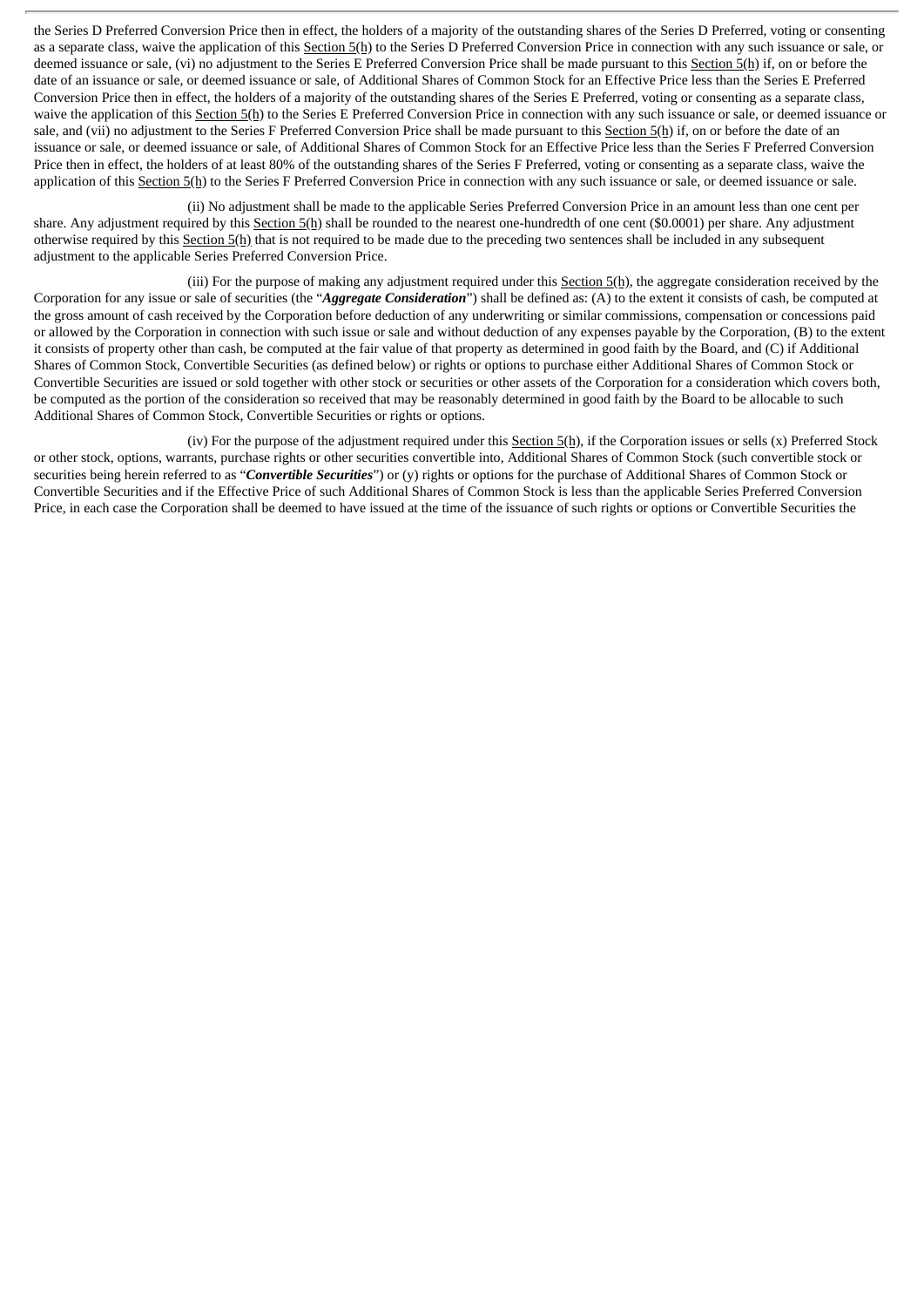maximum number of Additional Shares of Common Stock issuable upon exercise or conversion thereof and to have received as consideration for the issuance of such shares an amount equal to the total amount of the consideration, if any, received by the Corporation for the issuance of such rights or options or Convertible Securities plus:

> (A) in the case of such rights or options, the minimum amounts of consideration, if any, payable to the Corporation upon the exercise of such rights or options; and

> (B) in the case of Convertible Securities, the minimum amounts of consideration, if any, payable to the Corporation upon the conversion thereof (other than by cancellation of liabilities or obligations evidenced by such Convertible Securities); *provided* that if the minimum amounts of such consideration cannot be ascertained, but are a function of antidilution or similar protective clauses, the Corporation shall be deemed to have received the minimum amounts of consideration without reference to such clauses.

(C) If the minimum amount of consideration payable to the Corporation upon the exercise or conversion of rights, options or Convertible Securities is reduced over time or on the occurrence or non-occurrence of specified events other than by reason of antidilution adjustments, the Effective Price shall be recalculated using the figure to which such minimum amount of consideration is reduced; *provided further,* that if the minimum amount of consideration payable to the Corporation upon the exercise or conversion of such rights, options or Convertible Securities is subsequently increased, the Effective Price shall be again recalculated using the increased minimum amount of consideration payable to the Corporation upon the exercise or conversion of such rights, options or Convertible Securities.

(D) No further adjustment of the applicable Series Preferred Conversion Price, as adjusted upon the issuance of such rights, options or Convertible Securities, shall be made as a result of the actual issuance of Additional Shares of Common Stock or the exercise of any such rights or options or the conversion of any such Convertible Securities. If any such rights or options or the conversion privilege represented by any such Convertible Securities shall expire without having been exercised, the applicable Series Preferred Conversion Price as adjusted upon the issuance of such rights, options or Convertible Securities shall be readjusted to the applicable Series Preferred Conversion Price which would have been in effect had an adjustment been made on the basis that the only Additional Shares of Common Stock so issued were the Additional Shares of Common Stock, if any, actually issued or sold on the exercise of such rights or options or rights of conversion of such Convertible Securities, and such Additional Shares of Common Stock, if any, were issued or sold for the consideration actually received by the Corporation upon such exercise, plus the consideration, if any, actually received by the Corporation for the granting of all such rights or options, whether or not exercised, plus the consideration received for issuing or selling the Convertible Securities actually converted, plus the consideration, if any, actually received by the Corporation (other than by cancellation of liabilities or obligations evidenced by such Convertible Securities) on the conversion of such Convertible Securities, *provided* that such readjustment shall not apply to prior conversions of Series Preferred.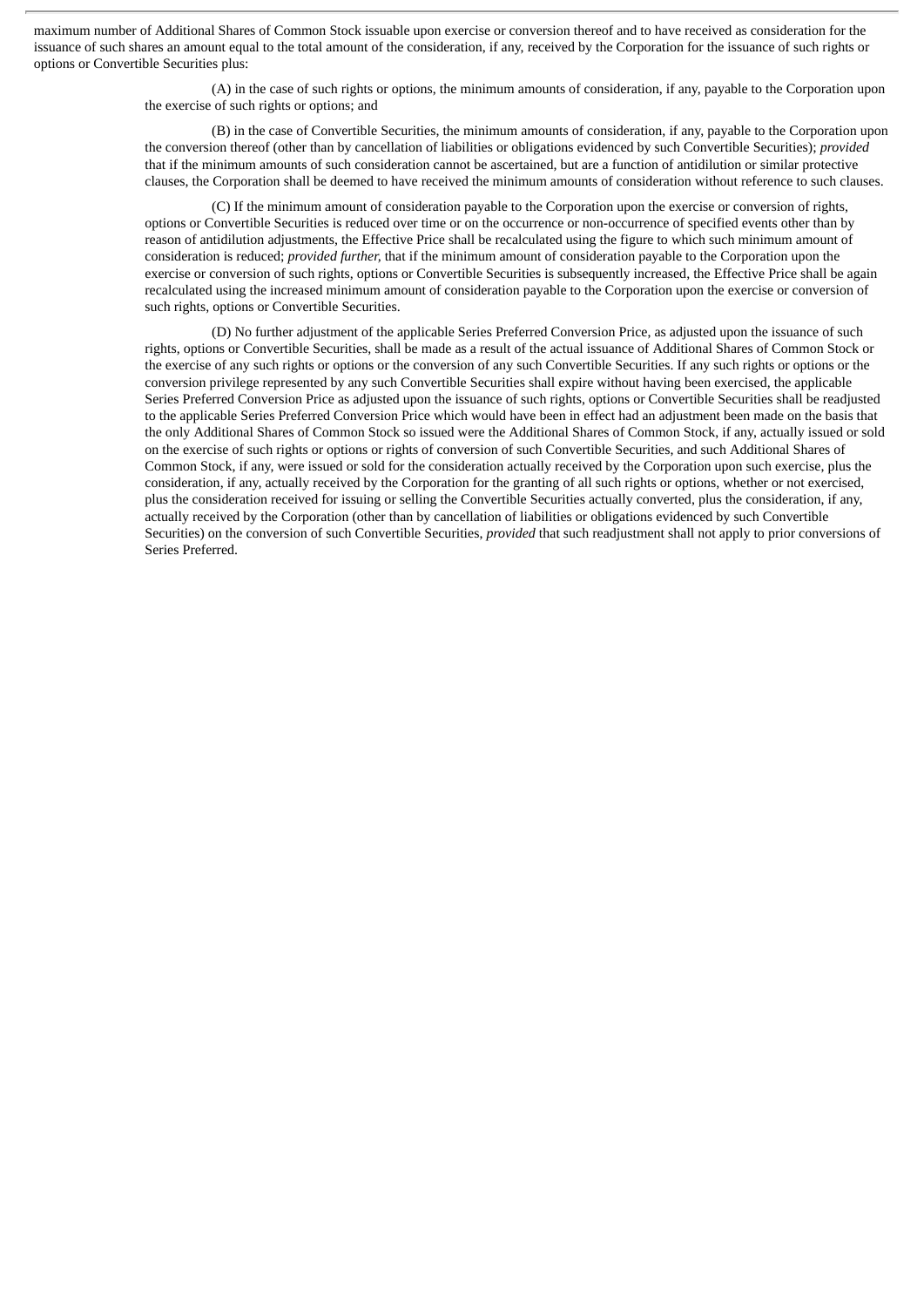(v) For the purpose of making any adjustment to the Conversion Price of any series of the Series Preferred, and as required under this Section 5(h), "*Additional Shares of Common Stock*" shall mean all shares of Common Stock issued by the Corporation or deemed to be issued pursuant to this Section 5(h) (including shares of Common Stock subsequently reacquired or retired by the Corporation), other than:

(A) shares of Common Stock issued upon conversion of the Series Preferred;

(B) shares of Common Stock and/or options, warrants or other Common Stock purchase rights and the Common Stock issued pursuant to such options, warrants or other rights (as adjusted for any stock dividends, combinations, splits, recapitalizations and the like after the filing date hereof) after the Series F Original Issue Date to employees, officers or directors of, or consultants or advisors to, the Company or any subsidiary pursuant to stock purchase or stock option plans or other arrangements that are approved by the Board; *provided, however,* that such amount shall be increased to reflect any shares of Common Stock (i) not issued pursuant to the rights, agreements, option or warrants ("*Unexercised Options*") as a result of the termination of such Unexercised Options or (ii) reacquired by the Company from employees, directors, consultants or advisors at cost (or the lesser of cost or fair market value) pursuant to agreements which permit the Company to repurchase such shares upon termination of services to the Company;

(C) shares of Common Stock issued pursuant to the exercise of Convertible Securities outstanding as of the Series F Original Issue Date;

(D) shares of Common Stock or Convertible Securities issued for consideration other than cash pursuant to a merger, consolidation, acquisition, strategic alliance or similar business combination approved by the Board, including the approval of at least two (2) Preferred Directors;

(E) shares of Common Stock or Convertible Securities issued pursuant to any equipment loan or leasing arrangement, real property leasing arrangement or debt financing from a bank or similar financial institution approved by the Board, including the approval of at least two (2) Preferred Directors;

(F) shares of Common Stock or Convertible Securities issued in connection with a Qualified Offering (as defined below);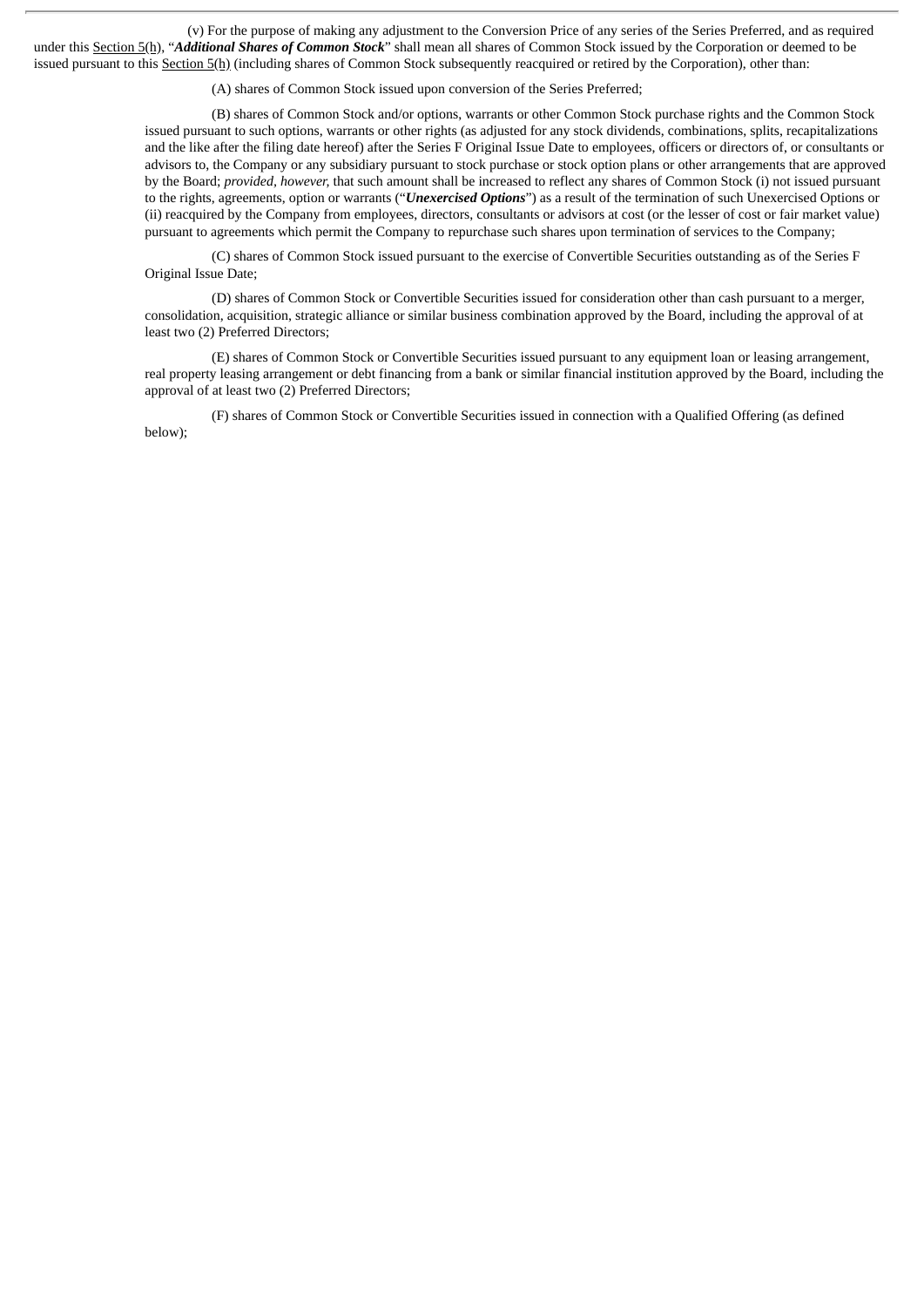(G) shares of Common Stock or Convertible Securities issued to third-party service providers in exchange for or as partial consideration for services rendered to the Corporation; *provided* that the issuance of shares therein has been approved by the Board, including the approval of at least two (2) Preferred Directors; and

(H) any Common Stock or Convertible Securities issued in connection with strategic transactions involving the Corporation and other entities, including (i) joint ventures, manufacturing, marketing or distribution arrangements or (ii) technology transfer or development arrangements; *provided* that the issuance of shares therein has been approved by the Corporation's Board, including the approval of at least two (2) Preferred Directors.

References to Common Stock in the subsections of this clause (v) shall mean all shares of Common Stock issued by the Corporation or deemed to be issued pursuant to this Section 5(h). The "*Effective Price*" of Additional Shares of Common Stock shall mean the quotient determined by dividing the total number of Additional Shares of Common Stock issued or sold, or deemed to have been issued or sold by the Corporation under this Section 5(h), into the Aggregate Consideration received, or deemed to have been received by the Corporation for such issue under this Section 5(h), for such Additional Shares of Common Stock. In the event that the number of shares of Additional Shares of Common Stock or the Effective Price cannot be ascertained at the time of issuance, such Additional Shares of Common Stock shall be deemed issued immediately upon the occurrence of the first event that makes such number of shares or the Effective Price, as applicable, ascertainable.

(vi) In the event that the Corporation issues or sells, or is deemed to have issued or sold, Additional Shares of Common Stock in a Qualifying Dilutive Issuance (the "*First Dilutive Issuance*"), then in the event that the Corporation issues or sells, or is deemed to have issued or sold, Additional Shares of Common Stock in a Qualifying Dilutive Issuance other than the First Dilutive Issuance as a part of the same transaction or series of related transactions as the First Dilutive Issuance (a "*Subsequent Dilutive Issuance*"), then and in each such case upon a Subsequent Dilutive Issuance the Series Preferred Conversion Price shall be reduced to the Series Preferred Conversion Price that would have been in effect had the First Dilutive Issuance and each Subsequent Dilutive Issuance all occurred on the closing date of the First Dilutive Issuance.

(i) **Certificate of Adjustment.** In each case of an adjustment or readjustment of the applicable Series Preferred Conversion Price for the number of shares of Common Stock or other securities issuable upon conversion of the applicable series of Series Preferred, if the Series Preferred is then convertible pursuant to this Section 5, the Corporation, at its expense, shall compute such adjustment or readjustment in accordance with the provisions hereof and shall, upon request, prepare a certificate showing such adjustment or readjustment, and shall mail such certificate, by first class mail, postage prepaid, to each registered holder of the applicable series of Series Preferred so requesting at the holder's address as shown in the Corporation's books. The certificate shall set forth such adjustment or readjustment, showing in detail the facts upon which such adjustment or readjustment is based, including a statement of (i) the consideration received or deemed to be received by the Corporation for any Additional Shares of Common Stock issued or sold or deemed to have been issued or sold, (ii) the applicable Series Preferred Conversion Price at the time in effect, (iii) the number of Additional Shares of Common Stock and (iv) the type and amount, if any, of other property which at the time would be received upon conversion of the applicable series of Series Preferred. Failure to request or provide such notice shall have no effect on any such adjustment.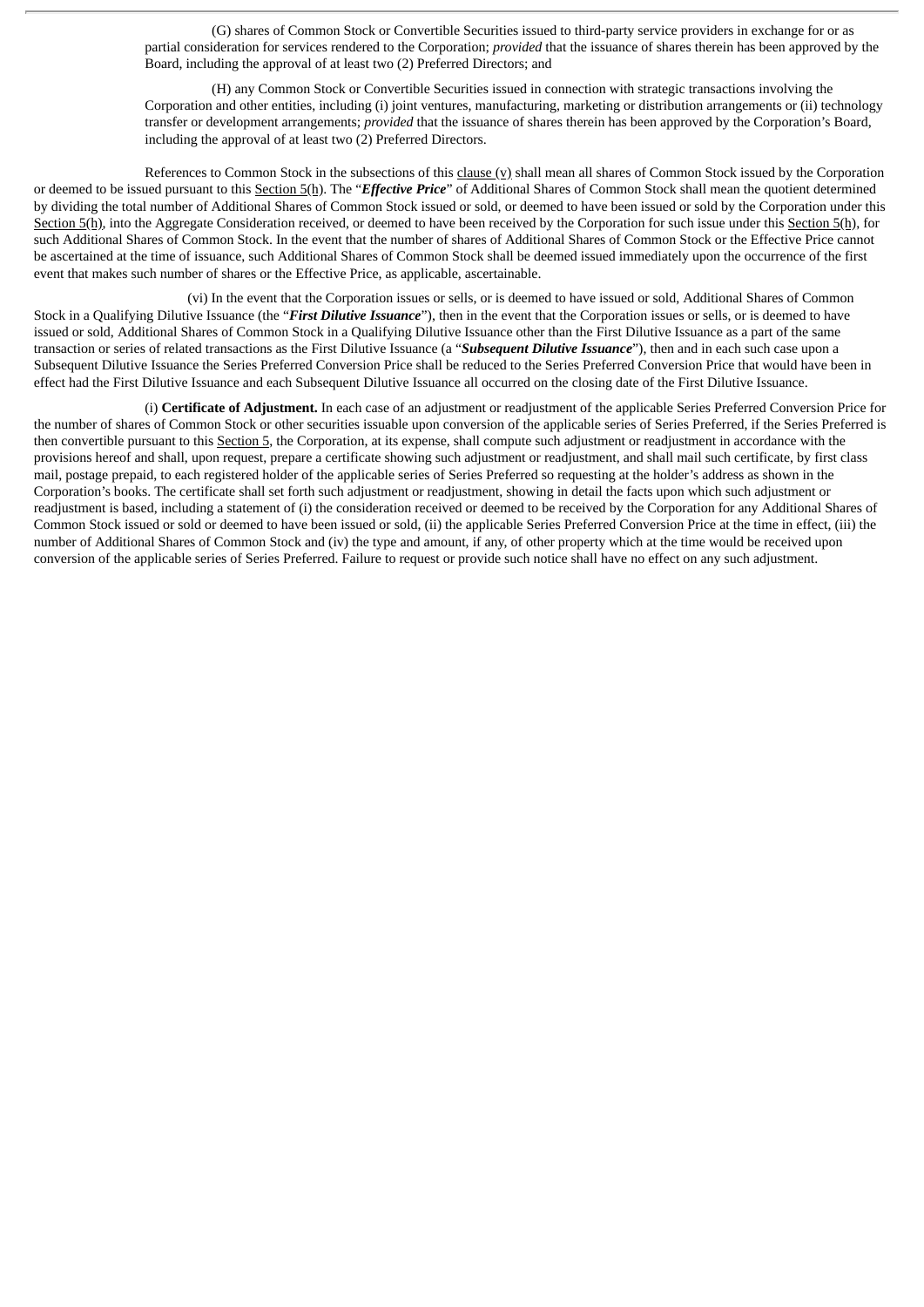(j) **Notices of Record Date.** Upon (i) any taking by the Corporation of a record of the holders of any class of securities for the purpose of determining the holders thereof who are entitled to receive any dividend or other distribution, or (ii) any Acquisition (as defined in Section 4) or other capital reorganization of the Corporation, any reclassification or recapitalization of the capital stock of the Corporation, any merger or consolidation of the Corporation with or into any other corporation, or any Asset Sale (as defined in Section 4), or any voluntary or involuntary dissolution, liquidation or winding up of the Corporation, the Corporation shall mail to each holder of Preferred Stock at least ten (10) days prior to (x) the record date, if any, specified therein; or (y) if no record date is specified, the date upon which such action is to take effect (or, in either case, such shorter period approved by the Requisite Holders) a notice specifying (A) the date on which any such record is to be taken for the purpose of such dividend or distribution and a description of such dividend or distribution, (B) the date on which any such Acquisition, reorganization, reclassification, transfer, consolidation, merger, Asset Sale, dissolution, liquidation or winding up is expected to become effective, and (C) the date, if any, that is to be fixed as to when the holders of record of Common Stock (or other securities) shall be entitled to exchange their shares of Common Stock (or other securities) for securities or other property deliverable upon such Acquisition, reorganization, reclassification, transfer, consolidation, merger, Asset Sale, dissolution, liquidation or winding up.

#### (k) **Automatic Conversion.**

(i) Each share of Series Preferred shall automatically be converted into shares of Common Stock, based on the applicable then-effective Series Preferred Conversion Price, upon the earliest to occur of any of the following events: (A) at any time upon the affirmative election of each of the following: (1) the holders of at least 35% of the then outstanding shares of Series A Preferred and Series A-1 Preferred, voting together as a single class on an as-converted basis, (2) the holders of a majority of the then outstanding shares of Series A Preferred, voting as a separate class, (3) the holders of a majority of the then outstanding shares of Series B Preferred, voting as a separate class, (4) the holders of a majority of the then outstanding shares of Series C Preferred, voting as a separate class, (5) the holders of at least 60% of the then outstanding shares of Series D Preferred, voting as a separate class, (6) the holders of a majority of the then outstanding shares of Series E Preferred, voting as a separate class, and (7) the holders of at least 80% of the then outstanding shares of Series F Preferred, voting as a separate class; or (B) immediately upon the direct listing of shares of Common Stock on a nationally recognized exchange or the closing of a firmly underwritten public offering on a nationally recognized exchange pursuant to an effective registration statement under the Securities Act of 1933, as amended (the "*Securities Act*"), covering the offer and sale of shares of Common Stock for the account of the Corporation in which the aggregate gross proceeds to the Corporation for such shares in such offering is at least \$50,000,000 (each event, a "*Qualified Offering*"). Upon such automatic conversion, any declared but unpaid dividends with respect to the Series Preferred shall be paid in accordance with the provisions of  $Section 5(d)$ .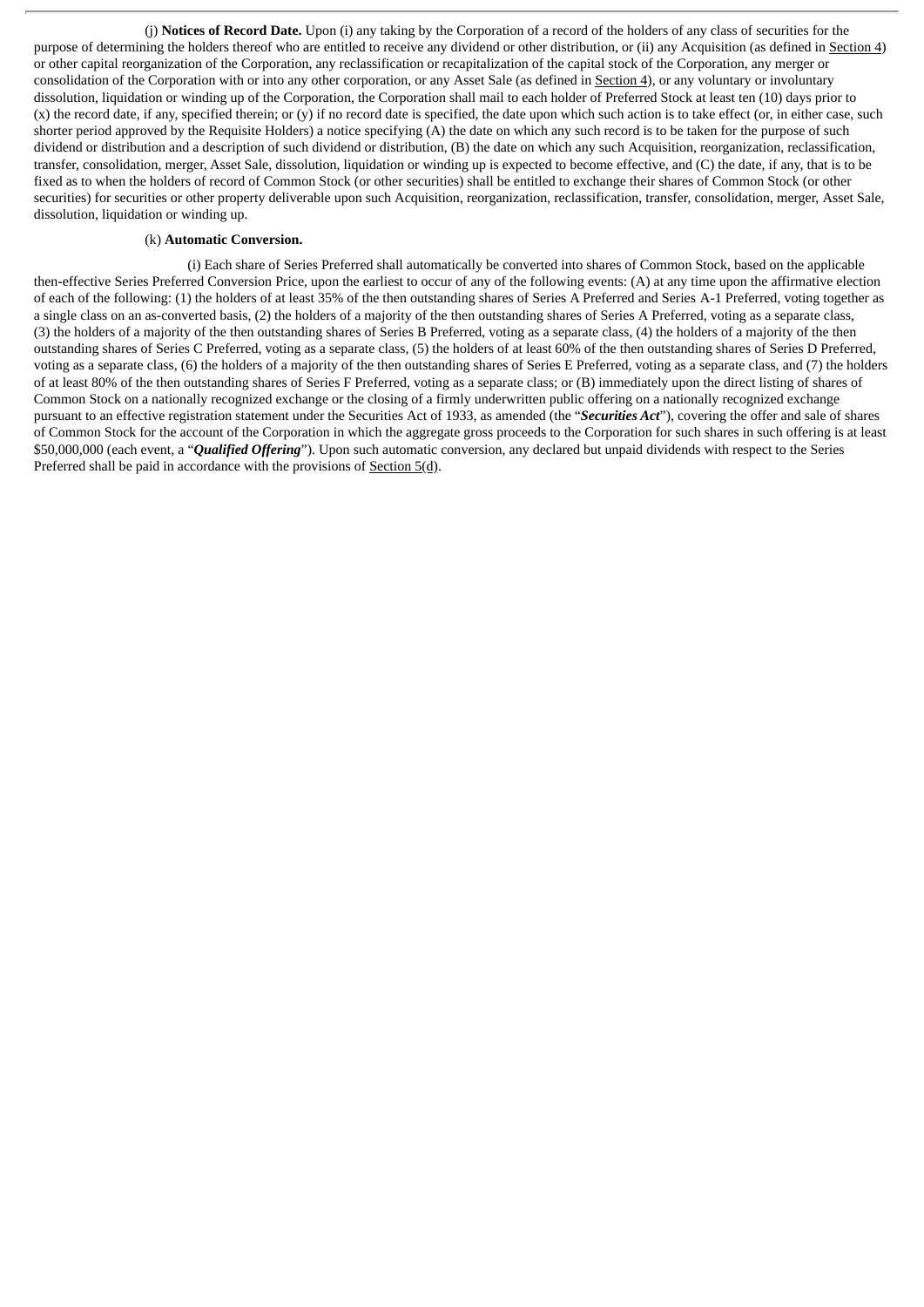#### (ii) [Reserved].

(iii) Upon the occurrence of the events specified in **Section 5(k)(i)** above, as applicable, the outstanding shares of Series Preferred shall be converted automatically without any further action by the holders of such shares and whether or not the certificates representing such shares are surrendered to the Corporation or its transfer agent; *provided, however*, that the Corporation shall not be obligated to issue certificates evidencing the shares of Common Stock issuable upon such conversion unless the certificates evidencing such shares of Series Preferred are either delivered to the Corporation or its transfer agent as provided below, or the holder notifies the Corporation or its transfer agent that such certificates have been lost, stolen or destroyed and executes an agreement satisfactory to the Corporation to indemnify the Corporation from any loss incurred by it in connection with such certificates. Upon the occurrence of such automatic conversion of the Series Preferred, the holders of the Series Preferred shall surrender the certificates representing such shares at the office of the Corporation or any transfer agent for the Series Preferred. Thereupon, there shall be issued and delivered to such holder promptly at such office and in its name as shown on such surrendered certificate or certificates, a certificate or certificates for the number of shares of Common Stock into which the shares of Series Preferred surrendered were convertible on the date on which such automatic conversion occurred, and any accrued and unpaid dividends shall be paid in accordance with the provisions of Section 5(d).

(l) Series F Conversion Price Adjustment in connection with an Initial Public Offering. Notwithstanding anything in this Certificate of Incorporation to the contrary, in the event of the Corporation's initial sale of its Common Stock in a firmly underwritten public offering pursuant to a registration statement under the Securities Act in which all of the Series F Preferred Stock are to be converted to Common Stock (an "IPO Preference Triggering Offering"), in which the actual initial offering price to the public (prior to any underwriting discounts) in such IPO Preference Triggering Offering (the "IPO Price") is less than \$24.13 (as adjusted for stock splits, stock dividends, reclassification and the like), then the Conversion Price for each share of Series F Preferred Stock shall be adjusted immediately prior to the conversion of the Series F Preferred Stock into Common Stock in connection with such IPO Preference Triggering Offering to a price equal to the IPO Price (as adjusted for stock splits, stock dividends, reclassification and the like). Notwithstanding the foregoing, no adjustment of the Conversion Price of the Series F Preferred Stock pursuant to this Section 5(l) shall have the effect of increasing the Conversion Price above the Conversion Price in effect immediately prior to such adjustment. This Section 5(1) shall not be amended or waived without the written consent or affirmative vote of the holders of at least 80% of the outstanding shares of Series F Preferred Stock.

(m) **Fractional Shares.** No fractional shares of Common Stock shall be issued upon conversion of Series Preferred. All shares of Common Stock (including fractions thereof) issuable upon conversion of more than one share of Series Preferred by a holder thereof shall be aggregated for purposes of determining whether the conversion would result in the issuance of any fractional share. If, after the aforementioned aggregation, the conversion would result in the issuance of any fractional share, the Corporation shall, in lieu of issuing any fractional share, pay cash equal to the product of such fraction multiplied by the fair market value of one share of Common Stock (as determined by the Board) on the date of conversion.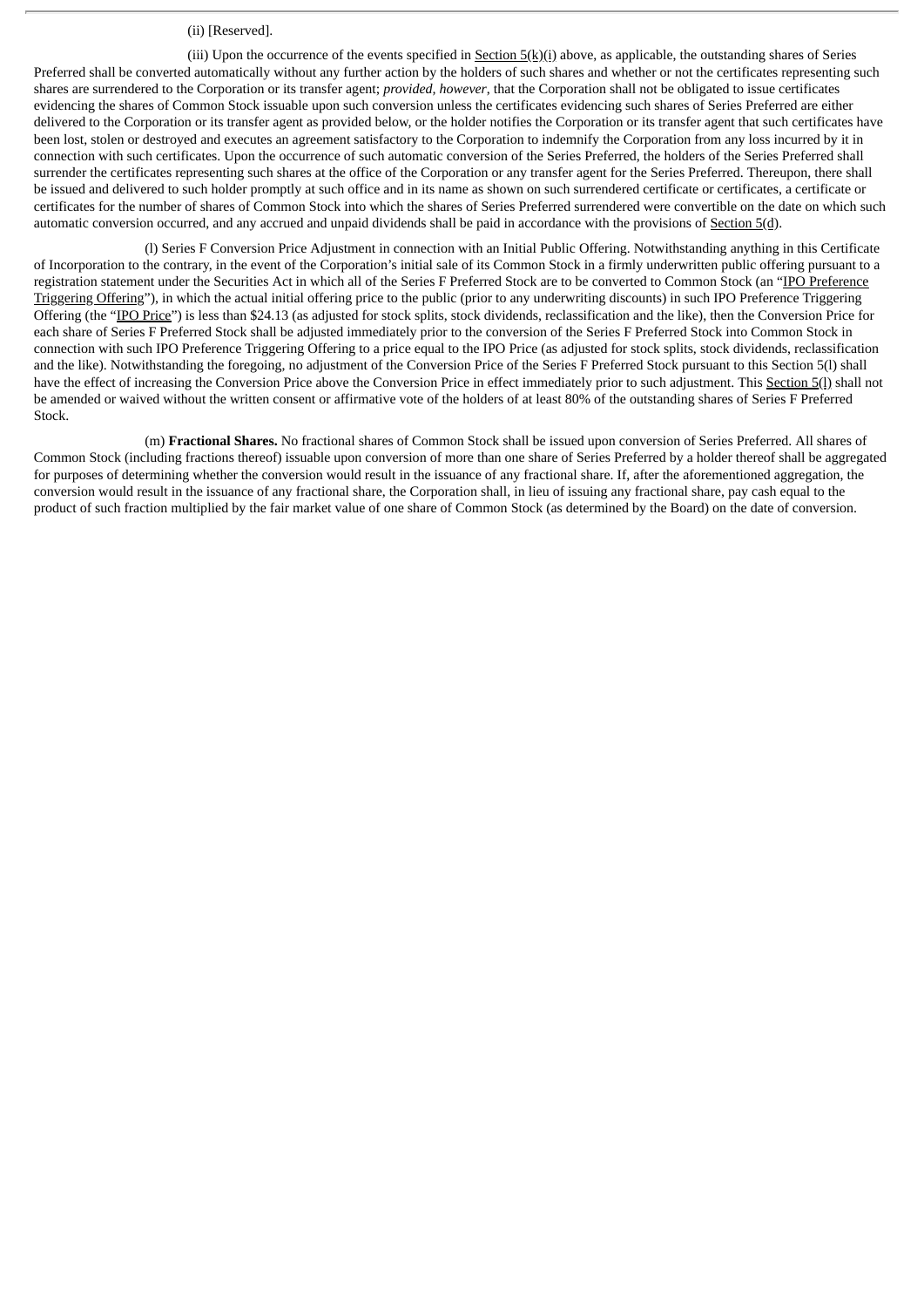(n) **Reservation of Stock Issuable Upon Conversion.** The Corporation shall at all times reserve and keep available out of its authorized but unissued shares of Common Stock, solely for the purpose of effecting the conversion of the shares of the Series Preferred, such number of its shares of Common Stock as shall from time to time be sufficient to effect the conversion of all outstanding shares of the Series Preferred. If at any time the number of authorized but unissued shares of Common Stock shall not be sufficient to effect the conversion of all then outstanding shares of the Series Preferred, the Corporation will take such corporate action as may be necessary to increase its authorized but unissued shares of Common Stock to such number of shares as shall be sufficient for such purpose.

(o) **Notices.** Any notice required by the provisions of this Section 5 shall be in writing and shall be deemed effectively given: (i) upon personal delivery to the party to be notified, (ii) when sent by confirmed electronic mail or facsimile if sent during normal business hours of the recipient; if not, then on the next business day, (iii) five (5) days after having been sent by registered or certified mail, return receipt requested, postage prepaid, or (iv) one (1) day after deposit with a nationally recognized overnight courier, specifying next day delivery, with verification of receipt. All notices shall be addressed to each holder of record at the address of such holder appearing on the books of the Corporation.

(p) **Payment of Taxes.** The Corporation will pay all taxes (other than taxes based upon income) and other governmental charges that may be imposed with respect to the issue or delivery of shares of Common Stock upon conversion of shares of Series Preferred, excluding any tax or other charge imposed in connection with any transfer involved in the issue and delivery of shares of Common Stock in a name other than that in which the shares of Series Preferred so converted were registered.

(q) **Termination of Conversion Rights**. In the event of a notice of redemption of any shares of Preferred Stock pursuant to Section 6, the Conversion Rights of the shares designated for redemption shall terminate at the close of business on the last full day preceding the date fixed for redemption, unless the redemption price is not fully paid on such redemption date, in which case the Conversion Rights for such shares shall continue until such price is paid in full.

#### **6. REDEMPTION.**

(a) General. Unless prohibited by Delaware law governing distributions to stockholders, shares of Preferred Stock shall be redeemed by the Corporation at a price equal to the applicable Original Issue Price per share of applicable Preferred Stock, plus all declared but unpaid dividends thereon, as of the date of the Corporation's receipt of the Redemption Request (the "*Redemption Price*"), in one installment commencing not more than 60 days after receipt by the Corporation at any time on or after the sixth anniversary of the Series F Original Issue Date, from the Requisite Holders of written notice requesting redemption of all shares of Preferred Stock (the "*Redemption Request*"). Upon receipt of a Redemption Request, the Corporation shall apply all of its assets to any such redemption, and to no other corporate purpose, except to the extent prohibited by Delaware law governing distributions to stockholders. The date of such installment shall be referred to as the "*Redemption Date*". On the Redemption Date, the Corporation shall redeem all outstanding shares of Preferred Stock. If on the Redemption Date Delaware law governing distributions to stockholders prevents the Corporation from redeeming all shares of Preferred Stock to be redeemed, the Corporation shall ratably redeem from the holders of Preferred Stock (in proportion to the full amounts such holders would otherwise be entitled to receive pursuant to this Section 6(a)) the maximum number of shares that it may redeem consistent with such law, and shall redeem the remaining shares as soon as it may lawfully do so under such law.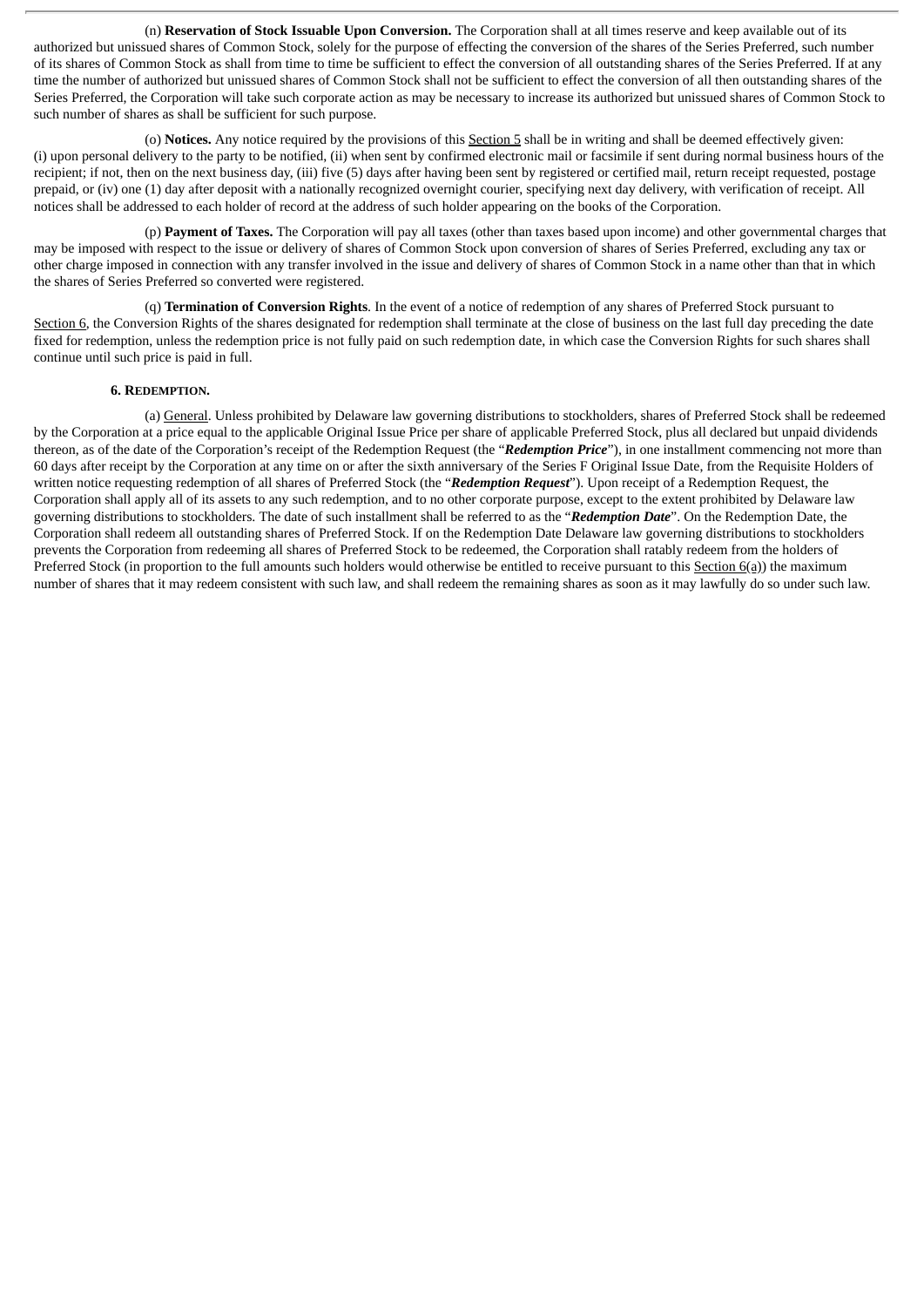(b) Redemption Notice. The Corporation shall send written notice of the mandatory redemption (the "*Redemption Notice*") to each holder of record of Preferred Stock not less than 40 days prior to the Redemption Date. The Redemption Notice shall state:

(i) the number of shares of Preferred Stock held by the holder that the Corporation shall redeem on the Redemption Date specified in the Redemption Notice;

(ii) the Redemption Date and the Redemption Price;

and

(iii) the date upon which the holder's right to convert such shares terminates (as determined in accordance with Section 5);

(iv) that the holder is to surrender to the Corporation, in the manner and at the place designated, his, her or its certificate or certificates representing the shares of Preferred Stock to be redeemed.

(c) Surrender of Certificates; Payment. On or before the Redemption Date, each holder of shares of Preferred Stock to be redeemed on the Redemption Date, unless such holder has exercised his, her or its right to convert such shares as provided in Section 5, shall surrender the certificate or certificates representing such shares (or, if such registered holder alleges that such certificate has been lost, stolen or destroyed, a lost certificate affidavit and agreement reasonably acceptable to the Corporation to indemnify the Corporation against any claim that may be made against the Corporation on account of the alleged loss, theft or destruction of such certificate) to the Corporation, in the manner and at the place designated in the Redemption Notice, and thereupon the Redemption Price for such shares shall be payable to the order of the person whose name appears on such certificate or certificates as the owner thereof. In the event less than all of the shares of Preferred Stock represented by a certificate are redeemed, a new certificate representing the unredeemed shares of Preferred Stock shall promptly be issued to such holder.

(d) Rights Subsequent to Redemption. If the Redemption Notice shall have been duly given, and if on the Redemption Date the Redemption Price payable upon redemption of the shares of Preferred Stock to be redeemed on the Redemption Date is paid or tendered for payment or deposited with an independent payment agent so as to be available therefor in a timely manner, then notwithstanding that the certificates evidencing any of the shares of Preferred Stock so called for redemption shall not have been surrendered, dividends with respect to such shares of Preferred Stock shall cease to accrue after the Redemption Date and all rights with respect to such shares shall forthwith after the Redemption Date terminate, except only the right of the holders to receive the Redemption Price without interest upon surrender of their certificate or certificates therefor.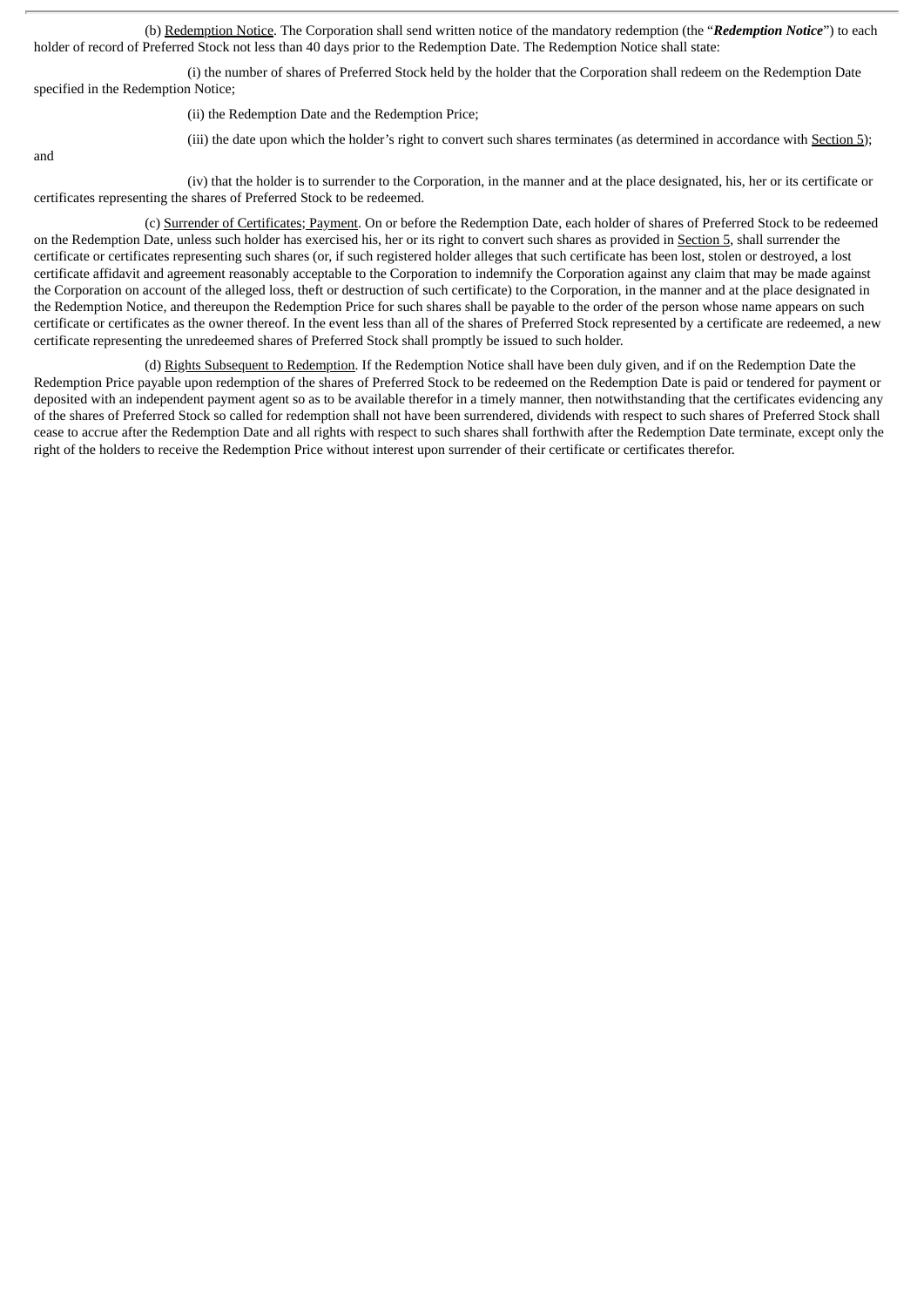#### **7. NO REISSUANCE OF SERIES PREFERRED.**

No shares of Series Preferred acquired by the Corporation by reason of redemption, purchase, conversion or otherwise shall be reissued.

#### **8. APPLICABLE CALIFORNIA LAW.**

For purposes of Section 500 of the California Corporations Code (to the extent applicable), in connection with any repurchase of shares of Common Stock permitted under this Certificate of Incorporation from employees, officers, directors or consultants of the Corporation in connection with a termination of employment or services pursuant to agreements or arrangements approved by the Board of Directors, including the Preferred Directors, (in addition to any other consent required under this Certificate of Incorporation), such repurchase may be made without regard to any "preferential dividends arrears amount" or "preferential rights amount" (as those terms are defined in Section 500 of the California Corporations Code). Accordingly, for purposes of making any calculation under California Corporations Code Section 500 in connection with such repurchase, the amount of any "preferential dividends arrears amount" or "preferential rights amount" (as those terms are defined therein) shall be deemed to be zero.

#### **V.**

**A.** The liability of the directors of the Corporation for monetary damages shall be eliminated to the fullest extent under applicable law.

**B.** The Corporation shall indemnify, in accordance with and to the full extent now or hereafter permitted by law, any person who was or is a party or is threatened to be made a party to any threatened, pending or completed action, suit or proceeding, whether civil, criminal, administrative or investigative (including, but not limited to, an action by or in the right of the Corporation), by reason of his acting as a director or officer of the Corporation (and the Corporation, in the discretion of the Board, may so indemnify a person by reason of the fact that he is or was an employee of the Corporation or is or was serving at the request of the Corporation in any other capacity for or on behalf of the Corporation) against any liability or expense actually and reasonably incurred by such person in respect thereof. Such indemnification shall not be exclusive of any other right to indemnification provided by law or otherwise. Expenses incurred by an officer or director in defending a civil or criminal action, suit or proceeding may be paid by the Corporation in advance of the final disposition of such action, suit, or proceeding upon receipt of an undertaking by or on behalf of such officer or director to repay such amount if it shall ultimately be determined that such officer or director is not entitled to be indemnified. The right to indemnification and advancement of expenses on the condition specified herein conferred by this Article V shall be deemed a contract between the Corporation and each person referred to herein.

**C.** Any repeal or modification of this Article V shall only be prospective and shall not affect the rights under this Article V in effect at the time of the alleged occurrence of any action or omission to act giving rise to liability.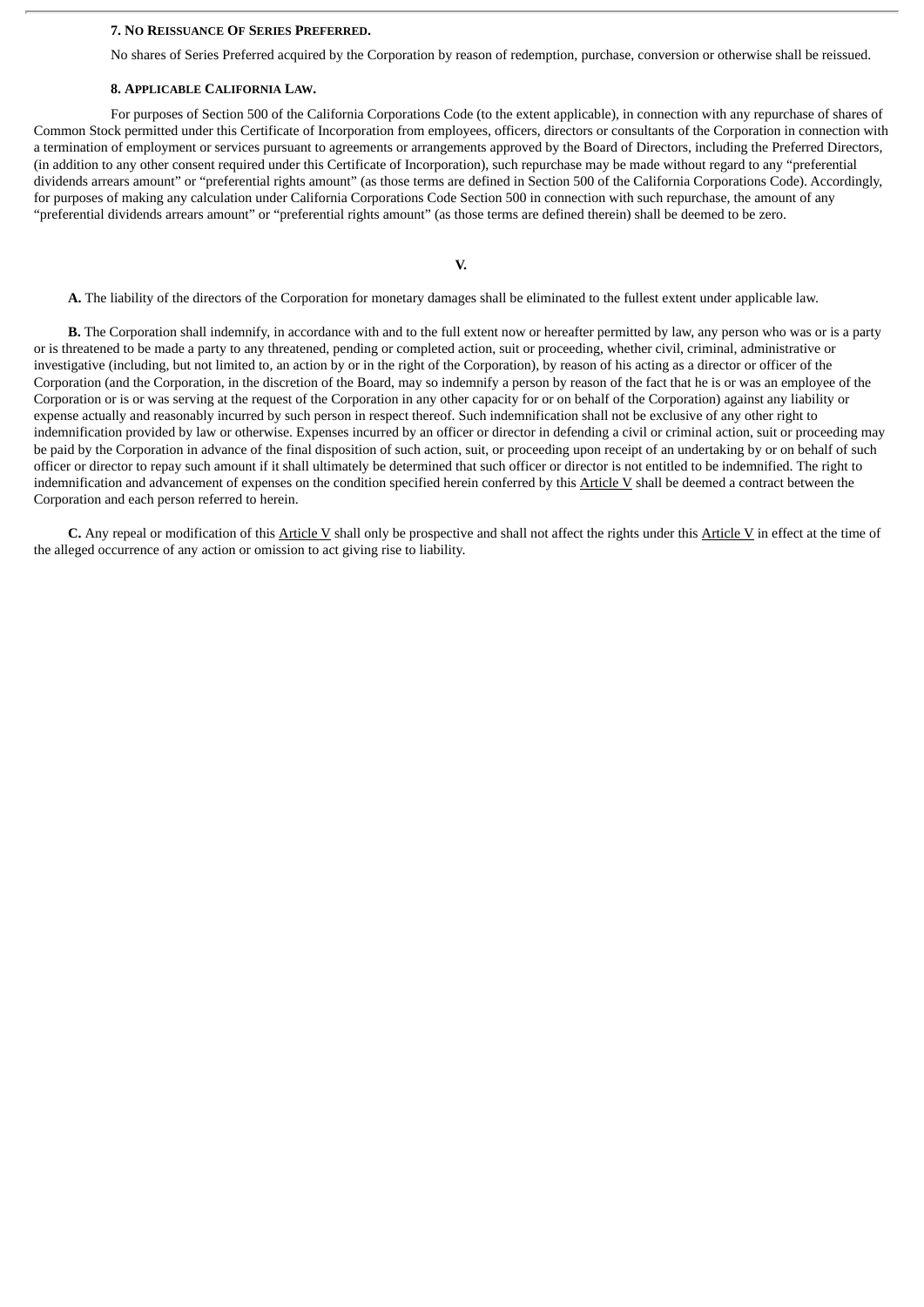**D.** The Corporation renounces, to the fullest extent permitted by law, any interest or expectancy of the Corporation in, or in being offered an opportunity to participate in, any Excluded Opportunity. An "*Excluded Opportunity*" is any matter, transaction or interest that is presented to, or acquired, created or developed by, or which otherwise comes into the possession of, (i) any director of the Corporation who is not an employee of the Corporation or any of its subsidiaries, or (ii) any holder of Preferred Stock or any partner, member, director, stockholder, employee or agent of any such holder, other than someone who is an employee of the Corporation or any of its subsidiaries (collectively, "*Covered Persons*"), unless such matter, transaction or interest is presented to, or acquired, created or developed by, or otherwise comes into the possession of, a Covered Person expressly and solely in such Covered Person's capacity as a director of the Corporation.

#### **VI.**

For the management of the business and for the conduct of the affairs of the Corporation, and in further definition, limitation and regulation of the powers of the Corporation, of its directors and of its stockholders or any class thereof, as the case may be, it is further provided that:

**A.** The management of the business and the conduct of the affairs of the Corporation shall be vested in its Board. The number of directors which shall constitute the whole Board shall be fixed by the Board in the manner provided in the Bylaws, subject to any restrictions which may be set forth in this Restated Certificate.

**B.** Except for any vote of the holders of any class or series of stock of the Corporation required by law or by this Restated Certificate, the Board is expressly empowered to adopt, amend or repeal the Bylaws of the Corporation.

**C.** The directors of the Corporation need not be elected by written ballot unless the Bylaws so provide.

#### \* \* \* \*

**FOUR:** This Amended and Restated Certificate of Incorporation has been duly approved by the Board of Directors of the Corporation.

**FIVE:** This Amended and Restated Certificate of Incorporation was approved by the holders of the requisite number of shares of said corporation in accordance with Section 228 of the DGCL. This Amended and Restated Certificate of Incorporation has been duly adopted in accordance with the provisions of Sections 242 and 245 of the DGCL by the stockholders of the Corporation.

[SIGNATURE PAGE FOLLOWS]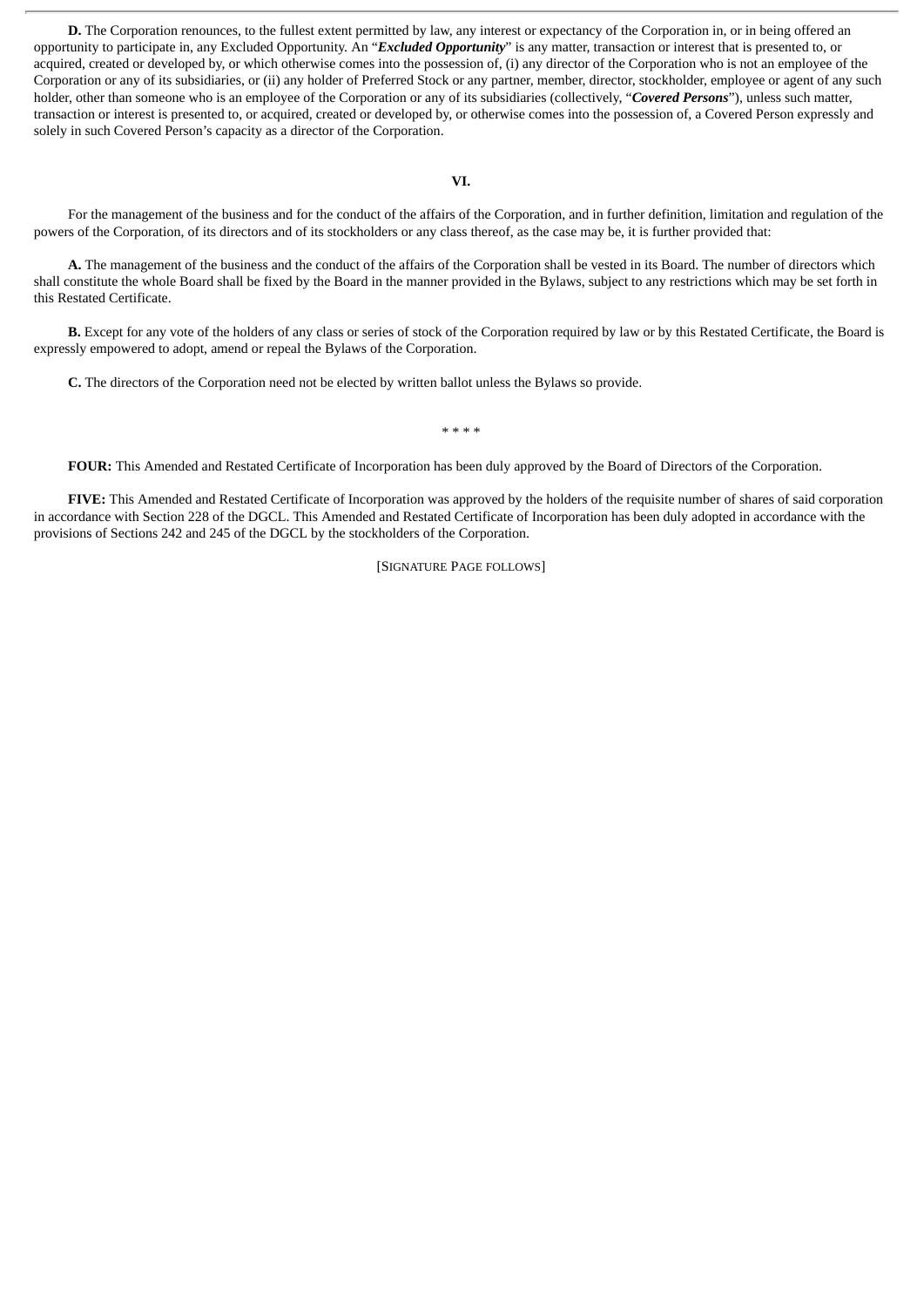**IN WITNESS WHEREOF**, **UDEMY, INC.** has caused this Amended and Restated Certificate of Incorporation to be signed by its Chief Executive Officer this 9<sup>th</sup> day of November, 2020.

**UDEMY, INC.**

By: /s/ Gregg Coccari

Name: Gregg Coccari Title: Chief Executive Officer

[Signature Page to Amended and Restated Certificate of Incorporation]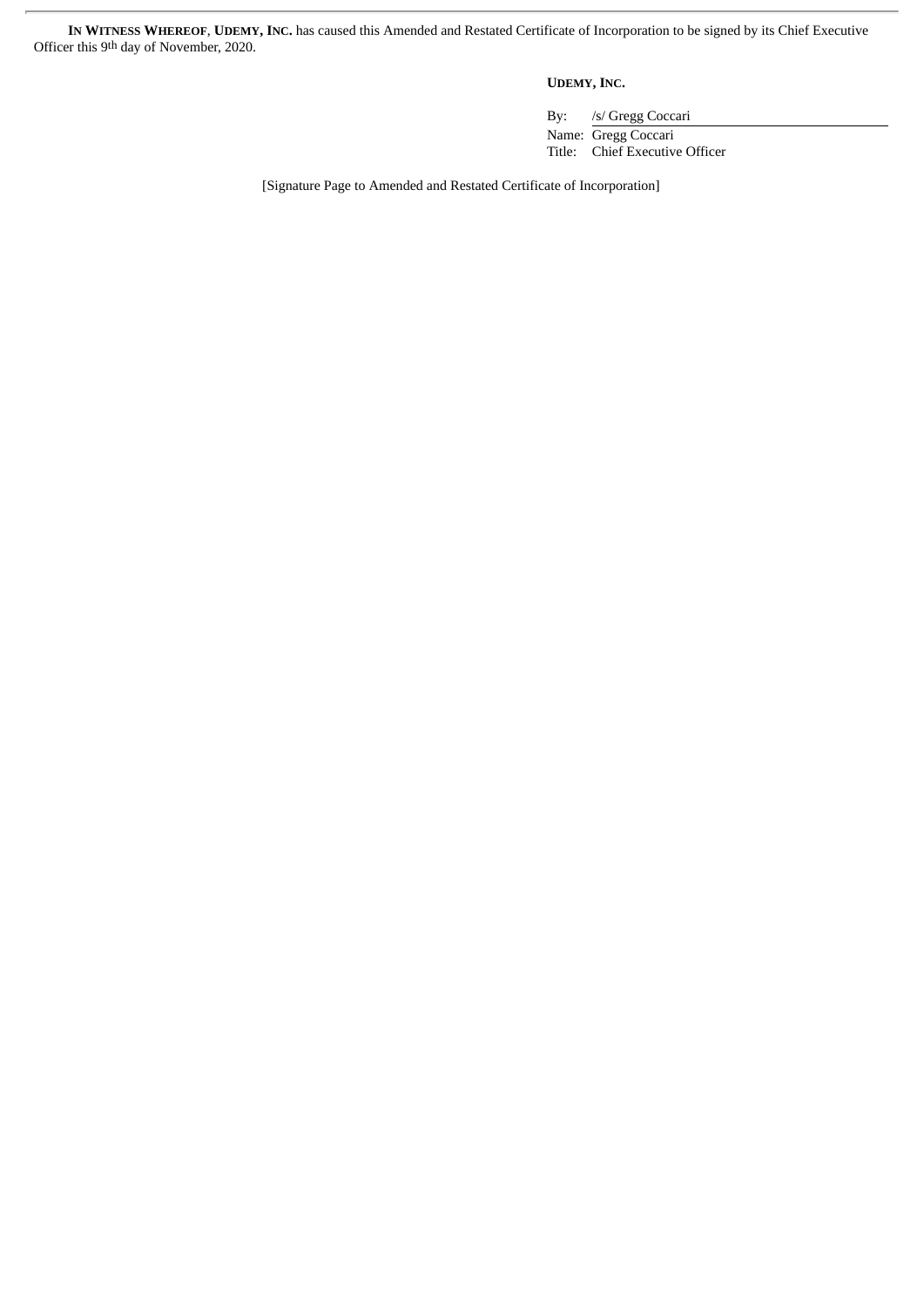## **CERTIFICATE OF AMENDMENT TO AMENDED AND RESTATED CERTIFICATE OF INCORPORATION OF UDEMY, INC.**

The undersigned, Ken Hirschman, hereby certifies that:

1. He is the Secretary of Udemy, Inc., a Delaware Corporation (the "**Corporation**").

2. The text of the final paragraph of Section D.5.(h)(i) of Article IV of the Corporation's Amended and Restated Certificate of Incorporation is amended and restated in its entirety as follows:

Notwithstanding the provisions of this Section 5(h), (i) no adjustment to the Series A Preferred Conversion Price shall be made pursuant to this Section 5(h) if, on, before or after the date of an issuance or sale, or deemed issuance or sale, of Additional Shares of Common Stock for an Effective Price less than the Series A Preferred Conversion Price then in effect, the holders of a majority of the outstanding shares of the Series A Preferred, voting or consenting as a separate class, waive the application of this Section 5(h) to the Series A Preferred Conversion Price in connection with any such issuance or sale, or deemed issuance or sale, (ii) no adjustment to the Series A-1 Preferred Conversion Price shall be made pursuant to this Section 5(h) if, on, before or after the date of an issuance or sale, or deemed issuance or sale, of Additional Shares of Common Stock for an Effective Price less than the Series A-1 Preferred Conversion Price then in effect, the holders of a majority of the outstanding shares of the Series A-1 Preferred, voting or consenting as a separate class, waive the application of this Section 5(h) to the Series A-1 Preferred Conversion Price in connection with any such issuance or sale, or deemed issuance or sale, (iii) no adjustment to the Series B Preferred Conversion Price shall be made pursuant to this Section 5(h) if, on, before or after the date of an issuance or sale, or deemed issuance or sale, of Additional Shares of Common Stock for an Effective Price less than the Series B Preferred Conversion Price then in effect, the holders of a majority of the outstanding shares of the Series B Preferred, voting or consenting as a separate class, waive the application of this Section 5(h) to the Series B Preferred Conversion Price in connection with any such issuance or sale, or deemed issuance or sale, (iv) no adjustment to the Series C Preferred Conversion Price shall be made pursuant to this Section 5(h) if, on, before or after the date of an issuance or sale, or deemed issuance or sale, of Additional Shares of Common Stock for an Effective Price less than the Series C Preferred Conversion Price then in effect, the holders of a majority of the outstanding shares of the Series C Preferred, voting or consenting as a separate class, waive the application of this Section 5(h) to the Series C Preferred Conversion Price in connection with any such issuance or sale, or deemed issuance or sale, (v) no adjustment to the Series D Preferred Conversion Price shall be made pursuant to this Section 5(h) if, on, before or after the date of an issuance or sale, or deemed issuance or sale, of Additional Shares of Common Stock for an Effective Price less than the Series D Preferred Conversion Price then in effect, the holders of a majority of the outstanding shares of the Series D Preferred, voting or consenting as a separate class, waive the application of this Section 5(h) to the Series D Preferred Conversion Price in connection with any such issuance or sale, or deemed issuance or sale, (vi) no adjustment to the Series E Preferred Conversion Price shall be made pursuant to this Section 5(h) if, on, before or after the date of an issuance or sale, or deemed issuance or sale, of Additional Shares of Common Stock for an Effective Price less than the Series E Preferred Conversion Price then in effect, the holders of a majority of the outstanding shares of the Series E Preferred, voting or consenting as a separate class, waive the application of this Section 5(h) to the Series E Preferred Conversion Price in connection with any such issuance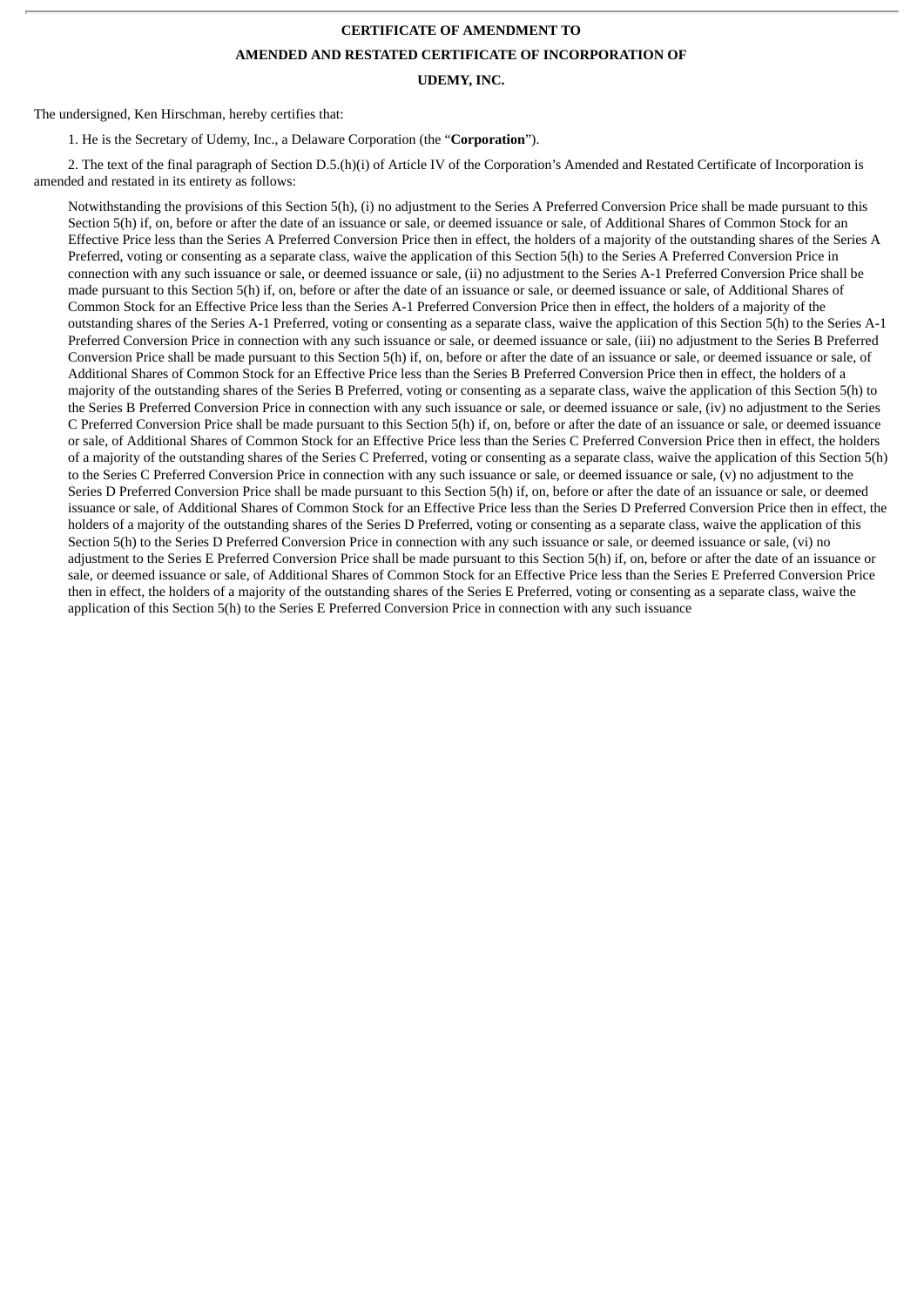or sale, or deemed issuance or sale, and (vii) no adjustment to the Series F Preferred Conversion Price shall be made pursuant to this Section 5(h) if, on, before or after the date of an issuance or sale, or deemed issuance or sale, of Additional Shares of Common Stock for an Effective Price less than the Series F Preferred Conversion Price then in effect, the holders of at least 80% of the outstanding shares of the Series F Preferred, voting or consenting as a separate class, waive the application of this Section 5(h) to the Series F Preferred Conversion Price in connection with any such issuance or sale, or deemed issuance or sale. Notwithstanding anything to the contrary herein, any waiver of any anti-dilution adjustments contemplated by this paragraph can be made retroactively with respect to the applicable Series Preferred Conversion Price regardless of when any such Qualifying Dilutive Issuance was made, including, for the avoidance of doubt, a Qualifying Dilutive Issuance that occurred prior to the Series F Original Issue Date.

3. The foregoing amendment was duly approved by the Corporation's Board of Directors in accordance with the provisions of Section 242 of the General Corporation Law of the State of Delaware.

4. The stockholders of the Corporation approved said amendment by written consent in accordance with Section 228 and 242 of the General Corporation Law of the State of Delaware.

IN WITNESS WHEREOF, this Corporation has caused this Certificate of Amendment to be signed by Ken Hirschman, its duly authorized Secretary, this 25th day of October, 2021.

> UDEMY, INC., a Delaware corporation

> By: /s/ Ken Hirschman

Ken Hirschman Secretary

-2-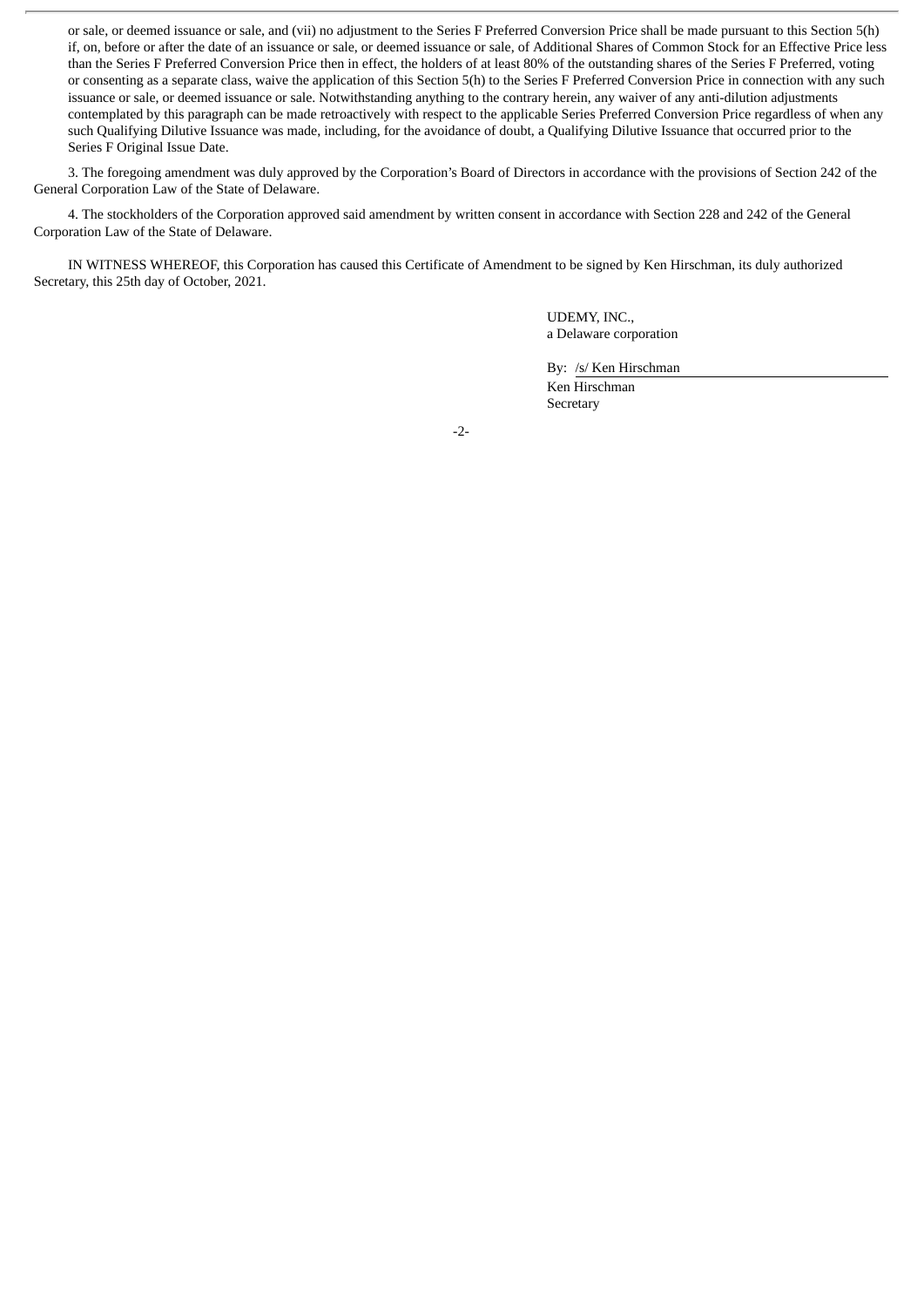#### **UDEMY, INC.**

#### **2021 EMPLOYEE STOCK PURCHASE PLAN**

Adopted September 15, 2021 Approved by stockholders September 24, 2021 Amended and restated October 21, 2021

<span id="page-34-0"></span>**1. Purpose**. The purpose of the Plan is to provide employees of the Company and its Designated Companies with an opportunity to purchase Common Stock through accumulated Contributions. The Company intends for the Plan to have two components: a component that is intended to qualify as an "employee stock purchase plan" under Section 423 of the Code (the "*423 Component*") and a component that is not intended to qualify as an "employee stock purchase plan" under Section 423 of the Code (the "*Non-423 Component*"). The provisions of the 423 Component, accordingly, will be construed so as to extend and limit Plan participation in a uniform and nondiscriminatory basis consistent with the requirements of Section 423 of the Code. An option to purchase shares of Common Stock under the Non-423 Component will be granted pursuant to rules, procedures, or sub-plans adopted by the Administrator designed to achieve tax, securities laws, or other objectives for Eligible Employees and the Company. Except as otherwise provided herein, the Non-423 Component will operate and be administered in the same manner as the 423 Component.

#### **2. Definitions**.

(a) "*Administrator*" means the Board or any Committee designated by the Board to administer the Plan pursuant to Section 14.

(b) "*Affiliate*" means any entity, other than a Subsidiary, in which the Company has an equity or other ownership interest.

(c) "*Applicable Laws*" means the requirements relating to the administration of equity-based awards under U.S. state corporate laws, U.S. federal and state securities laws, the Code, any stock exchange or quotation system on which the Common Stock is listed or quoted and the applicable laws of any foreign country or jurisdiction where options are, or will be, granted under the Plan.

- (d) "*Board*" means the Board of Directors of the Company.
- (e) "*Change in Control*" means the occurrence of any of the following events:

(i) A change in the ownership of the Company which occurs on the date that any one person, or more than one person acting as a group ("*Person*"), acquires ownership of the stock of the Company that, together with the stock held by such Person, constitutes more than fifty percent (50%) of the total voting power of the stock of the Company; provided, however, that for purposes of this subsection, the acquisition of additional stock by any one Person, who is considered to own more than fifty percent (50%) of the total voting power of the stock of the Company will not be considered a Change in Control. Further, if the stockholders of the Company immediately before such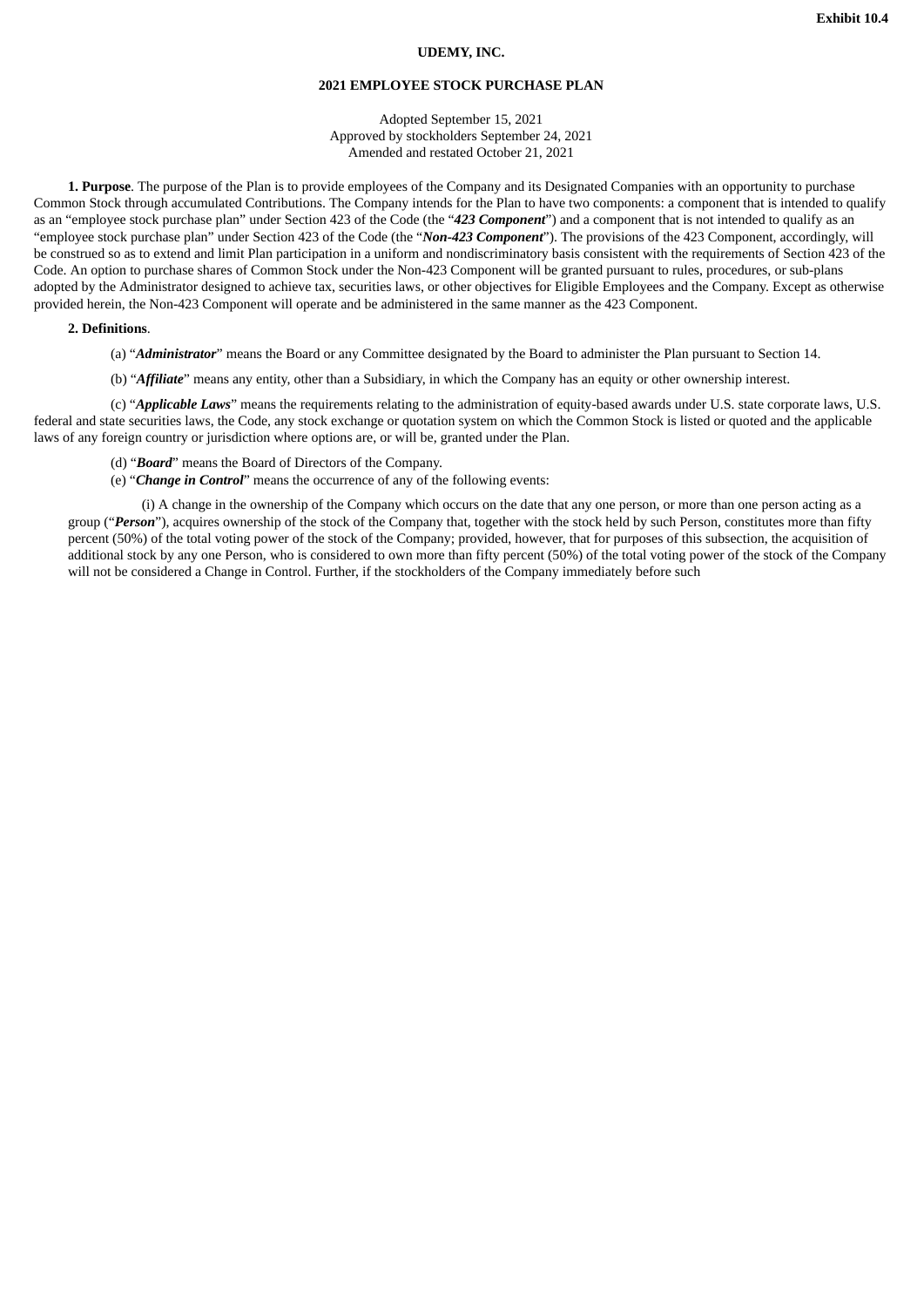change in ownership continue to retain immediately after the change in ownership, in substantially the same proportions as their ownership of shares of the Company's voting stock immediately prior to the change in ownership, direct or indirect beneficial ownership of fifty percent (50%) or more of the total voting power of the stock of the Company or of the ultimate parent entity of the Company, such event shall not be considered a Change in Control under this subsection (i). For this purpose, indirect beneficial ownership shall include, without limitation, an interest resulting from ownership of the voting securities of one or more corporations or other business entities which own the Company, as the case may be, either directly or through one or more subsidiary corporations or other business entities; or

(ii) A change in the effective control of the Company which occurs on the date that a majority of members of the Board is replaced during any twelve (12)-month period by Directors whose appointment or election is not endorsed by a majority of the members of the Board prior to the date of the appointment or election. For purposes of this subsection (ii), if any Person is considered to be in effective control of the Company, the acquisition of additional control of the Company by the same Person will not be considered a Change in Control; or

(iii) A change in the ownership of a substantial portion of the Company's assets which occurs on the date that any Person acquires (or has acquired during the twelve (12)-month period ending on the date of the most recent acquisition by such person or persons) assets from the Company that have a total gross fair market value equal to or more than fifty percent (50%) of the total gross fair market value of all of the assets of the Company immediately prior to such acquisition or acquisitions; provided, however, that for purposes of this subsection, the following will not constitute a change in the ownership of a substantial portion of the Company's assets: (A) a transfer to an entity that is controlled by the Company's stockholders immediately after the transfer, or (B) a transfer of assets by the Company to: (1) a stockholder of the Company (immediately before the asset transfer) in exchange for or with respect to the Company's stock, (2) an entity, fifty percent (50%) or more of the total value or voting power of which is owned, directly or indirectly, by the Company, (3) a Person, that owns, directly or indirectly, fifty percent (50%) or more of the total value or voting power of all the outstanding stock of the Company, or (4) an entity, at least fifty percent (50%) of the total value or voting power of which is owned, directly or indirectly, by a Person described in this subsection (iii)(B)(3). For purposes of this subsection, gross fair market value means the value of the assets of the Company, or the value of the assets being disposed of, determined without regard to any liabilities associated with such assets.

For purposes of this definition, persons will be considered to be acting as a group if they are owners of a corporation that enters into a merger, consolidation, purchase, or acquisition of stock, or similar business transaction with the Company.

 $-2 -$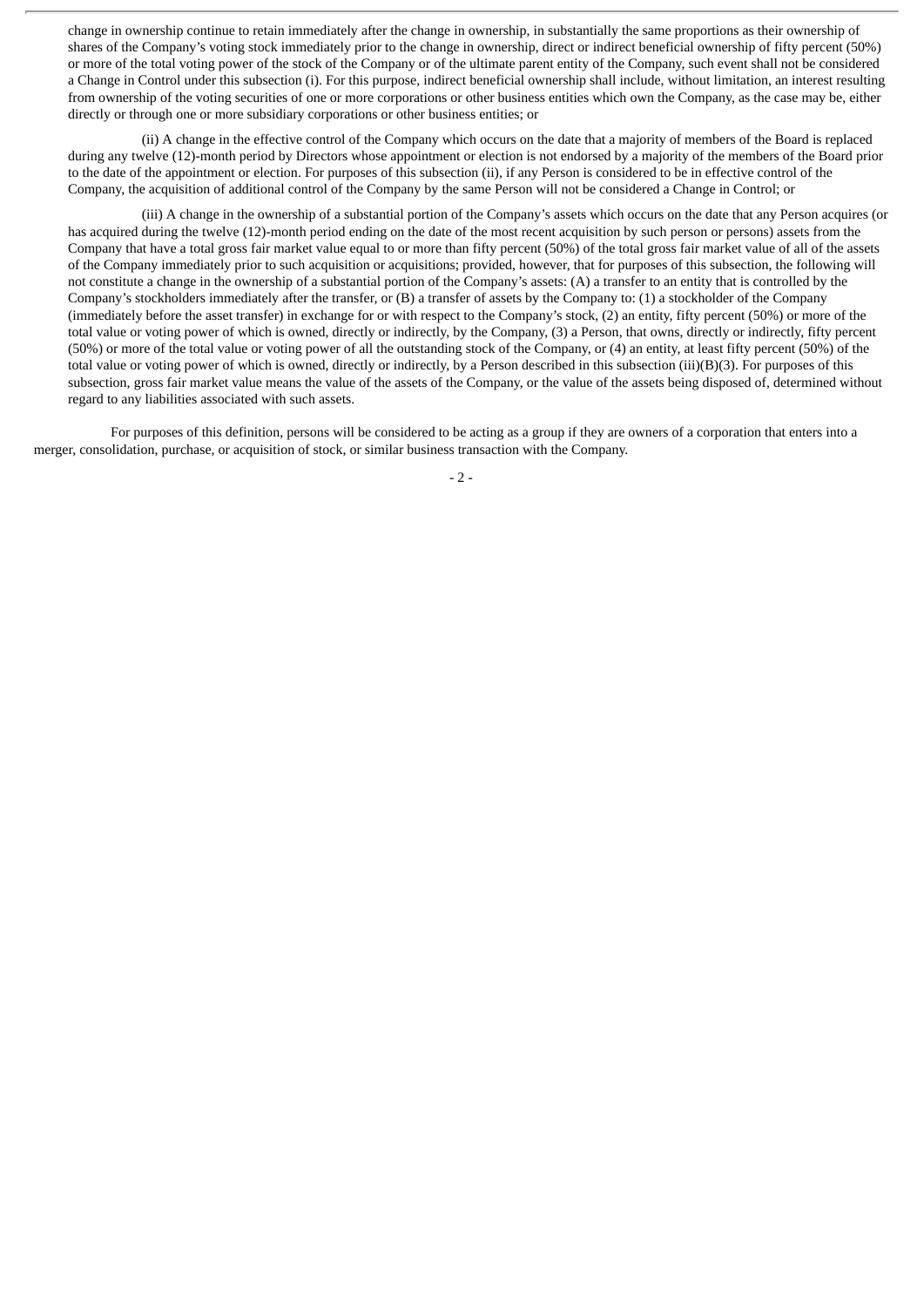Notwithstanding the foregoing, a transaction will not be deemed a Change in Control unless the transaction qualifies as a change in control event within the meaning of Code Section 409A, as it has been and may be amended from time to time, and any proposed or final U.S. Treasury Regulations and Internal Revenue Service guidance that has been promulgated or may be promulgated thereunder from time to time.

Further and for the avoidance of doubt, a transaction will not constitute a Change in Control if: (i) its sole purpose is to change the jurisdiction of the Company's incorporation, or (ii) its sole purpose is to create a holding company that will be owned in substantially the same proportions by the persons who held the Company's securities immediately before such transaction.

(f) "*Code*" means the U.S. Internal Revenue Code of 1986, as amended. Reference to a specific section of the Code will include such section or regulation, any valid regulation or other official applicable guidance promulgated under such section, and any comparable provision of any future legislation or regulation amending, supplementing or superseding such section or regulation.

(g) "*Committee*" means a committee of the Board appointed in accordance with Section 14 hereof.

(h) "*Common Stock*" means the common stock of the Company.

(i) "*Company*" means Udemy, Inc., a Delaware corporation, or any successor thereto.

(j) "*Compensation*" includes an Eligible Employee's base straight time gross earnings and cash-based bonuses and commissions, but excludes payments for overtime and shift premium, equity compensation income and other similar compensation. The Administrator, in its discretion, may, on a uniform and nondiscriminatory basis, establish a different definition of Compensation for a subsequent Offering Period.

(k) "*Contributions*" means the payroll deductions and other additional payments that the Company may permit to be made by a Participant to fund the exercise of options granted pursuant to the Plan.

(l) "*Designated Company*" means any Subsidiary or Affiliate of the Company that has been designated by the Administrator from time to time in its sole discretion as eligible to participate in the Plan. For purposes of the 423 Component, only the Company and its Subsidiaries may be Designated Companies, provided, however that at any given time, a Subsidiary that is a Designated Company under the 423 Component will not be a Designated Company under the Non-423 Component.

(m) "*Director*" means a member of the Board.

- 3 -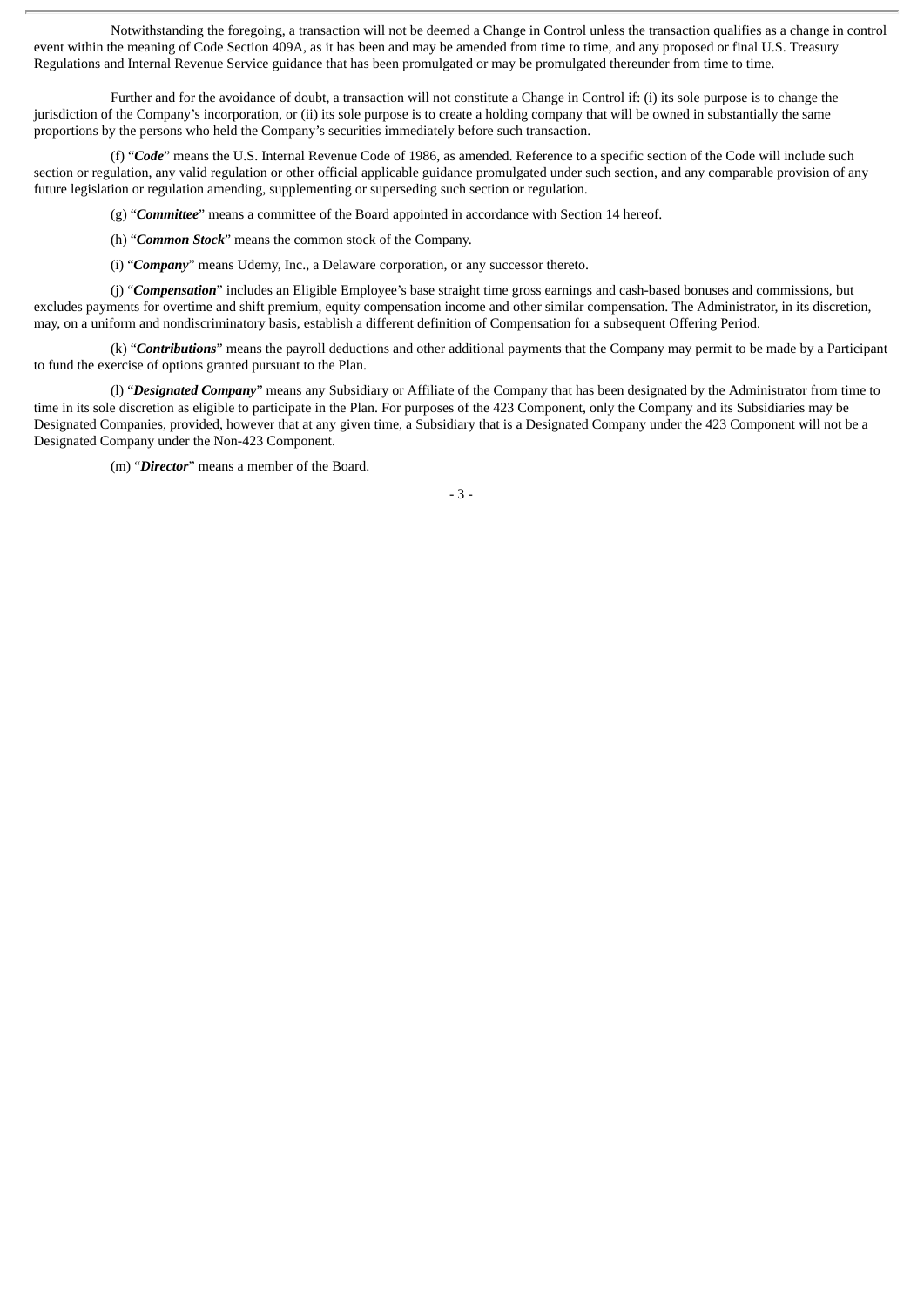(n) "*Eligible Employee*" means any individual who is a common law employee providing services to the Company or a Designated Company and is customarily employed for at least twenty (20) hours per week and more than five (5) months in any calendar year by the Employer, or any lesser number of hours per week and/or number of months in any calendar year established by the Administrator (if required under applicable local law) for purposes of any separate Offering or the Non-423 Component. For purposes of the Plan, the employment relationship will be treated as continuing intact while the individual is on sick leave or other leave of absence that the Employer approves or is legally protected under Applicable Laws. Where the period of leave exceeds three (3) months and the individual's right to reemployment is not guaranteed either by statute or by contract, the employment relationship will be deemed to have terminated three (3) months and one (1) day following the commencement of such leave. The Administrator, in its discretion, from time to time may, prior to an Enrollment Date for all options to be granted on such Enrollment Date in an Offering, determine (for each Offering under the 423 Component, on a uniform and nondiscriminatory basis or as otherwise permitted by Treasury Regulation Section 1.423-2) that the definition of Eligible Employee will or will not include an individual if he or she: (i) has not completed at least two (2) years of service since his or her last hire date (or such lesser period of time as may be determined by the Administrator in its discretion), (ii) customarily works not more than twenty (20) hours per week (or such lesser period of time as may be determined by the Administrator in its discretion), (iii) customarily works not more than five (5) months per calendar year (or such lesser period of time as may be determined by the Administrator in its discretion), (iv) is a highly compensated employee within the meaning of Section  $414(q)$  of the Code, or (v) is a highly compensated employee within the meaning of Section 414(q) of the Code with compensation above a certain level or is an officer or subject to the disclosure requirements of Section 16(a) of the Exchange Act, provided the exclusion is applied with respect to each Offering under the 423 Component in an identical manner to all highly compensated individuals of the Employer whose Eligible Employees are participating in that Offering under the 423 Component. Each exclusion will be applied with respect to an Offering in a manner complying with U.S. Treasury Regulation Section 1.423-2(e)(2)(ii). Such exclusions may be applied with respect to an Offering under the Non-423 Component without regard to the limitations of Treasury Regulation Section 1.423-2.

- (o) "*Employer*" means the employer of the applicable Eligible Employee(s).
- (p) "*Enrollment Date*" means the first Trading Day of an Offering Period.

(q) "*Exchange Act*" means the U.S. Securities Exchange Act of 1934, as amended, including the rules and regulations promulgated thereunder.

(r) "*Exercise Date*" means the first Trading Day on or after May 20 and November 20 of each Purchase Period. Notwithstanding the foregoing, (i) the first Exercise Date of the first Offering Period will be May 20, 2022, and (ii) in the event that an Offering Period is terminated prior to its expiration pursuant to Section 20(a), the Administrator, in its sole discretion, may determine that any Purchase Period also terminating under such Offering Period will terminate without options being exercised on the Exercise Date that otherwise would have occurred on the last Trading Day of such Purchase Period.

- 4 -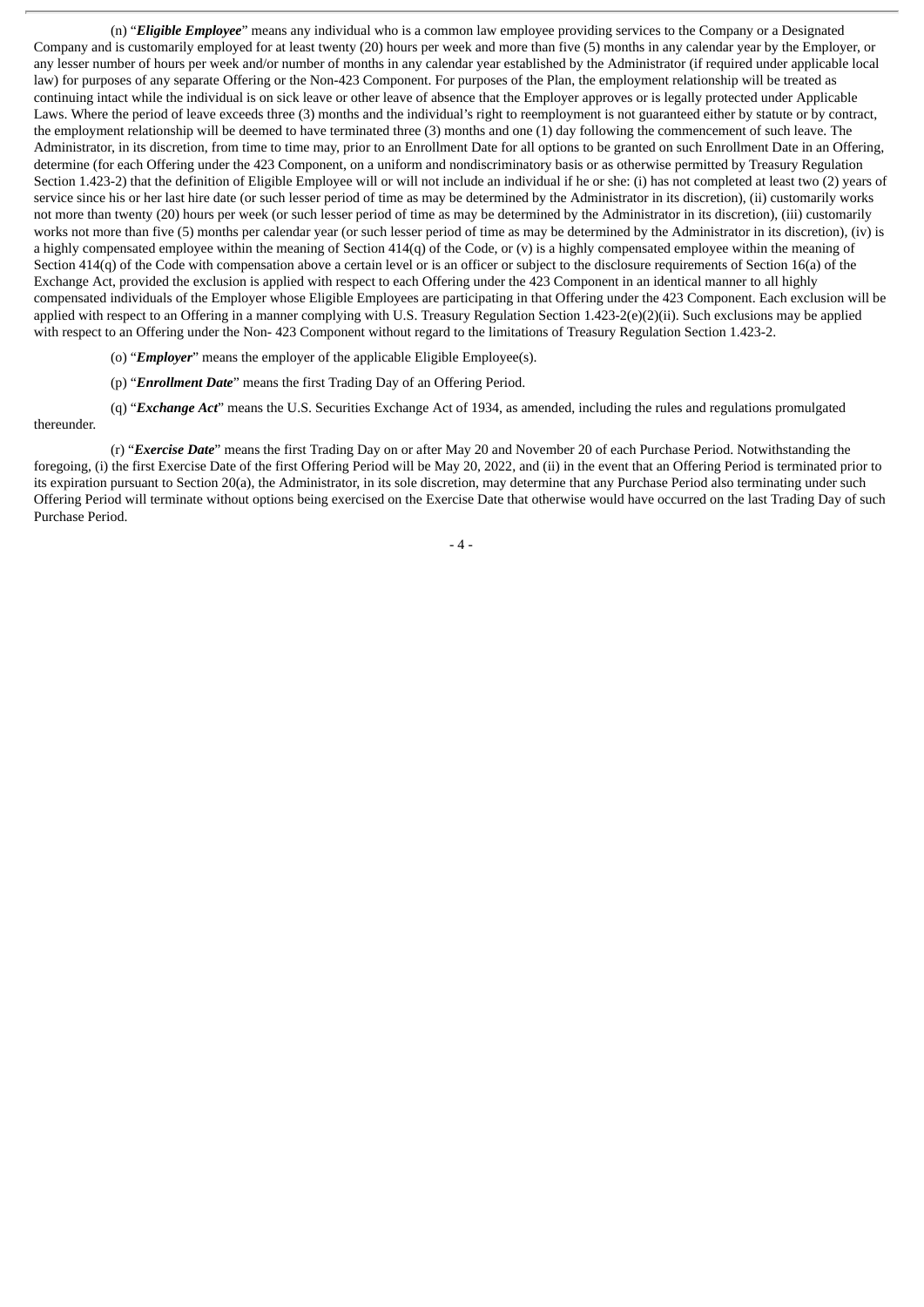(s) "*Fair Market Value*" means, as of any date, the value of a share of Common Stock determined as follows:

(i) For purposes of the Enrollment Date of the first Offering Period under the Plan, the Fair Market Value will be the initial price to the public as set forth in the final prospectus included within the Registration Statement; or

(ii) For all other purposes, the Fair Market Value will be the closing sales price for Common Stock as quoted on any established stock exchange or national market system (including without limitation the New York Stock Exchange, NASDAQ Global Select Market, the NASDAQ Global Market or the NASDAQ Capital Market of The NASDAQ Stock Market) on which the Common Stock is listed on the date of determination (or the closing bid, if no sales were reported), as reported in *The Wall Street Journal* or such other source as the Administrator deems reliable. If the determination date for the Fair Market Value occurs on a non-trading day (*i.e*., a weekend or holiday), the Fair Market Value will be such price on the immediately preceding trading day, unless otherwise determined by the Administrator. In the absence of an established market for the Common Stock, the Fair Market Value thereof will be determined in good faith by the Administrator.

The determination of fair market value for purposes of tax withholding may be made in the Administrator's discretion subject to Applicable Laws and is not required to be consistent with the determination of Fair Market Value for other purposes.

(t) "*Fiscal Year*" means a fiscal year of the Company.

(u) "*New Exercise Date*" means a new Exercise Date if the Administrator shortens any Offering Period then in progress.

(v) "*Offering*" means an offer under the Plan of an option that may be exercised during an Offering Period as further described in Section 4. For purposes of the Plan, the Administrator may designate separate Offerings under the Plan (the terms of which need not be identical) in which Eligible Employees of one or more Employers will participate, even if the dates of the applicable Offering Periods of each such Offering are identical and the provisions of the Plan will separately apply to each Offering. To the extent permitted by U.S. Treasury Regulation Section 1.423-2(a)(1), the terms of each Offering need not be identical provided that the terms of the Plan and an Offering together satisfy U.S. Treasury Regulation Section 1.423-2(a)(2) and (a)(3).

(w) "*Offering Periods*" means the periods of approximately twenty four (24) months during which an option granted pursuant to the Plan may be exercised, commencing on the first Trading Day on or after May 20 and November 20 of each year and terminating on the last Trading Day on or before May 20 and November 20, approximately twenty four (24) months later; provided, however, that the first Offering Period under the Plan will commence with the first Trading Day on or after the date on which the Securities and Exchange Commission declares the Company's Registration Statement effective and will end on the last Trading Day on or before November 20, 2023, and provided, further, that the second Offering Period under the Plan will commence on the first Trading Day on or after May 20, 2022. The duration and timing of Offering Periods may be changed pursuant to Sections 4, 20, and 30.

- 5 -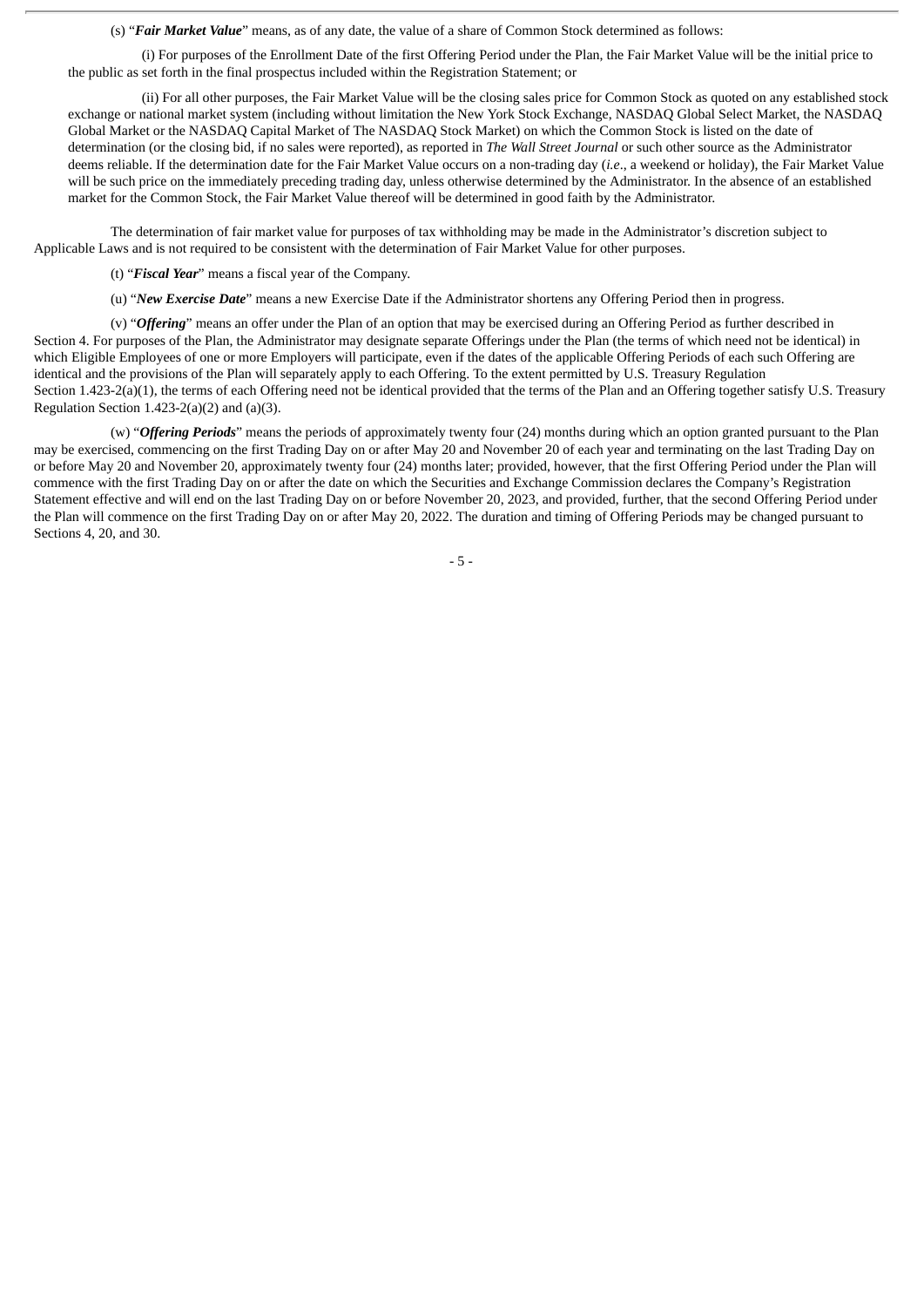(x) "*Parent*" means a "parent corporation," whether now or hereafter existing, as defined in Section 424(e) of the Code.

- (y) "*Participant*" means an Eligible Employee that participates in the Plan.
- (z) "*Plan*" means this Udemy, Inc. 2021 Employee Stock Purchase Plan.

(aa) "*Purchase Period*" means the periods during an Offering Period during which shares of Common Stock may be purchased on a Participant's behalf in accordance with the terms of the Plan. Unless the Administrator provides otherwise, the Purchase Period shall mean the approximately six (6)-month period commencing on one Exercise Date and ending with the next Exercise Date, except that the first Purchase Period of any Offering Period shall commence on the Enrollment Date and end with the next Exercise Date.

(bb) "*Purchase Price*" means an amount equal to eighty-five percent (85%) of the Fair Market Value on the Enrollment Date or on the Exercise Date, whichever is lower; *provided*, *however*, that the Purchase Price may be determined for subsequent Offering Periods by the Administrator subject to compliance with Section 423 of the Code (or any successor rule or provision or any other Applicable Law, regulation or stock exchange rule) or pursuant to Section 20.

(cc) "*Registration Date*" means the effective date of the Registration Statement.

(dd) "*Registration Statement*" means the registration statement on Form S-1 filed with the Securities and Exchange Commission for the initial public offering of the Common Stock.

(ee) "*Subsidiary*" means a "subsidiary corporation," whether now or hereafter existing, as defined in Section 424(f) of the Code.

(ff) "*Trading Day*" means a day on which the national stock exchange upon which the Common Stock is listed is open for trading.

(gg) "*U.S. Treasury Regulations*" means the Treasury regulations of the Code. Reference to a specific Treasury Regulation will include such Treasury Regulation, the section of the Code under which such regulation was promulgated, and any comparable provision of any future legislation or regulation amending, supplementing, or superseding such Section or regulation.

- 6 -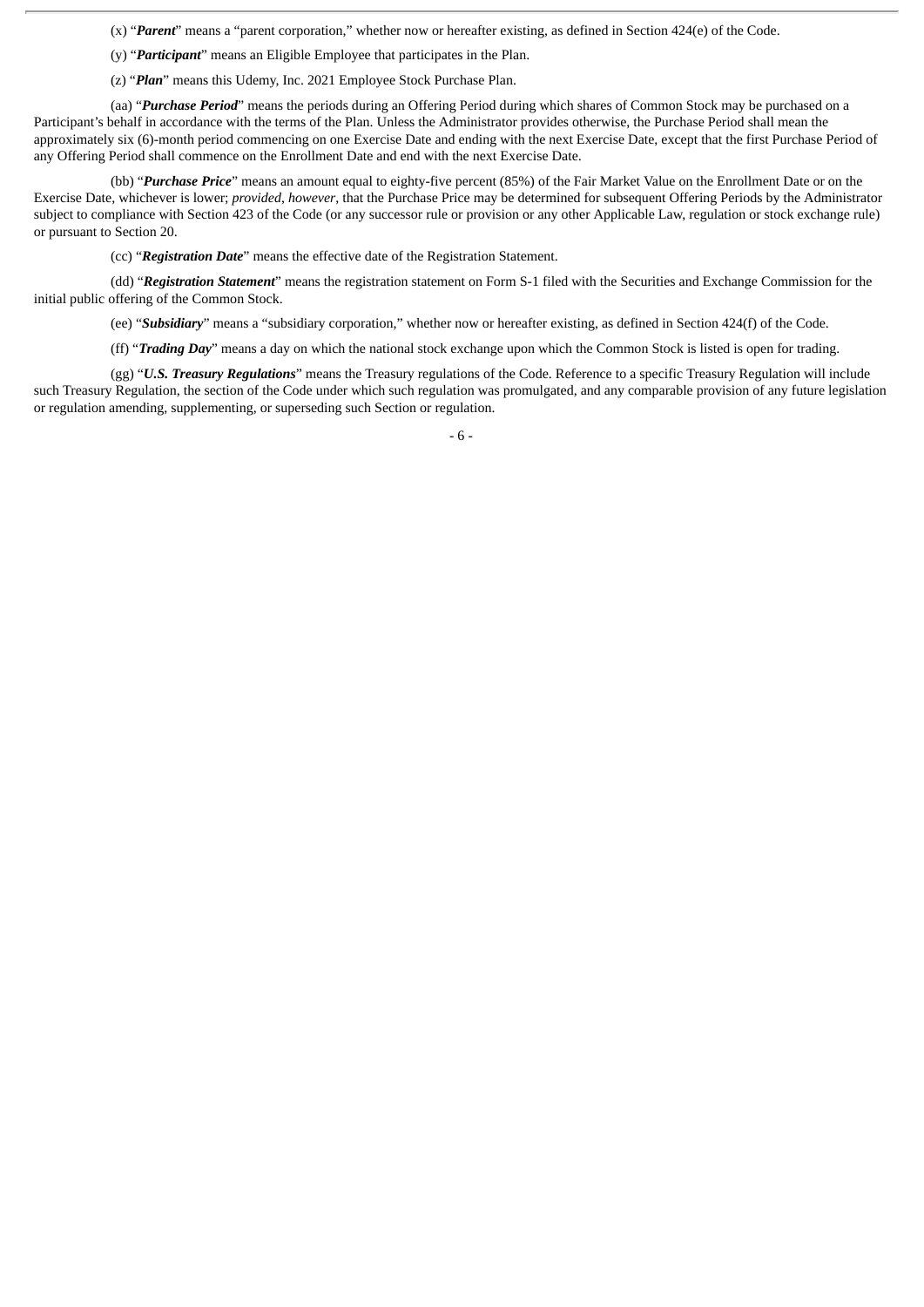#### **3. Eligibility**.

(a) First Offering Period. Any individual who is an Eligible Employee immediately prior to the first Offering Period will be automatically enrolled in the first Offering Period.

(b) Subsequent Offering Periods. Any Eligible Employee on a given Enrollment Date subsequent to the first Offering Period will be eligible to participate in the Plan, subject to the requirements of Section 5.

(c) Non-U.S. Employees. Eligible Employees who are citizens or residents of a non-U.S. jurisdiction (without regard to whether they also are citizens or residents of the United States or resident aliens (within the meaning of Section 7701(b)(1)(A) of the Code)) may be excluded from participation in the Plan or an Offering if the participation of such Eligible Employees is prohibited under the laws of the applicable jurisdiction or if complying with the laws of the applicable jurisdiction would cause the Plan or an Offering to violate Section 423 of the Code. In the case of the Non-423 Component, Eligible Employees may be excluded from participation in the Plan or an Offering if the Administrator determines that participation of such Eligible Employees is not advisable or practicable.

(d) Limitations. Any provisions of the Plan to the contrary notwithstanding, no Eligible Employee will be granted an option under the Plan (i) to the extent that, immediately after the grant, such Eligible Employee (or any other person whose stock would be attributed to such Eligible Employee pursuant to Section 424(d) of the Code) would own capital stock of the Company or any Parent or Subsidiary of the Company and/or hold outstanding options to purchase such stock possessing five percent (5%) or more of the total combined voting power or value of all classes of the capital stock of the Company or of any Parent or Subsidiary of the Company, or (ii) to the extent that his or her rights to purchase stock under all employee stock purchase plans (as defined in Section 423 of the Code) of the Company or any Parent or Subsidiary of the Company accrues at a rate, which exceeds twenty-five thousand dollars (\$25,000) worth of stock (determined at the Fair Market Value of the stock at the time such option is granted) for each calendar year in which such option is outstanding at any time, as determined in accordance with Section 423 of the Code and the regulations thereunder.

**4. Offering Periods**. The Plan will be implemented by overlapping Offering Periods with a new Offering Period commencing on the first Trading Day on or after May 20 and November 20 each year, or on such other dates as the Administrator will determine; *provided*, *however*, that the first Offering Period under the Plan will commence with the first Trading Day on or after the Registration Date and end on the last Trading Day on or before November 20, 2023, and provided, further, that the second Offering Period under the Plan will commence on the first Trading Day on or after May 20, 2022. The Administrator will have the power to change the duration of Offering Periods (including the commencement dates thereof) with respect to future Offerings without stockholder approval if such change is announced prior to the scheduled beginning of the first Offering Period to be affected thereafter; *provided*, *however*, that no Offering Period may last more than twenty-seven (27) months.

- 7 -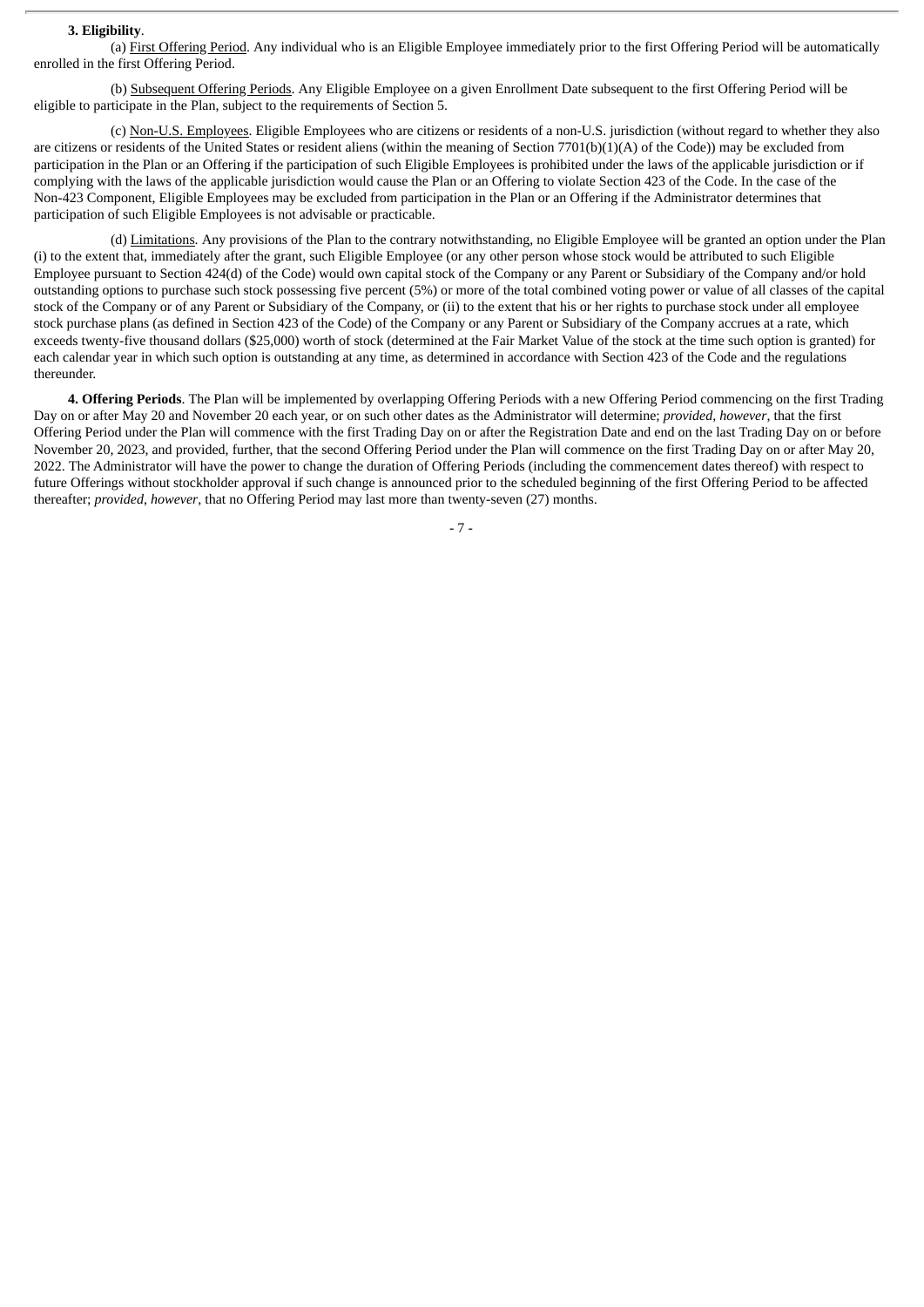#### **5. Participation**.

(a) First Offering Period. An Eligible Employee will be entitled to continue to participate in the first Offering Period pursuant to Section 3(a) only if such individual submits a subscription agreement authorizing Contributions in a form determined by the Administrator (which may be similar to the form attached hereto as **Exhibit A**) to the Company's designated plan administrator (i) no earlier than the effective date of the Form S-8 registration statement with respect to the issuance of Common Stock under this Plan and (ii) no later than fifteen (15) business days following the effective date of such S-8 registration statement or such date as the Administrator may determine (the "*Enrollment Window*"). An Eligible Employee's failure to submit the subscription agreement during the Enrollment Window will result in the automatic termination of such individual's participation in the first Offering Period.

(b) Subsequent Offering Periods. An Eligible Employee may participate in the Plan pursuant to Section 3(b) by (i) submitting to the Company's stock administration office (or its designee) a properly completed subscription agreement authorizing Contributions in the form provided by the Administrator for such purpose or (ii) following an electronic or other enrollment procedure determined by the Administrator, in either case on or before a date determined by the Administrator prior to an applicable Enrollment Date.

#### **6. Contributions**.

(a) At the time a Participant enrolls in the Plan pursuant to Section 5, he or she will elect to have Contributions (in the form of payroll deductions or otherwise, to the extent permitted by the Administrator) made on each pay day during the Offering Period in an amount not exceeding fifteen percent (15%) of the Compensation that he or she receives on the pay day (provided that, should a pay day occur on an Exercise Date, a Participant will have any Contributions made on such day applied to his or her account under the immediately following Purchase Period or Offering Period, as applicable). The Administrator, in its sole discretion, may permit all Participants in a specified Offering to contribute amounts to the Plan through payment by cash, check, or other means set forth in the subscription agreement prior to each Exercise Date of each Purchase Period. A Participant's subscription agreement will remain in effect for successive Offering Periods unless terminated as provided in Section 10 hereof.

(b) In the event Contributions are made in the form of payroll deductions, such payroll deductions for a Participant will commence on the first pay day following the Enrollment Date and will end on the last pay day on or prior to the last Exercise Date of such Offering Period to which such authorization is applicable, unless sooner terminated by the Participant as provided in Section 10 hereof; *provided*, *however*, that for the first Offering Period, payroll deductions will commence on the first pay day on or following the end of the Enrollment Window.

(c) All Contributions made for a Participant will be credited to his or her account under the Plan and Contributions will be made in whole percentages of his or her Compensation only. A Participant may not make any additional payments into such account.

#### - 8 -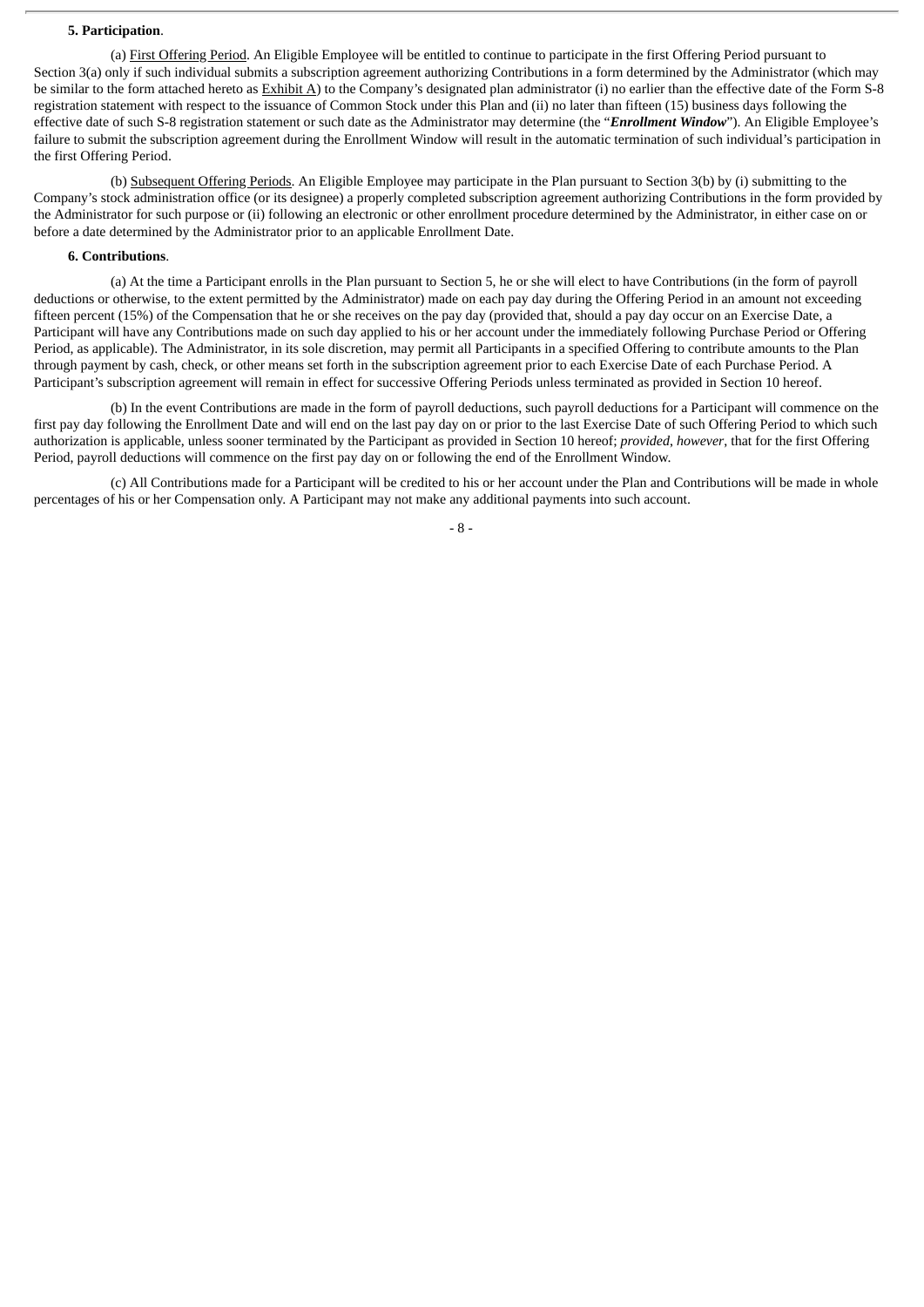(d) A Participant may discontinue his or her participation in the Plan as provided under Section 10. Unless otherwise determined by the Administrator, during an Offering Period, a Participant may not increase the rate of his or her Contributions, and during a Purchase Period, may only decrease the rate of his or her Contributions one (1) time to a Contribution rate that is less than the Participant's original Contribution Rate in effect at the commencement of the applicable Offering Period. Any such decrease during a Purchase Period requires the Participant (i) properly completing and submitting to the Company's stock administration office (or its designee) a new subscription agreement authorizing the change in Contribution rate in the form provided by the Administrator for such purpose or (ii) following an electronic or other procedure prescribed by the Administrator, in either case on or before a date determined by the Administrator prior to an applicable Exercise Date. If a Participant has not followed such procedures to change the rate of Contributions, the rate of his or her Contributions will continue at the originally elected rate throughout the Purchase Period and future Offering Periods and Purchase Periods (unless the Participant's participation is terminated as provided in Sections 10 or 11). The Administrator may, in its sole discretion, amend the nature and/or number of Contribution rate changes that may be made by Participants during any Offering Period or Purchase Period and may establish other conditions or limitations as it deems appropriate for Plan administration. Any change in the rate of Contributions made pursuant to this Section 6(d) will be effective as of the first (1st) full payroll period following five (5) business days after the date on which the change is made by the Participant (unless the Administrator, in its sole discretion, elects to process a given change in payroll deduction rate more quickly).

(e) Notwithstanding the foregoing, to the extent necessary to comply with Section 423(b)(8) of the Code and Section 3(d), a Participant's Contributions may be decreased to zero percent (0%) at any time during a Purchase Period. Subject to Section 423(b)(8) of the Code and Section 3(d) hereof, Contributions will recommence at the rate originally elected by the Participant effective as of the beginning of the first Purchase Period scheduled to end in the following calendar year, unless terminated by the Participant as provided in Section 10.

(f) Notwithstanding any provisions to the contrary in the Plan, the Administrator may allow Participants to participate in the Plan via cash contributions instead of payroll deductions if (i) payroll deductions are not permitted under applicable local law, (ii) the Administrator determines that cash contributions are permissible under Section 423 of the Code, or (iii) the Participants are participating in the Non-423 Component.

(g) At the time the option is exercised, in whole or in part, or at the time some or all of the Common Stock issued under the Plan is disposed of (or any other time that a taxable event related to the Plan occurs), the Participant must make adequate provision for the Company's or Employer's federal, state, local, or any other tax liability payable to any authority including taxes imposed by jurisdictions outside of the U.S., national insurance, social security, or other tax withholding obligations, if any, which arise upon the exercise of the option or the disposition of the Common Stock (or any other time that a taxable event related to the Plan occurs). At any time, the Company or the Employer may, but will not be obligated to, withhold

- 9 -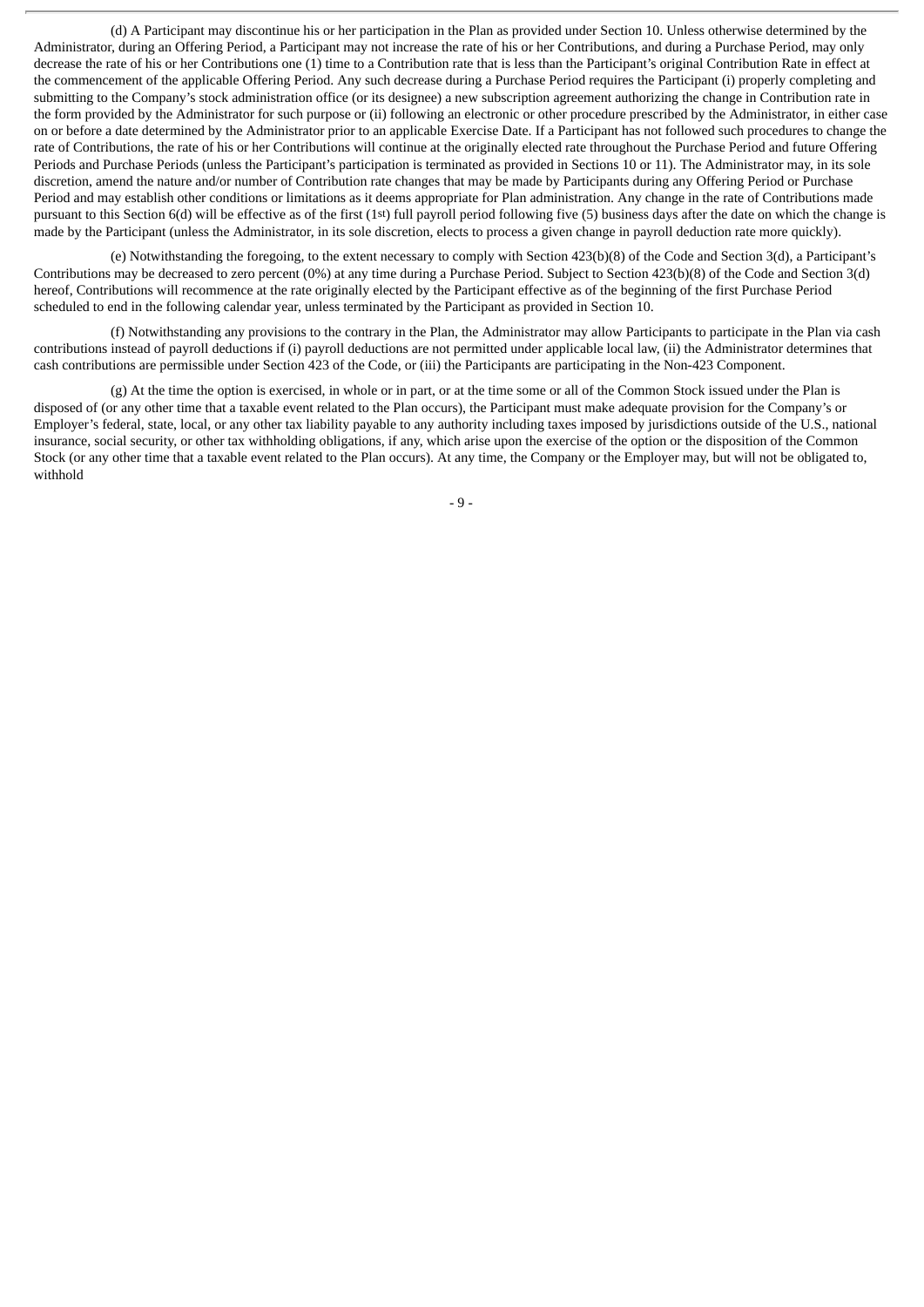from the Participant's compensation the amount necessary for the Company or the Employer to meet applicable withholding obligations, including any withholding required to make available to the Company or the Employer any tax deductions or benefits attributable to sale or early disposition of Common Stock by the Eligible Employee. In addition, the Company or the Employer may, but will not be obligated to, withhold from the proceeds of the sale of Common Stock or any other method of withholding the Company or the Employer deems appropriate to the extent permitted by U.S. Treasury Regulation Section 1.423-2(f).

**7. Grant of Option**. On the Enrollment Date of each Offering Period, each Eligible Employee participating in such Offering Period will be granted an option to purchase on each Exercise Date during such Offering Period (at the applicable Purchase Price) up to a number of shares of Common Stock determined by dividing such Eligible Employee's Contributions accumulated prior to such Exercise Date and retained in the Eligible Employee's account as of the Exercise Date by the applicable Purchase Price; provided that in no event will an Eligible Employee be permitted to purchase during each Purchase Period more than 5,000 shares of Common Stock (subject to any adjustment pursuant to Section 19) and provided further that such purchase will be subject to the limitations set forth in Sections 3(d) and 13. The Eligible Employee may accept the grant of such option (i) with respect to the first Offering Period by submitting a properly completed subscription agreement in accordance with the requirements of Section 5 on or before the last day of the Enrollment Window, and (ii) with respect to any subsequent Offering Period under the Plan, by electing to participate in the Plan in accordance with the requirements of Section 5. The Administrator may, for future Offering Periods, increase or decrease, in its absolute discretion, the maximum number of shares of Common Stock that an Eligible Employee may purchase during each Purchase Period. Exercise of the option will occur as provided in Section 8, unless the Participant has withdrawn pursuant to Section 10. The option will expire on the last day of the Offering Period.

#### **8. Exercise of Option**.

(a) Unless a Participant withdraws from the Plan as provided in Section 10, his or her option for the purchase of shares of Common Stock will be exercised automatically on each Exercise Date, and the maximum number of full shares subject to the option will be purchased for such Participant at the applicable Purchase Price with the accumulated Contributions from his or her account. No fractional shares of Common Stock will be purchased; any Contributions accumulated in a Participant's account which are not sufficient to purchase a full share will be retained in the Participant's account for the subsequent Purchase Period or Offering Period, subject to earlier withdrawal by the Participant as provided in Section 10. Any other funds left over in a Participant's account after the Exercise Date will be returned to the Participant. During a Participant's lifetime, a Participant's option to purchase shares hereunder is exercisable only by him or her.

- 10 -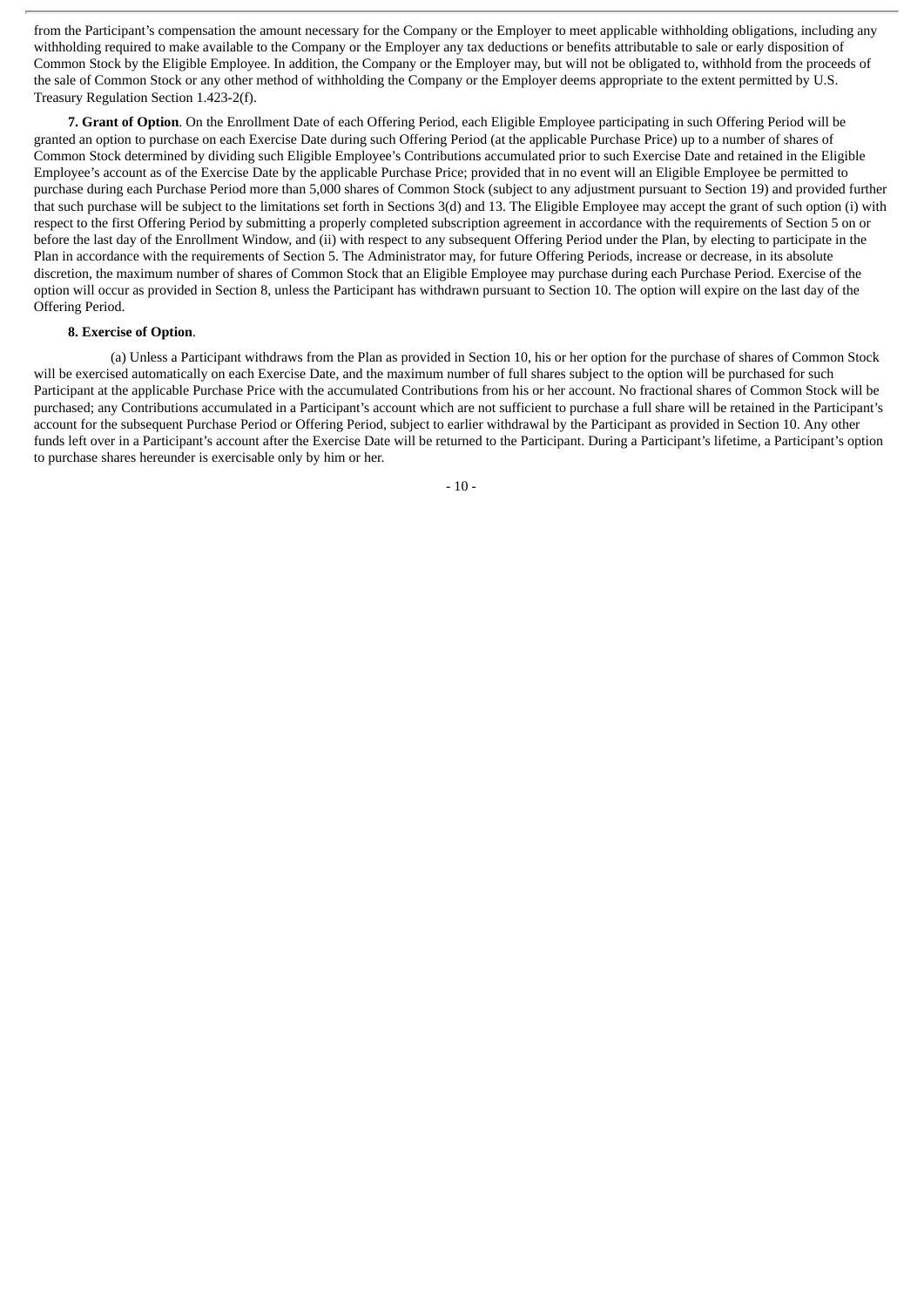(b) If the Administrator determines that, on a given Exercise Date, the number of shares of Common Stock with respect to which options are to be exercised may exceed (i) the number of shares of Common Stock that were available for sale under the Plan on the Enrollment Date of the applicable Offering Period, or (ii) the number of shares of Common Stock available for sale under the Plan on such Exercise Date, the Administrator may in its sole discretion (x) provide that the Company will make a pro rata allocation of the shares of Common Stock available for purchase on such Enrollment Date or Exercise Date, as applicable, in as uniform a manner as will be practicable and as it will determine in its sole discretion to be equitable among all Participants exercising options to purchase Common Stock on such Exercise Date, and continue all Offering Periods then in effect or (y) provide that the Company will make a pro rata allocation of the shares of Common Stock available for purchase on such Enrollment Date or Exercise Date, as applicable, in as uniform a manner as will be practicable and as it will determine in its sole discretion to be equitable among all participants exercising options to purchase Common Stock on such Exercise Date, and terminate any or all Offering Periods then in effect pursuant to Section 20. The Company may make a pro rata allocation of the shares available on the Enrollment Date of any applicable Offering Period pursuant to the preceding sentence, notwithstanding any authorization of additional shares for issuance under the Plan by the Company's stockholders subsequent to such Enrollment Date.

**9. Delivery**. As soon as reasonably practicable after each Exercise Date on which a purchase of shares of Common Stock occurs, the Company will arrange the delivery to each Participant of the shares purchased upon exercise of his or her option in a form determined by the Administrator (in its sole discretion) and pursuant to rules established by the Administrator. The Company may permit or require that shares be deposited directly with a broker designated by the Company or to a designated agent of the Company, and the Company may utilize electronic or automated methods of share transfer. The Company may require that shares be retained with such broker or agent for a designated period of time and/or may establish other procedures to permit tracking of disqualifying dispositions of such shares. No Participant will have any voting, dividend, or other stockholder rights with respect to shares of Common Stock subject to any option granted under the Plan until such shares have been purchased and delivered to the Participant as provided in this Section 9.

#### **10. Withdrawal**.

(a) A Participant may withdraw all but not less than all the Contributions credited to his or her account and not yet used to exercise his or her option under the Plan at any time by (i) submitting to the Company's stock administration office (or its designee) a written notice of withdrawal in the form determined by the Administrator for such purpose (which may be similar to the form attached hereto as Exhibit B), or (ii) following an electronic or other withdrawal procedure determined by the Administrator. The Administrator may set forth a deadline of when a withdrawal must occur to be effective prior to a given Exercise Date in accordance with policies it may approve from time to time. All of the Participant's Contributions credited to his or her account will be paid to such Participant promptly after receipt of notice of withdrawal and such Participant's option for the Offering Period will be automatically terminated, and no further Contributions for the purchase of shares will be made for such Offering Period. If a Participant withdraws from an Offering Period, Contributions will not resume at the beginning of the succeeding Offering Period unless the Participant re-enrolls in the Plan in accordance with the provisions of Section 5.

- 11 -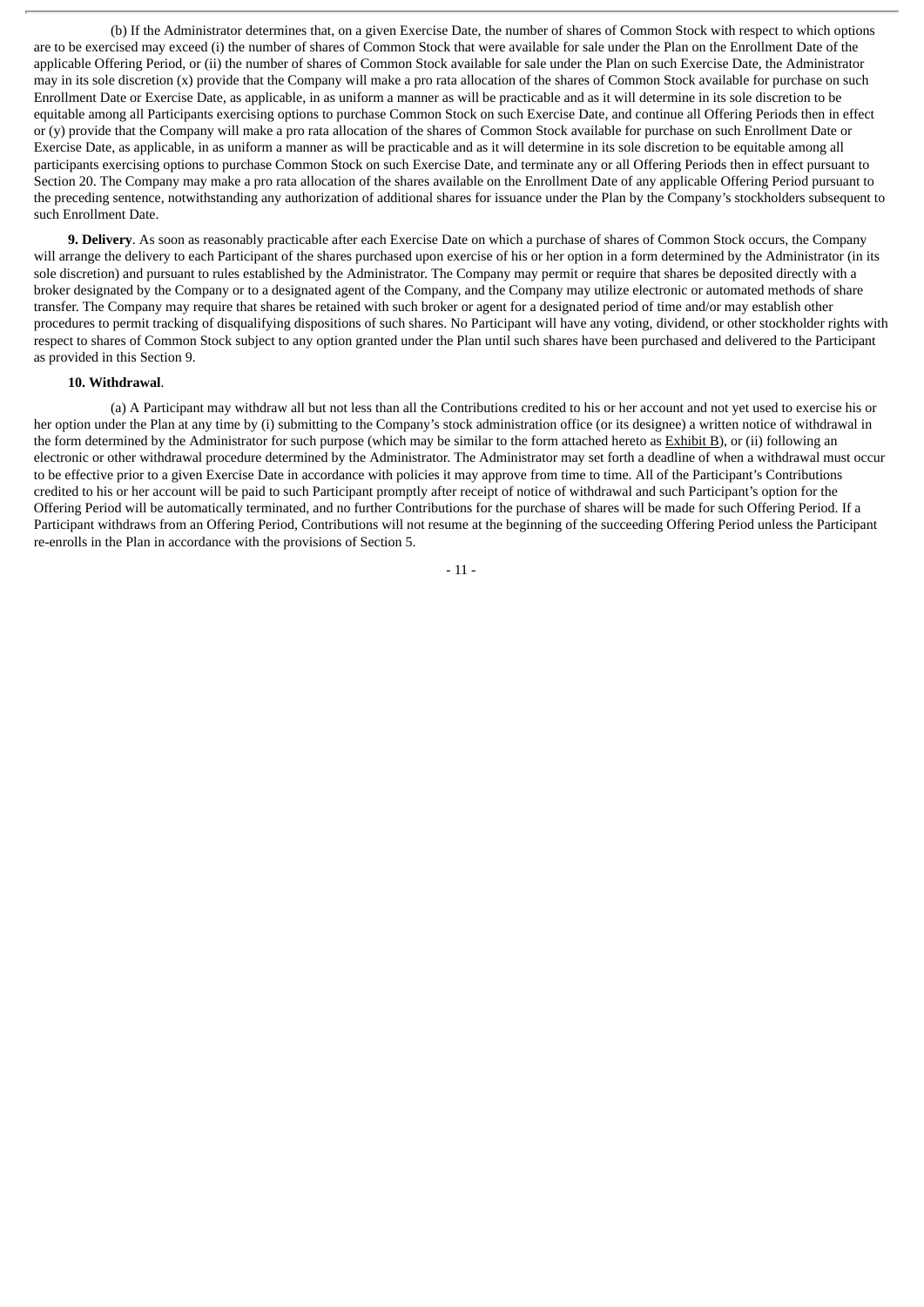(b) A Participant's withdrawal from an Offering Period will not have any effect on his or her eligibility to participate in any similar plan that may hereafter be adopted by the Company or in succeeding Offering Periods that commence after the termination of the Offering Period from which the Participant withdraws.

**11. Termination of Employment**. Upon a Participant's ceasing to be an Eligible Employee for any reason, he or she will be deemed to have elected to withdraw from the Plan and the Contributions credited to such Participant's account during the Offering Period but not yet used to purchase shares of Common Stock under the Plan will be returned to such Participant or, in the case of his or her death, to the person or persons entitled thereto under Section 15, and such Participant's option will be automatically terminated. Unless otherwise provided by the Administrator, a Participant whose employment transfers between entities through a termination with an immediate rehire (with no break in service) by the Company or a Designated Company will not be treated as terminated under the Plan; *however*, if a Participant transfers from an Offering under the 423 Component to the Non-423 Component, the exercise of the option will be qualified under the 423 Component only to the extent it complies with Section 423 of the Code, unless otherwise provided by the Administrator.

**12. Interest**. No interest will accrue on the Contributions of a participant in the Plan, except as may be required by Applicable Law, as determined by the Company, and if so required by the laws of a particular jurisdiction, will apply to all Participants in the relevant Offering under the 423 Component, except to the extent otherwise permitted by U.S. Treasury Regulation Section 1.423-2(f).

**13. Stock**. Subject to adjustment upon changes in capitalization of the Company as provided in Section 19 hereof, the maximum number of shares of Common Stock that will be made available for sale under the Plan will be 2,800,000 shares of Common Stock. The number of shares of Common Stock available for issuance under the Plan will be increased on the first day of each Fiscal Year beginning with the 2023 Fiscal Year equal to the least of (i) one percent (1%) of the outstanding shares of Common Stock on the last day of the immediately preceding Fiscal Year, (ii) three (3) times the initial number of shares reserved under the Plan as set forth in the immediately preceding sentence, or (iii) a lesser amount determined by the Administrator. Until the shares of Common Stock are issued (as evidenced by the appropriate entry on the books of the Company or of a duly authorized transfer agent of the Company), a Participant will have only the rights of an unsecured creditor with respect to such shares, and no right to vote or receive dividends or any other rights as a stockholder will exist with respect to such shares. Shares of Common Stock to be delivered to a Participant under the Plan will be registered in the name of the Participant or in the name of the Participant and his or her spouse.

**14. Administration**. The Plan will be administered by the Board or a Committee appointed by the Board, which Committee will be constituted to comply with Applicable Laws. The Administrator will have full and exclusive discretionary authority to construe, interpret and apply the terms of the Plan, to delegate ministerial duties to any of the Company's employees, to designate separate Offerings under the Plan, to designate Subsidiaries and Affiliates of the Company as participating in the 423 Component or Non-423 Component, to determine

- 12 -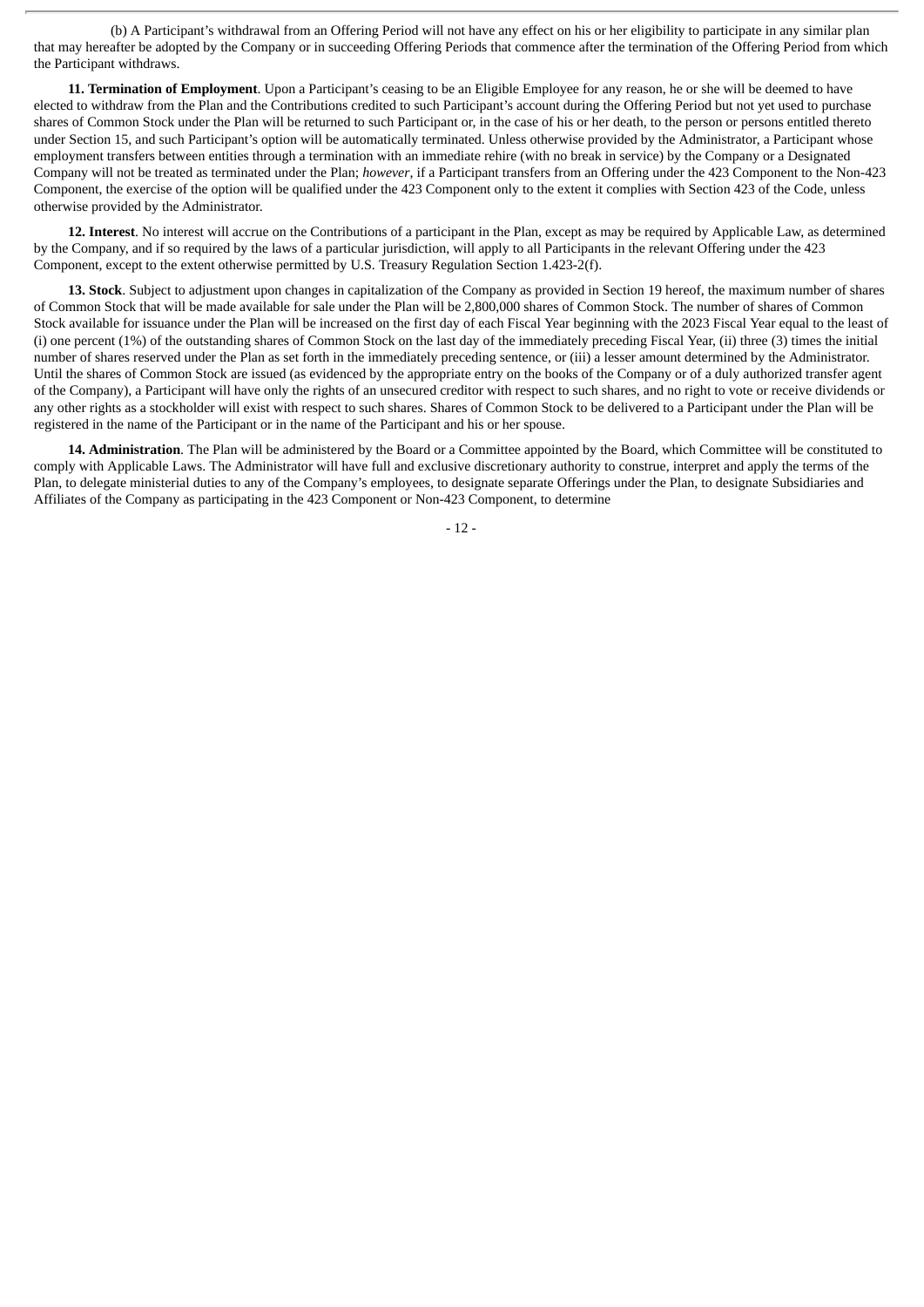eligibility, to adjudicate all disputed claims filed under the Plan and to establish such procedures that it deems necessary for the administration of the Plan (including, without limitation, to adopt such procedures and sub-plans as are necessary or appropriate to permit the participation in the Plan by employees who are foreign nationals or employed outside the U.S., the terms of which sub-plans may take precedence over other provisions of this Plan, with the exception of Section 13 hereof, but unless otherwise superseded by the terms of such sub-plan, the provisions of this Plan will govern the operation of such sub-plan). Unless otherwise determined by the Administrator, the Eligible Employees eligible to participate in each sub-plan will participate in a separate Offering or in the Non-423 Component. Without limiting the generality of the foregoing, the Administrator is specifically authorized to adopt rules and procedures regarding eligibility to participate, the definition of Compensation, handling of Contributions, making of Contributions to the Plan (including, without limitation, in forms other than payroll deductions), establishment of bank or trust accounts to hold Contributions, payment of interest, conversion of local currency, obligations to pay payroll tax, determination of beneficiary designation requirements, withholding procedures and handling of stock certificates that vary with applicable local requirements. The Administrator also is authorized to determine that, to the extent permitted by U.S. Treasury Regulation Section 1.423-2(f), the terms of an option granted under the Plan or an Offering to citizens or residents of a non-U.S. jurisdiction will be less favorable than the terms of options granted under the Plan or the same Offering to employees resident solely in the U.S. Every finding, decision, and determination made by the Administrator will, to the full extent permitted by law, be final and binding upon all parties.

#### **15. Designation of Beneficiary**.

(a) If permitted by the Administrator, a Participant may file a designation of a beneficiary who is to receive any shares of Common Stock and cash, if any, from the Participant's account under the Plan in the event of such Participant's death subsequent to an Exercise Date on which the option is exercised but prior to delivery to such Participant of such shares and cash. In addition, if permitted by the Administrator, a Participant may file a designation of a beneficiary who is to receive any cash from the Participant's account under the Plan in the event of such Participant's death prior to exercise of the option. If a Participant is married and the designated beneficiary is not the spouse, spousal consent will be required for such designation to be effective.

(b) Such designation of beneficiary may be changed by the Participant at any time by notice in a form determined by the Administrator. In the event of the death of a Participant and in the absence of a beneficiary validly designated under the Plan who is living at the time of such Participant's death, the Company will deliver such shares and/or cash to the executor or administrator of the estate of the Participant, or if no such executor or administrator has been appointed (to the knowledge of the Company), the Company, in its discretion, may deliver such shares and/or cash to the spouse or to any one or more dependents or relatives of the Participant, or if no spouse, dependent or relative is known to the Company, then to such other person as the Company may designate.

- 13 -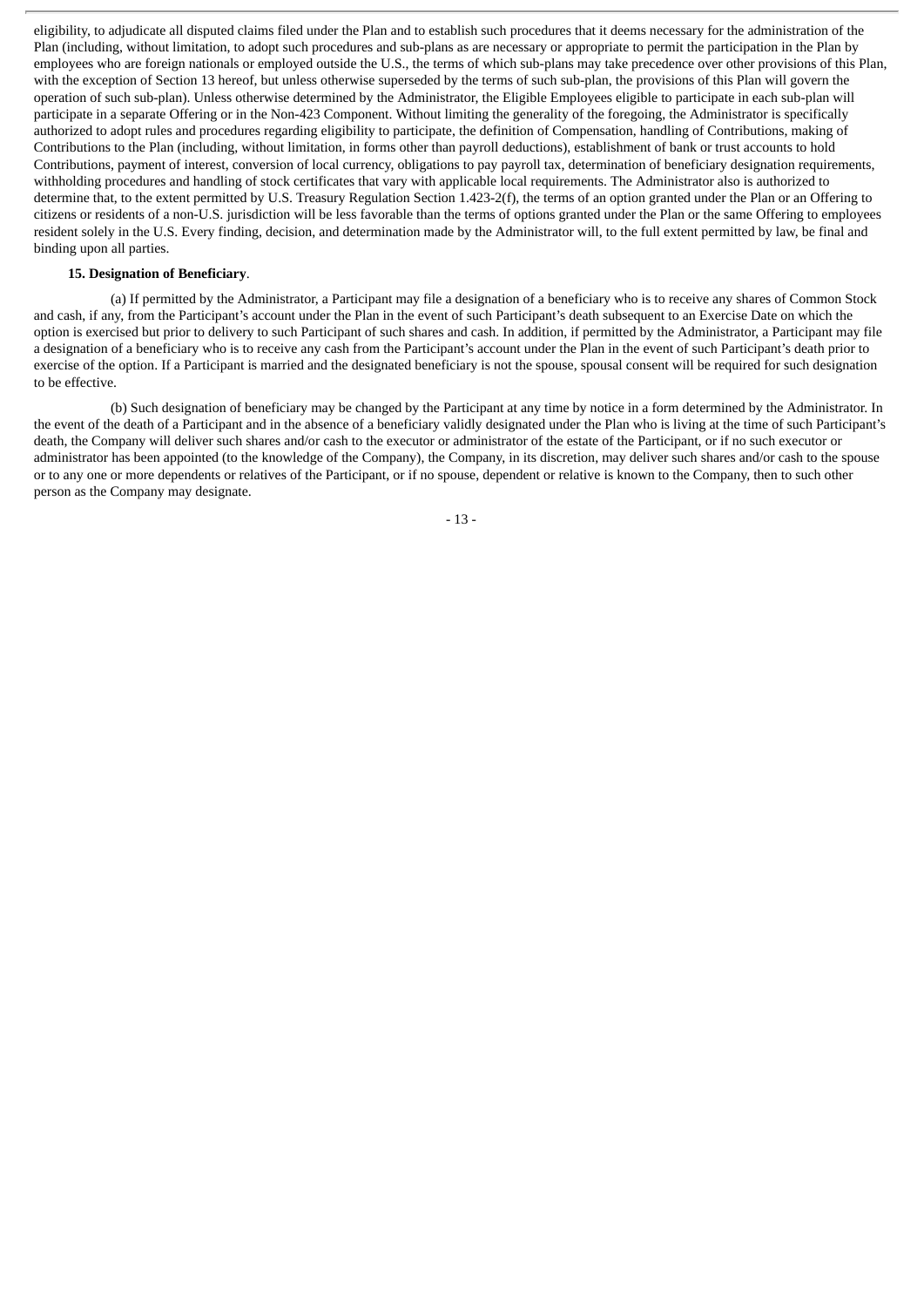(c) All beneficiary designations will be in such form and manner as the Administrator may designate from time to time. Notwithstanding Sections 15(a) and (b) above, the Company and/or the Administrator may decide not to permit such designations by Participants in non-U.S. jurisdictions to the extent permitted by U.S. Treasury Regulation Section 1.423-2(f).

**16. Transferability**. Neither Contributions credited to a Participant's account nor any rights with regard to the exercise of an option or to receive shares of Common Stock under the Plan may be assigned, transferred, pledged, or otherwise disposed of in any way (other than by will, the laws of descent and distribution or as provided in Section 15 hereof) by the Participant. Any such attempt at assignment, transfer, pledge, or other disposition will be without effect, except that the Company may treat such act as an election to withdraw funds from an Offering Period in accordance with Section 10 hereof.

**17. Use of Funds**. The Company may use all Contributions received or held by it under the Plan for any corporate purpose, and the Company will not be obligated to segregate such Contributions except under Offerings or for Participants in the Non-423 Component for which Applicable Laws require that Contributions to the Plan by Participants be segregated from the Company's general corporate funds and/or deposited with an independent third party. Until shares of Common Stock are issued, Participants will have only the rights of an unsecured creditor with respect to such shares.

**18. Reports**. Individual accounts will be maintained for each Participant in the Plan. Statements of account will be given to participating Eligible Employees at least annually, which statements will set forth the amounts of Contributions, the Purchase Price, the number of shares of Common Stock purchased, and the remaining cash balance, if any.

#### **19. Adjustments, Dissolution, Liquidation, Merger, or Change in Control**.

(a) Adjustments. In the event that any dividend or other distribution (whether in the form of cash, Common Stock, other securities, or other property), recapitalization, stock split, reverse stock split, reorganization, merger, consolidation, split-up, spin-off, combination, repurchase, or exchange of Common Stock or other securities of the Company, or other change in the corporate structure of the Company affecting the Common Stock occurs, the Administrator, in order to prevent dilution or enlargement of the benefits or potential benefits intended to be made available under the Plan, will, in such manner as it may deem equitable, adjust the number and class of Common Stock that may be delivered under the Plan, the Purchase Price per share and the number of shares of Common Stock covered by each option under the Plan that has not yet been exercised, and the numerical limits of Sections 7 and 13.

(b) Dissolution or Liquidation. In the event of the proposed dissolution or liquidation of the Company, any Offering Period then in progress will be shortened by setting a New Exercise Date and will terminate immediately prior to the consummation of such proposed dissolution or liquidation, unless provided otherwise by the Administrator. The New Exercise Date will be before the date of the Company's proposed dissolution or liquidation. The

- 14 -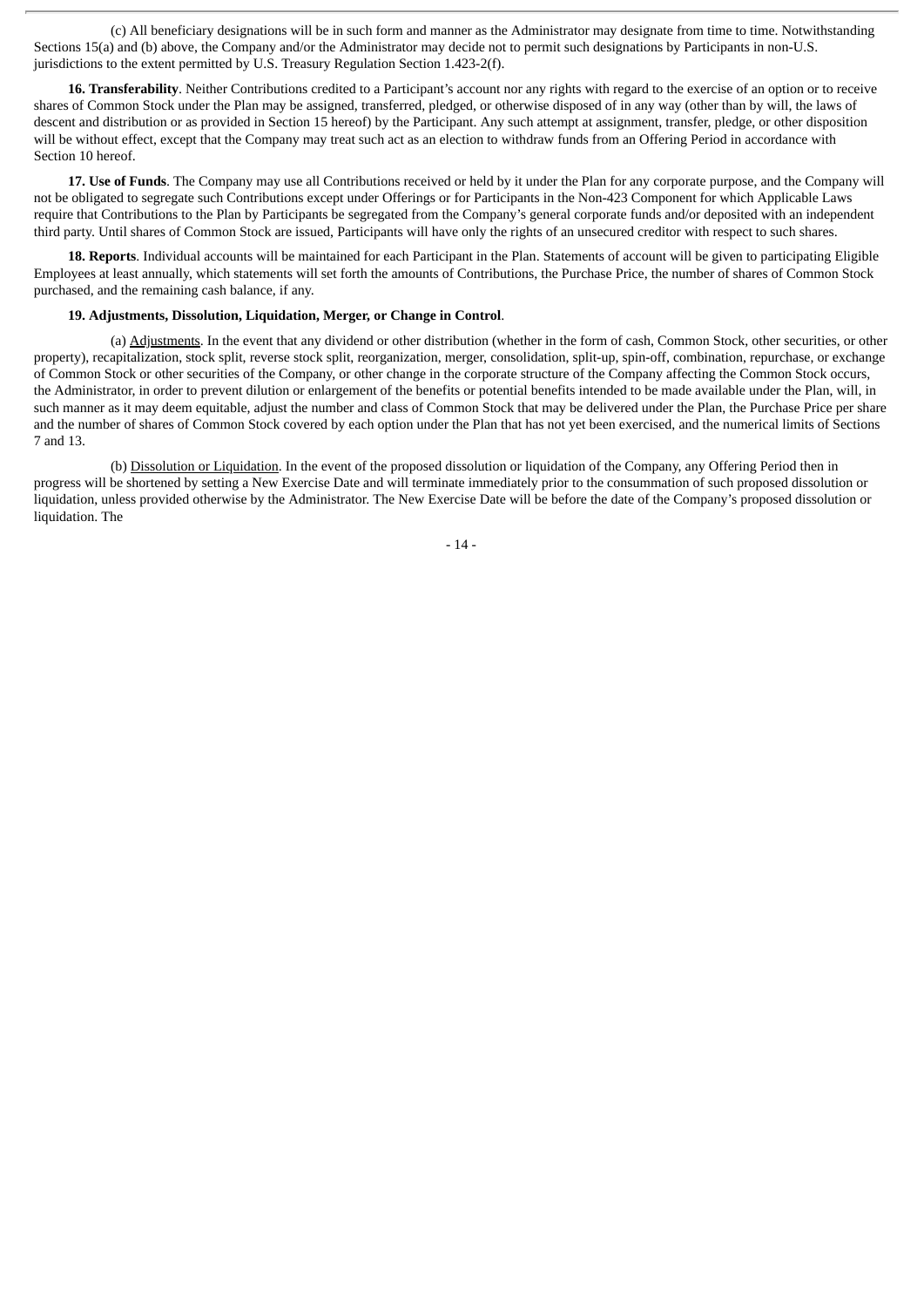Administrator will notify each Participant in writing or electronically, prior to the New Exercise Date, that the Exercise Date for the Participant's option has been changed to the New Exercise Date and that the Participant's option will be exercised automatically on the New Exercise Date, unless prior to such date the Participant has withdrawn from the Offering Period as provided in Section 10 hereof.

(c) Merger or Change in Control. In the event of a merger or Change in Control, each outstanding option will be assumed or an equivalent option substituted by the successor corporation or a Parent or Subsidiary of the successor corporation. In the event that the successor corporation refuses to assume or substitute for the option, the Offering Period with respect to which such option relates will be shortened by setting a New Exercise Date on which such Offering Period will end. The New Exercise Date will occur before the date of the Company's proposed merger or Change in Control. The Administrator will notify each Participant in writing or electronically prior to the New Exercise Date that the Exercise Date for the Participant's option has been changed to the New Exercise Date and that the Participant's option will be exercised automatically on the New Exercise Date, unless prior to such date the Participant has withdrawn from the Offering Period as provided in Section 10 hereof.

#### **20. Amendment or Termination**.

(a) The Administrator, in its sole discretion, may amend, suspend, or terminate the Plan, or any part thereof, at any time and for any reason. If the Plan is terminated, the Administrator, in its discretion, may elect to terminate all outstanding Offering Periods either immediately or upon completion of the purchase of shares of Common Stock on the next Exercise Date (which may be sooner than originally scheduled, if determined by the Administrator in its discretion), or may elect to permit Offering Periods to expire in accordance with their terms (and subject to any adjustment pursuant to Section 19). If the Offering Periods are terminated prior to expiration, all amounts then credited to Participants' accounts that have not been used to purchase shares of Common Stock will be returned to the Participants (without interest thereon, except as otherwise required under Applicable Laws, as further set forth in Section 12 hereof) as soon as administratively practicable.

(b) Without stockholder consent and without limiting Section 20(a), the Administrator will be entitled to change the Offering Periods or Purchase Periods, designate separate Offerings, limit the frequency and/or number of changes in the amount withheld during an Offering Period, establish the exchange ratio applicable to amounts withheld in a currency other than U.S. dollars, permit Contributions in excess of the amount designated by a Participant in order to adjust for delays or mistakes in the Company's processing of properly completed Contribution elections, establish reasonable waiting and adjustment periods and/or accounting and crediting procedures to ensure that amounts applied toward the purchase of Common Stock for each Participant properly correspond with Contribution amounts, and establish such other limitations or procedures as the Administrator determines in its sole discretion advisable that are consistent with the Plan.

- 15 -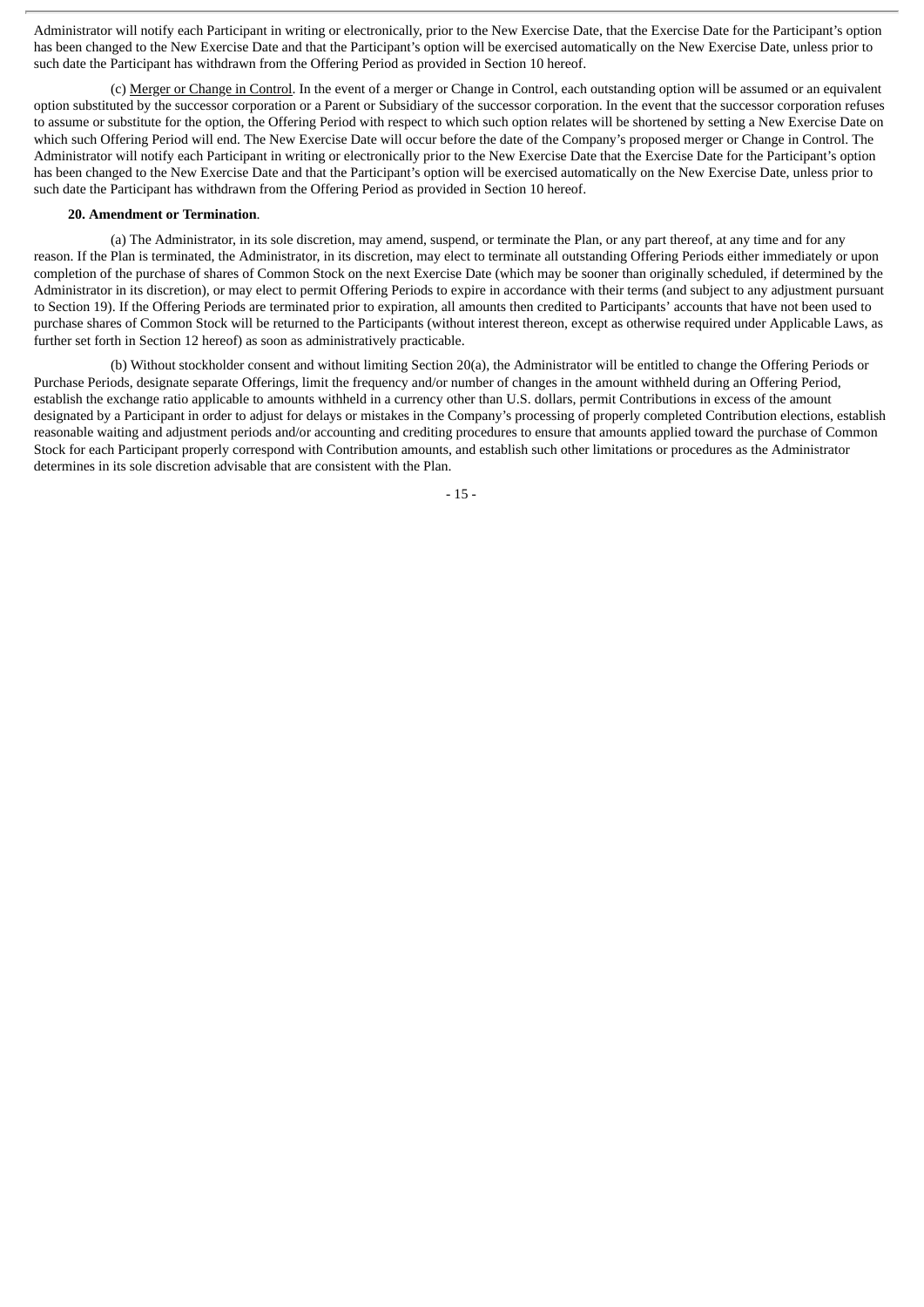(c) In the event the Administrator determines that the ongoing operation of the Plan may result in unfavorable financial accounting consequences, the Administrator may, in its discretion and, to the extent necessary or desirable, modify, amend, or terminate the Plan to reduce or eliminate such accounting consequence including, but not limited to:

(i) amending the Plan to conform with the safe harbor definition under the Financial Accounting Standards Board Accounting Standards Codification Topic 718 (or any successor thereto), including with respect to an Offering Period underway at the time;

(ii) altering the Purchase Price for any Offering Period or Purchase Period including an Offering Period or Purchase Period underway at the time of the change in Purchase Price;

(iii) shortening any Offering Period or Purchase Period by setting a New Exercise Date, including an Offering Period or Purchase Period underway at the time of the Administrator action;

(iv) reducing the maximum percentage of Compensation a Participant may elect to set aside as Contributions; and

(v) reducing the maximum number of shares of Common Stock a Participant may purchase during any Offering Period or Purchase Period.

Such modifications or amendments will not require stockholder approval or the consent of any Participant.

**21. Notices**. All notices or other communications by a Participant to the Company under or in connection with the Plan will be deemed to have been duly given when received in the form and manner specified by the Company at the location, or by the person, designated by the Company for the receipt thereof.

**22. Conditions Upon Issuance of Shares**. Shares of Common Stock will not be issued with respect to an option unless the exercise of such option and the issuance and delivery of such shares pursuant thereto will comply with all applicable provisions of law, domestic or foreign, including, without limitation, the U.S. Securities Act of 1933, as amended, the Exchange Act, the rules and regulations promulgated thereunder, and the requirements of any stock exchange upon which the shares may then be listed, and will be further subject to the approval of counsel for the Company with respect to such compliance.

As a condition to the exercise of an option, the Company may require the person exercising such option to represent and warrant at the time of any such exercise that the shares are being purchased only for investment and without any present intention to sell or distribute such shares if, in the opinion of counsel for the Company, such a representation is required by any of the aforementioned applicable provisions of law.

- 16 -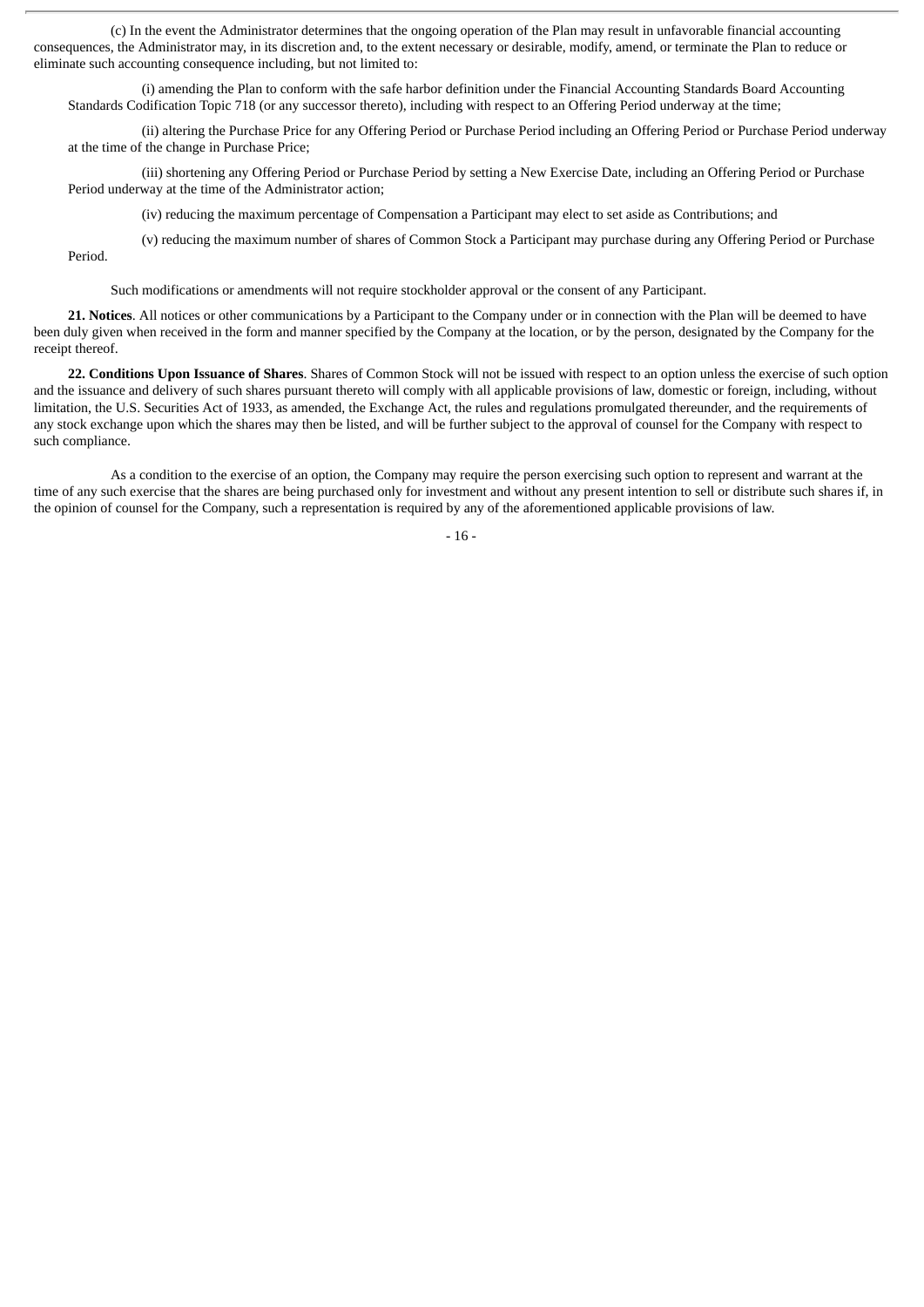**23. Code Section 409A**. The 423 Component of the Plan is exempt from the application of Code Section 409A and any ambiguities herein will be interpreted to so be exempt from Code Section 409A. In furtherance of the foregoing and notwithstanding any provision in the Plan to the contrary, if the Administrator determines that an option granted under the Plan may be subject to Code Section 409A or that any provision in the Plan would cause an option under the Plan to be subject to Code Section 409A, the Administrator may amend the terms of the Plan and/or of an outstanding option granted under the Plan, or take such other action the Administrator determines is necessary or appropriate, in each case, without the Participant's consent, to exempt any outstanding option or future option that may be granted under the Plan from or to allow any such options to comply with Code Section 409A, but only to the extent any such amendments or action by the Administrator would not violate Code Section 409A. Notwithstanding the foregoing, the Company and any Parent, Subsidiary or Affiliate will have no liability to a Participant or any other party if the option to purchase Common Stock under the Plan that is intended to be exempt from or compliant with Code Section 409A is not so exempt or compliant or for any action taken by the Administrator with respect thereto. The Company makes no representation that the option to purchase Common Stock under the Plan is compliant with Code Section 409A.

**24. Term of Plan**. The Plan will become effective upon the later to occur of (i) its adoption by the Board or (ii) the business day immediately prior to the Registration Date. It will continue in effect for a term of twenty (20) years, unless sooner terminated under Section 20.

**25. Stockholder Approval**. The Plan will be subject to approval by the stockholders of the Company within twelve (12) months after the date the Plan is adopted by the Board. Such stockholder approval will be obtained in the manner and to the degree required under Applicable Laws.

**26. Governing Law**. The Plan will be governed by, and construed in accordance with, the laws of the State of Delaware (except its choice-of-law provisions).

**27. No Right to Employment**. Participation in the Plan by a Participant will not be construed as giving a Participant the right to be retained as an employee of the Company or a Subsidiary or Affiliate of the Company, as applicable. Further, the Company or a Subsidiary or Affiliate of the Company may dismiss a Participant from employment at any time, free from any liability or any claim under the Plan.

**28. Severability**. If any provision of the Plan is or becomes or is deemed to be invalid, illegal, or unenforceable for any reason in any jurisdiction or as to any Participant, such invalidity, illegality, or unenforceability will not affect the remaining parts of the Plan, and the Plan will be construed and enforced as to such jurisdiction or Participant as if the invalid, illegal or unenforceable provision had not been included.

**29. Compliance with Applicable Laws**. The terms of this Plan are intended to comply with all Applicable Laws and will be construed accordingly.

- 17 -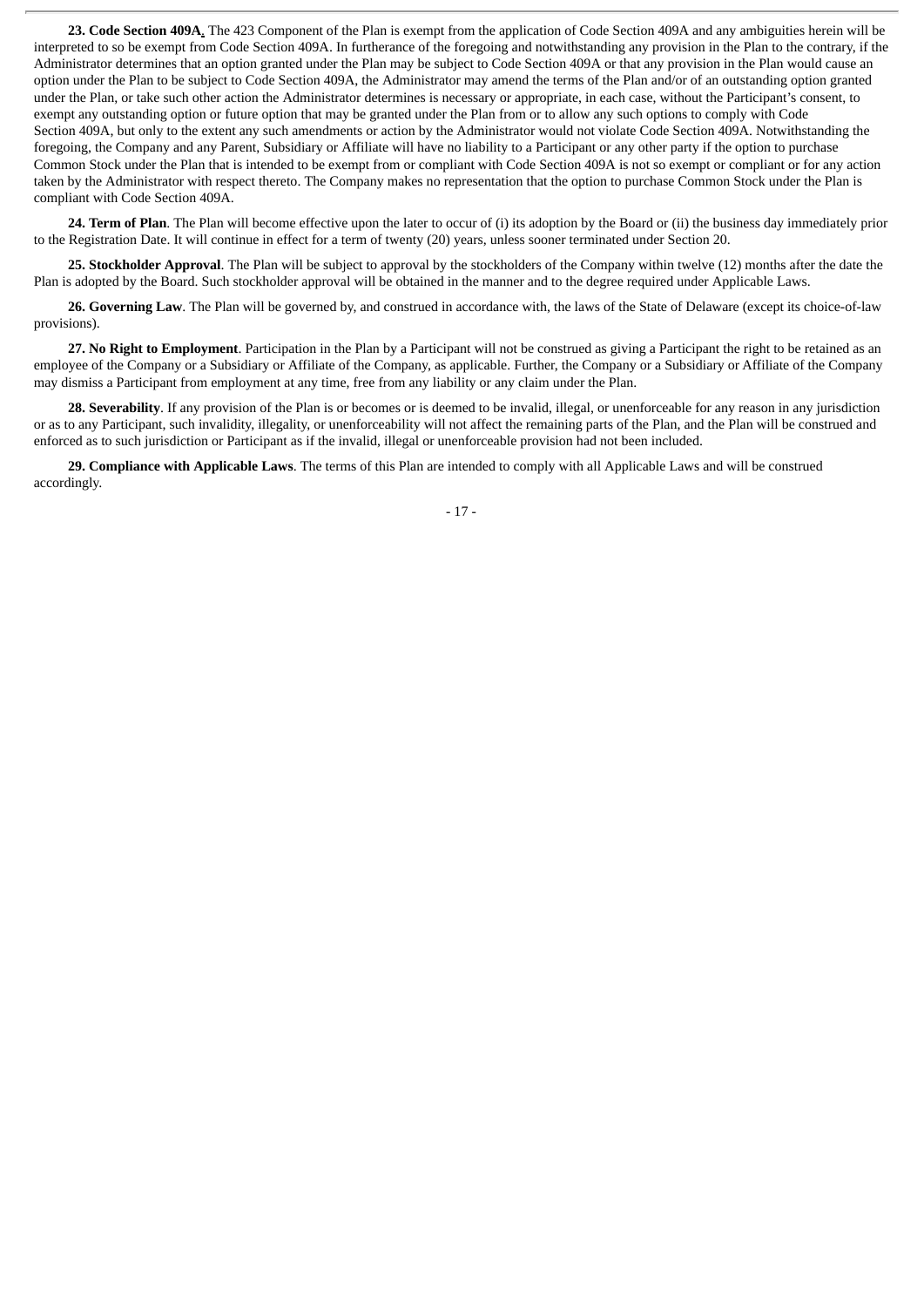**30. Automatic Transfer to Low Price Offering Period**. To the extent permitted by Applicable Laws, if the Fair Market Value on any Exercise Date in an Offering Period is lower than the Fair Market Value on the Enrollment Date of such Offering Period, then all Participants in such Offering Period automatically will be withdrawn from such Offering Period immediately after the exercise of their option on such Exercise Date and automatically re-enrolled in the immediately following Offering Period as of the first day thereof.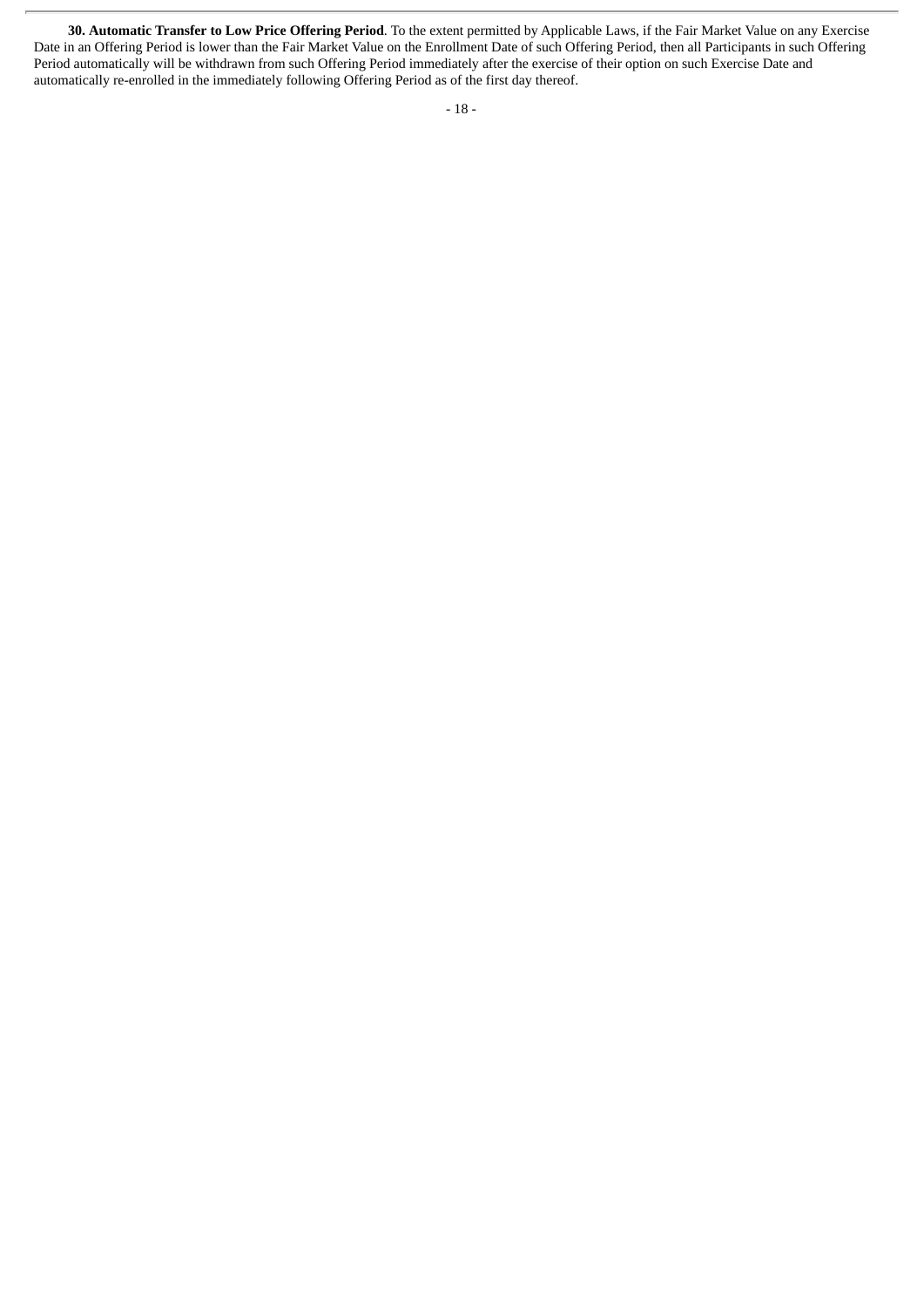#### **EXHIBIT A**

#### **UDEMY, INC.**

#### **2021 EMPLOYEE STOCK PURCHASE PLAN**

#### **SUBSCRIPTION AGREEMENT**

\_\_\_\_\_ Original Application Offering Date: \_\_\_\_\_ Change in Payroll Deduction Rate

1. \_\_\_\_\_\_\_\_\_\_\_\_\_\_\_\_\_\_\_\_ ("*Employee*") hereby elects to participate in the Udemy, Inc. 2021 Employee Stock Purchase Plan (the "*Plan*") and subscribes to purchase shares of the Company's Common Stock in accordance with this Subscription Agreement and the Plan. Unless otherwise defined herein, the terms defined in the Plan shall have the same defined meanings in this Subscription Agreement.

2. Employee hereby authorizes payroll deductions from each paycheck in the amount of  $\frac{1}{2}$ % (from zero percent (0%) to fifteen percent (15%) of his or her Compensation on each payday during the Offering Period in accordance with the Plan. (Please note that no fractional percentages are permitted.)

3. Employee understands that said payroll deductions will be accumulated for the purchase of shares of Common Stock at the applicable Purchase Price determined in accordance with the Plan. Employee understands that if he or she does not withdraw from an Offering Period, any accumulated payroll deductions will be used to automatically exercise his or her option and purchase Common Stock under the Plan.

4. Employee has received a copy of the complete Plan and its accompanying prospectus. Employee understands that his or her participation in the Plan is in all respects subject to the terms of the Plan.

5. Shares of Common Stock purchased by Employee under the Plan should be issued in the name(s) of  $(Emploveer Emploveer)$ and Spouse only).

6. If Employee is a U.S. taxpayer, Employee understands that if he or she disposes of any shares that he or she purchased under the Plan within two (2) years after the Enrollment Date (the first day of the Offering Period during which he or she purchased such shares) or one (1) year after the applicable Exercise Date, he or she will be treated for U.S. federal income tax purposes as having received ordinary income at the time of such disposition in an amount equal to the excess of the fair market value of the shares at the time such shares were purchased over the price paid for the shares. Employee hereby agrees to notify the Company in writing within thirty (30) days after the date of any disposition of such shares and to make adequate provision for U.S. federal, state, or other tax withholding obligations, if any, that arise upon the disposition of such shares. The Company may, but will not be obligated to, withhold from Employee's compensation the amount necessary to meet any applicable withholding obligation including any withholding necessary to make available to the Company any tax deductions or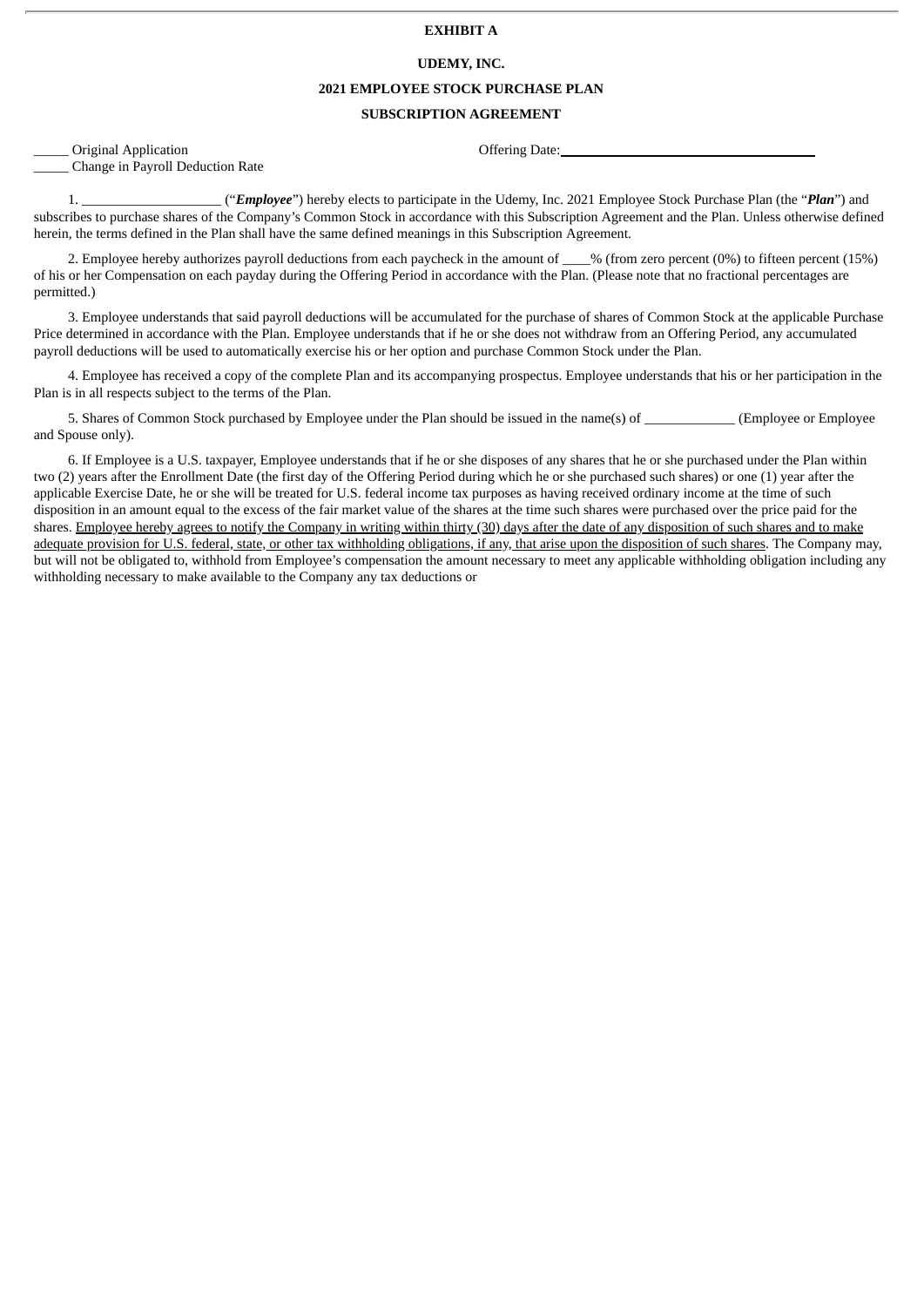benefits attributable to Employee's sale or early disposition of such shares. Employee understands that if he or she disposes of such shares at any time after the expiration of the two (2)-year and one-(1) year holding periods, he or she will be treated for U.S. federal income tax purposes as having received income only at the time of such disposition, and that such income will be taxed as ordinary income only to the extent of an amount equal to the lesser of (i) the excess of the fair market value of the shares at the time of such disposition over the purchase price paid for the shares, or (ii) fifteen percent (15%) of the fair market value of the shares on the first day of the Offering Period. The remainder of the gain, if any, recognized on such disposition will be taxed as capital gain.

7. Employee hereby agrees to be bound by the terms of the Plan. The effectiveness of this Subscription Agreement is dependent upon Employee's eligibility to participate in the Plan.

8. Notwithstanding any provisions in this Subscription Agreement, Employee understands that if Employee is working or resident in a country other than the U.S., Employee's participation in the Plan also will be subject to the additional terms and conditions set forth in Appendix A and any special terms and conditions for Employee's country set forth in Appendix A. Moreover, if Employee relocates to one of the countries included in Appendix A, the special terms and conditions for such country will apply to Employee to the extent the Company determines that the application of such terms and conditions is necessary or advisable for legal or administrative reasons. Appendix A constitutes part of this Subscription Agreement and the provisions of this Subscription Agreement govern each Appendix (to the extent not superseded or supplemented by the terms and conditions set forth in the applicable Appendix).

Employee's Social Security Number:

Employee's Address:

EMPLOYEE UNDERSTANDS THAT THIS SUBSCRIPTION AGREEMENT WILL REMAIN IN EFFECT THROUGHOUT SUCCESSIVE OFFERING PERIODS UNLESS TERMINATED BY EMPLOYEE.

| ۰, |  |
|----|--|

Signature of Employee

 $-2-$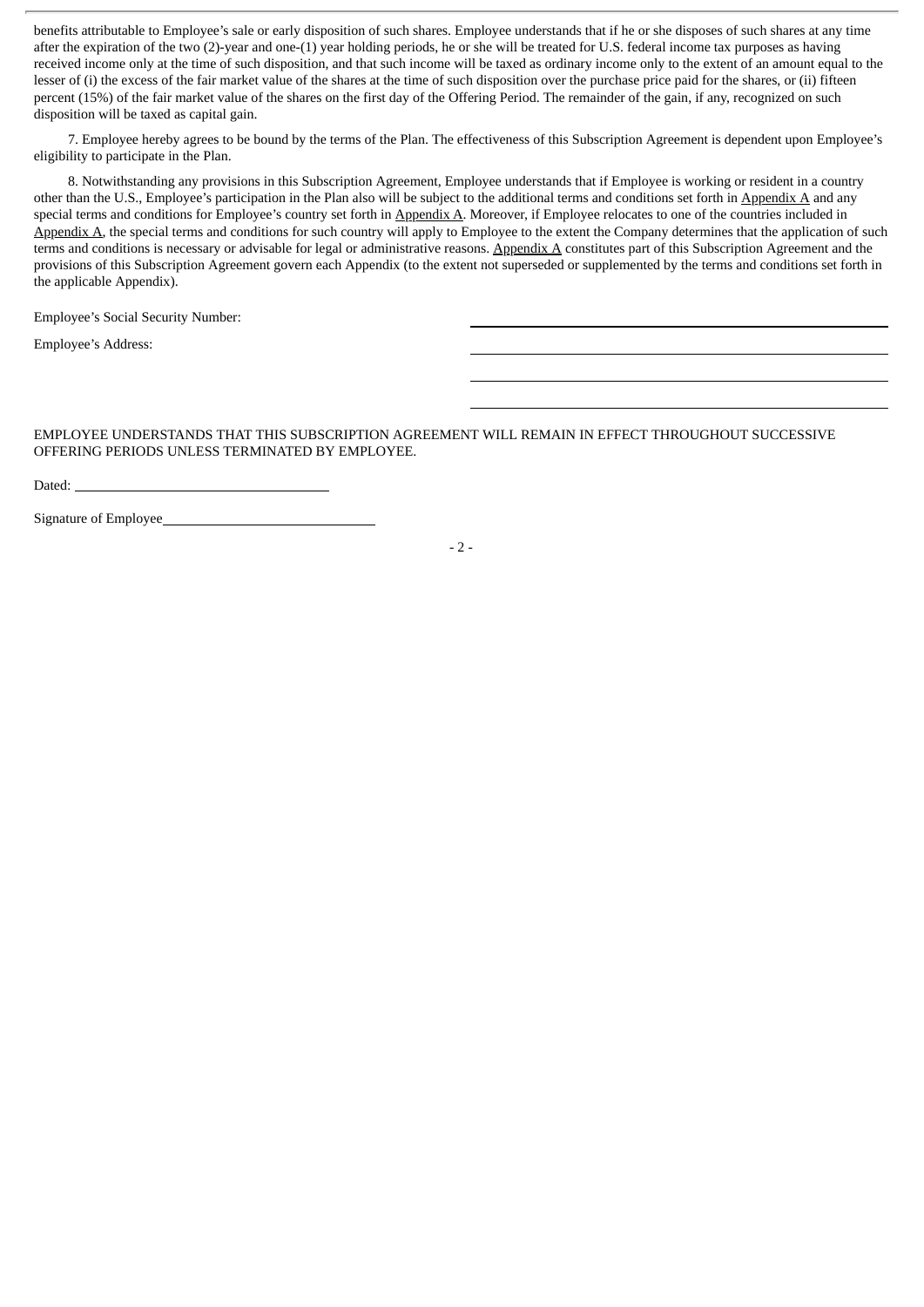#### **EXHIBIT B**

#### **UDEMY, INC.**

#### **2021 EMPLOYEE STOCK PURCHASE PLAN**

#### **NOTICE OF WITHDRAWAL**

Unless otherwise defined herein, the terms defined in the Udemy Inc. 2021 Employee Stock Purchase Plan (the "*Plan*") shall have the same defined meanings in this Notice of Withdrawal.

The undersigned Participant in the Offering Period of the Plan that began on \_\_\_\_\_\_\_\_\_\_\_\_ (the "*Offering Date*") hereby notifies the Company that he or she hereby withdraws from the Offering Period. He or she hereby directs the Company to pay to the undersigned as promptly as practicable all the payroll deductions credited to his or her account with respect to such Offering Period. The undersigned understands and agrees that his or her option for such Offering Period will be terminated automatically. The undersigned understands further that no further payroll deductions will be made for the purchase of shares in the current Offering Period and the undersigned will be eligible to participate in succeeding Offering Periods only by delivering to the Company a new Subscription Agreement.

Name and Address of Participant:

Signature:

Date: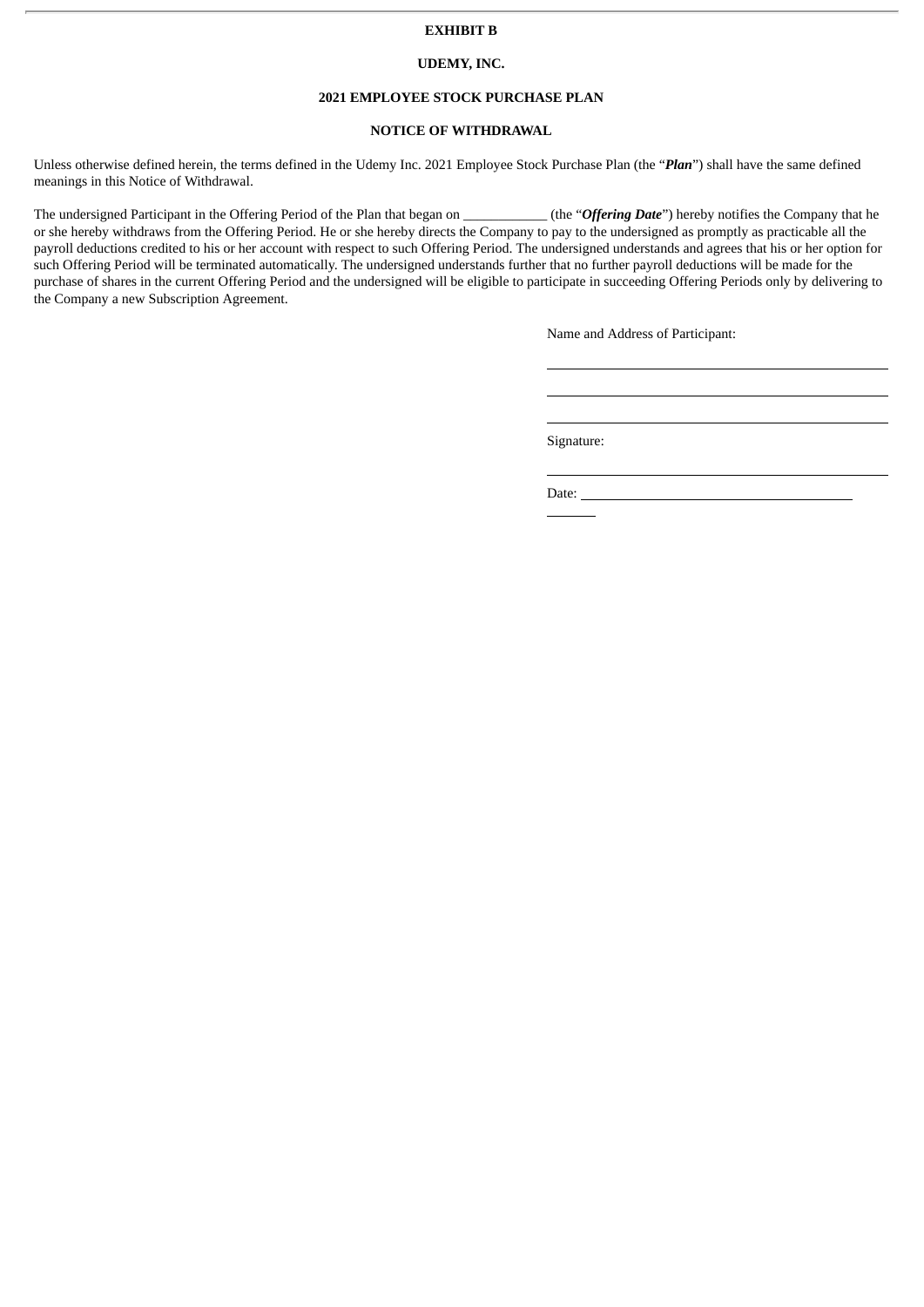#### **APPENDIX A**

#### **UDEMY, INC.**

#### **2021 EMPLOYEE STOCK PURCHASE PLAN**

#### **SUBSCRIPTION AGREEMENT**

#### **COUNTRY ADDENDUM**

#### *Terms and Conditions*

This Appendix includes (i) additional terms and conditions applicable to all Participants providing services to the Company or a Designated Company (as defined in the Plan) outside the United States, and (ii) additional terms and conditions applicable to Participants providing services to the Company or a Designated Company in the countries identified below. These terms and conditions are in addition to those set forth in the Subscription Agreement and to the extent there are any inconsistencies between these terms and conditions and those set forth in the Subscription Agreement, these terms and conditions shall prevail. Any capitalized term used in this Appendix without definition shall have the meaning ascribed to such term in the Plan or the Subscription Agreement, as applicable.

Participant understands that this Appendix includes additional terms and conditions that govern the options granted to Participant under the Plan if Participant works in one of the countries listed below. If Participant is a citizen or resident of a country other than the one in which Participant is currently working (or if Participant is considered as such for local law purposes) or if Participant transfers employment to another country after enrolling in the Plan, Participant acknowledges and agrees that the Company will, in its discretion, determine the extent to which the terms and conditions herein will be applicable to Participant.

This Appendix also includes notifications that contain information regarding securities laws, exchange controls, and certain other issues Participants should be aware with respect to participation in the Plan. The information is based on the securities, exchange control, and other laws in effect in the respective countries as of **August 2021**. Such laws are often complex and change frequently. As a result, the Company recommends that Participants not rely on the information in this Appendix as the only source of information relating to the consequences of participation in the Plan because the information included herein may be out of date at the time that Participants purchase shares of Common Stock under the Plan or subsequently sell such shares. Participants also should review the tax summary for their country which the Company will provide as a supplement to the Plan prospectus.

In addition, the information contained herein is general in nature and may not apply to a Participant's particular situation and the Company is not in a position to assure a Participant of any particular result. Accordingly, Participants are advised to seek appropriate professional advice as to how the relevant laws in their country may apply to their particular situation.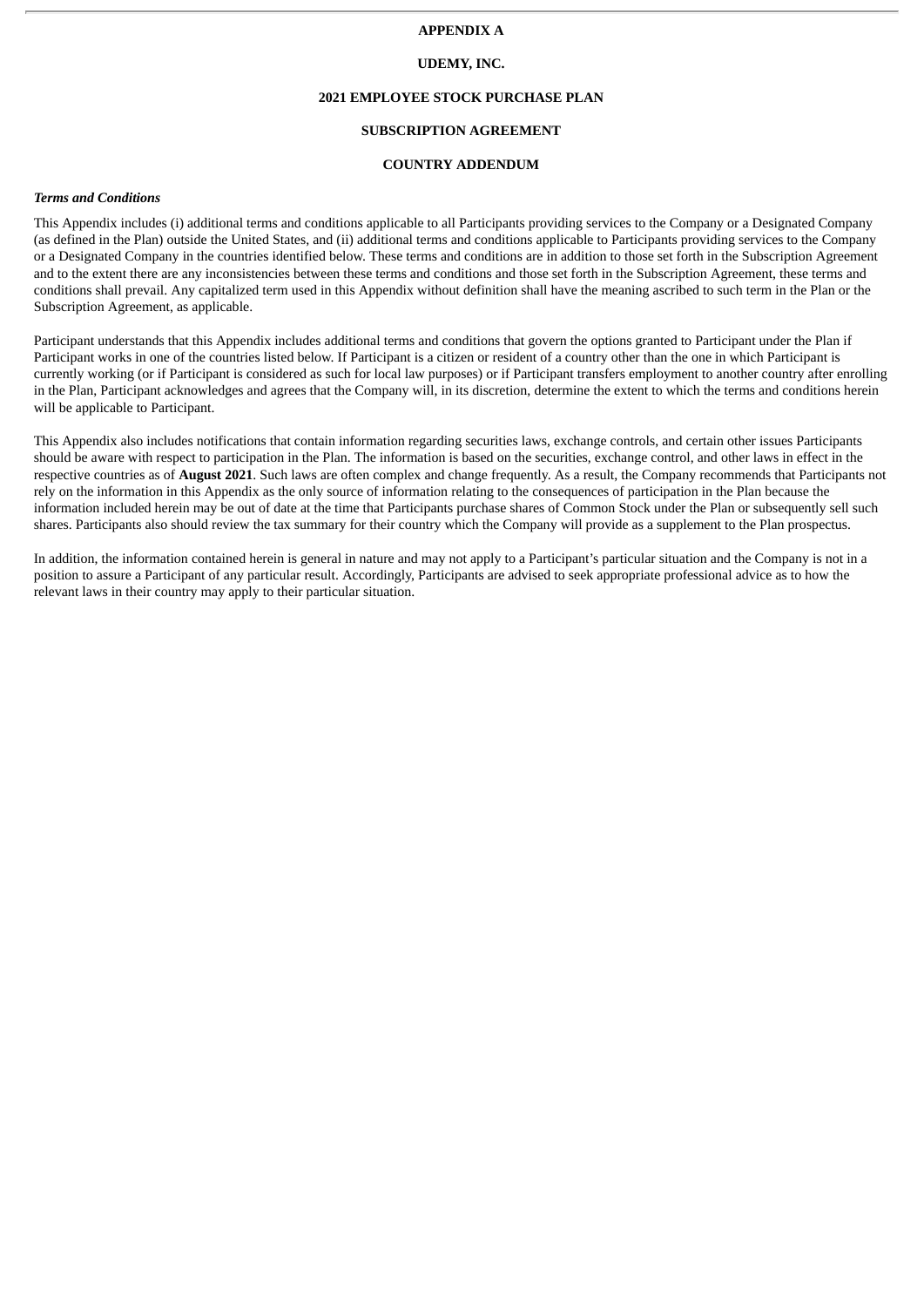Finally, if Participant is a citizen or resident of a country other than the one in which he or she is currently working (or if he or she is considered as such for local law purposes) or if he or she moves to another country after enrolling in the Plan, the information contained herein may not be applicable to such Participant.

Participant acknowledges that Participant has been advised to seek appropriate professional advice as to how the relevant laws in Participant's **country may apply to Participant's individual situation.**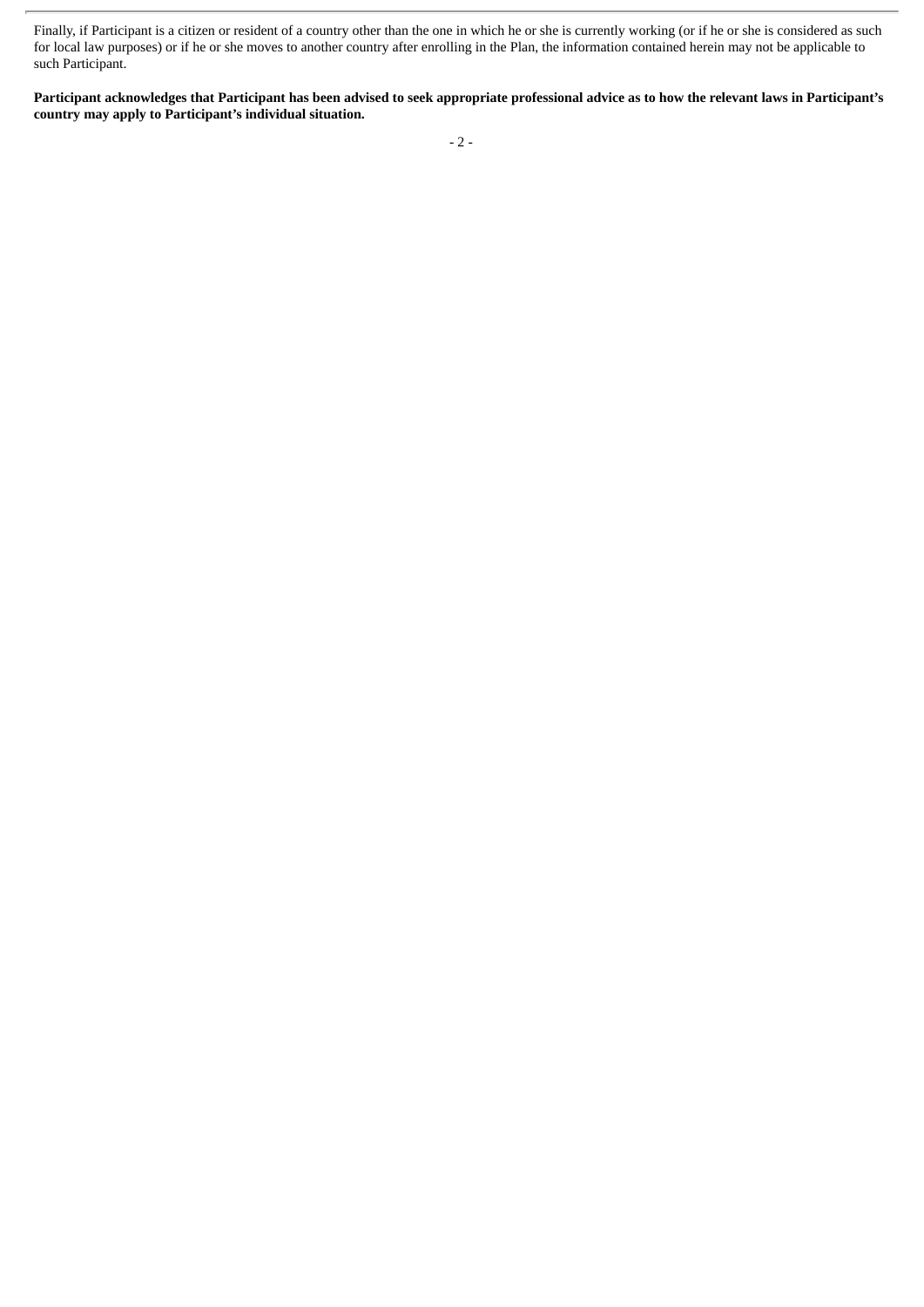#### **I. GLOBAL PROVISIONS APPLICABLE TO PARTICIPANTS IN ALL COUNTRIES OTHER THAN THE UNITED STATES**

1. Foreign Exchange Considerations. Participant understands and agrees that, if Participant's Contributions under the Plan are made in any currency other than U.S. dollars, such Contributions will be converted to U.S. dollars on or prior to the Exercise Date using a prevailing exchange rate in effect at the time such conversion is performed, as determined by the Administrator. Participant understands and agrees that neither the Company nor any Affiliate, Parent, or Subsidiary shall be liable for any foreign exchange rate fluctuation between Participant's local currency and the U.S. dollar that may affect the value of the options granted to Participant under the Plan, or of any amounts due to Participant under the Plan or as a result of the subsequent sale of any shares of Common Stock acquired under the Plan. Participant agrees and acknowledges that Participant will bear any and all risk associated with the exchange or fluctuation of currency associated with Participant's participation in the Plan.

Furthermore, Participant acknowledges and agrees that Participant may be responsible for reporting inbound transactions or fund transfers that exceed a certain amount. Participant is aware that Participant is advised to seek appropriate professional advice as to how the exchange control regulations apply to Participant's participation in the Plan and Participant's specific situation; understanding that the relevant laws and regulations can change frequently and occasionally on a retroactive basis.

2. Tax Withholding Considerations. Participant acknowledges and agrees that, regardless of any action taken by the Company or any Affiliate, Parent, or Subsidiary with respect to any or all income tax, social security, social insurances, national insurance contributions, social insurance contributions, payroll tax, fringe benefit, or other tax-related items related to Participant's participation in the Plan and legally applicable to Participant including, without limitation, in connection with the grant of the options, the purchase or sale of shares of Common Stock acquired under the Plan and/or the receipt of any dividends on such shares ("*Tax-Related Items*"), the ultimate liability for all Tax-Related Items is and remains Participant's responsibility and may exceed the amount actually withheld by the Company or any Affiliate, Parent, or Subsidiary. Furthermore, Participant acknowledges that the Company and/or any Affiliate, Parent, or Subsidiary (a) make no representations or undertakings regarding the treatment of any Tax-Related Items in connection with any aspect of the options or other benefits under the Plan and (b) do not commit to and are under no obligation to structure the terms of the grant of options, other benefits or any aspect of Participant's participation in the Plan to reduce or eliminate Participant's liability for Tax-Related Items or achieve any particular tax result. Further, if Participant becomes subject to tax in more than one jurisdiction, or change Participant's jurisdiction of primary residence or employment between the start of an Offering Period and the date of any relevant taxable or tax withholding event, as applicable, Participant acknowledges that the Company and/or any Affiliate, Parent, or Subsidiary (or former employer, as applicable) may be required to withhold or account for Tax-Related Items in more than one jurisdiction.

- 3 -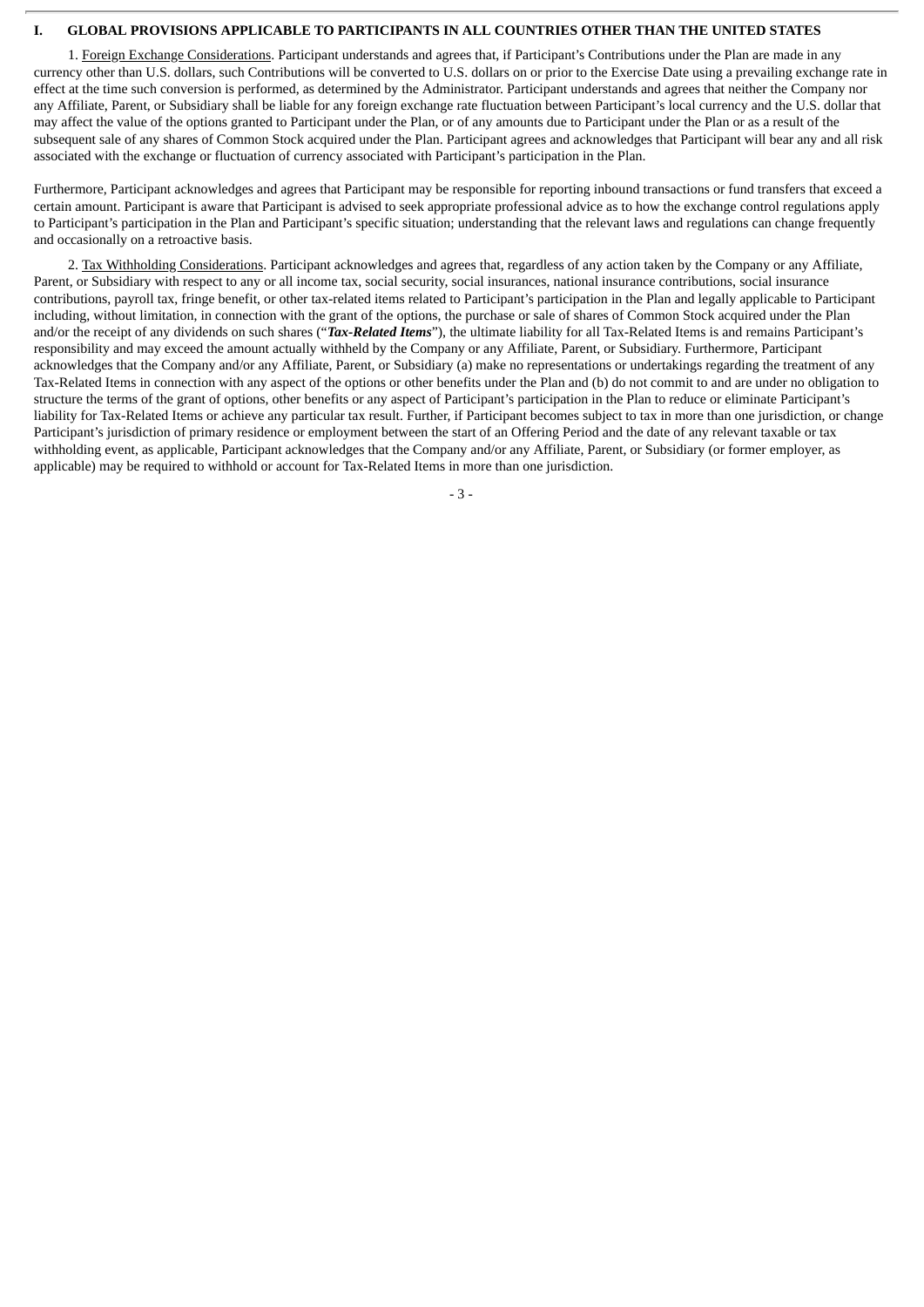Prior to the purchase of shares of Common Stock under the Plan or any other relevant taxable or tax withholding event, as applicable, Participant agrees to make adequate arrangements satisfactory to the Company and/or any Affiliate, Parent, or Subsidiary to satisfy all Tax-Related Items. In this regard, Participant authorizes the Company and/or any Affiliate, Parent or Subsidiary, or their respective agents, at their discretion, to satisfy the withholding obligations with regard to all Tax-Related Items by one or a combination of the following: (i) withholding from Participant's wages or other compensation paid to Participant, (ii) withholding of shares of Common Stock otherwise issuable under the Plan and having an aggregate fair market value on the date of delivery sufficient to meet the withholding obligation, as determined by the Company in its sole discretion, or (iii) withholding from proceeds of the sale of the shares of Common Stock purchased under the Plan either through a voluntary sale or through a mandatory sale arranged by the Company (on Participant's behalf pursuant to this authorization). Depending on the withholding method, the Company may withhold or account for Tax-Related Items by considering applicable maximum applicable withholding rates, in which case Participant will receive a refund of any overwithheld amount in cash and will have no entitlement to the Common Stock equivalent.

Finally, Participant agrees to pay to the Company or applicable Affiliate, Parent, or Subsidiary any amount of Tax-Related Items that the Company or Affiliate, Parent, or Subsidiary may be required to withhold as a result of Participant's participation in the Plan that cannot be satisfied by the means previously described. The Company may refuse to purchase shares of Common Stock under the Plan on Participant's behalf and/or refuse to issue or deliver the shares or the proceeds of the sale of shares if Participant fails to comply with Participant's obligations in connection with the Tax-Related Items.

3. Additional Participant Acknowledgements. By electing to participate in the Plan, Participant acknowledges, understands, and agrees that: (a) the Plan is established voluntarily by the Company, it is discretionary in nature and it may be modified, amended, suspended or terminated by the Company at any time, to the extent provided for in the Plan;

(b) all decisions with respect to future grants of options under the Plan, if any, will be at the sole discretion of the Company;

(c) the grant of the options under the Plan shall not create a right to employment or be interpreted as forming an employment or service contract with the Company, or any Affiliate, Parent, Subsidiary of the Company, and shall not interfere with the ability of the Company or any Affiliate, Parent or Subsidiary, as applicable, to terminate Participant's employment;

(d) Participant is voluntarily participating in the Plan;

(e) the options granted under the Plan and the shares of Common Stock underlying such options, and the income and value of same, are not intended to replace any pension rights or compensation;

 $-4-$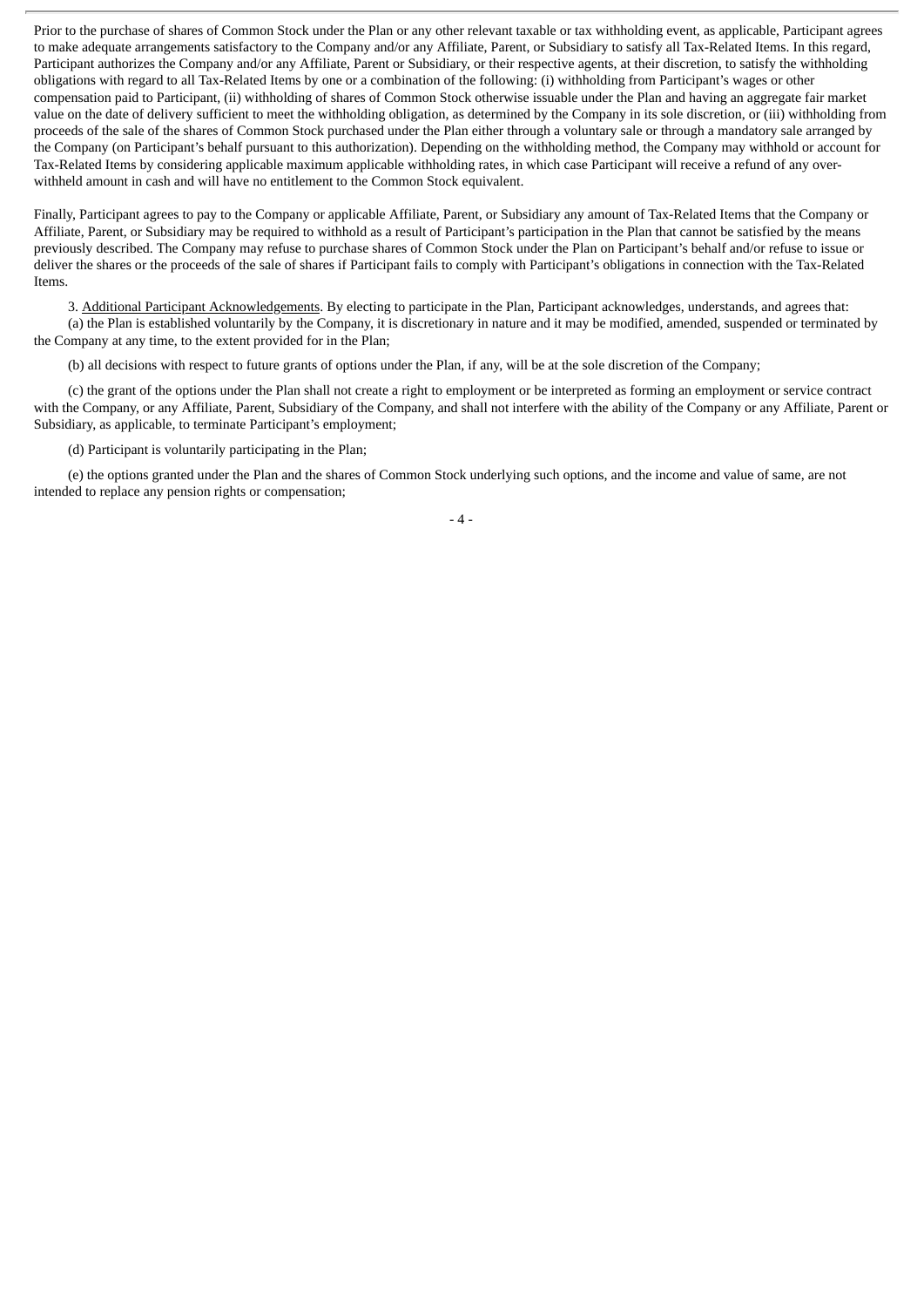(f) the options granted under the Plan and the purchase of shares of Common Stock underlying such options, and the income and value of same, are not part of Participant's normal or expected compensation for any purpose, including, but not limited to, calculating any severance, resignation, termination, redundancy, dismissal, end-of-service payments, bonuses, long-service awards, pension or retirement benefits or similar payments;

(g) the future value of the shares of Common Stock underlying the options granted under the Plan is unknown, indeterminable and cannot be predicted with certainty, and may be greater or less than the value of shares of Common Stock on the date hereof, the date of Participant's contributions to the Plan, and/or the dates of any applicable purchases of shares under the Plan;

(h) the shares of Common Stock that Participant acquires under the Plan may increase or decrease in value, even below the Purchase Price;

(i) no claim or entitlement to compensation or damages shall arise from the forfeiture of all or any portion of the options granted to Participant under the Plan as a result of the termination of Participant's status as an Eligible Employee (for any reason whatsoever, and whether or not later found to be invalid or in breach of employment laws in the jurisdiction where Participant is employed or the terms of Participant's employment agreement, if any) and, in consideration of the grant of the options under the Plan to which Participant is otherwise not entitled, Participant irrevocably agrees (i) never to institute a claim against the Company, or any Affiliate, Parent, or Subsidiary, (ii) to waive Participant's ability, if any, to bring such claim, and (iii) to release the Company, any Affiliate, Parent or Subsidiary from any such claim that may arise; if, notwithstanding the foregoing, any such claim is allowed by a court of competent jurisdiction, Participant shall be deemed irrevocably to have agreed to not to pursue such claim and agree to execute any and all documents necessary to request dismissal or withdrawal of such claim;

(j) in the event of the termination of Participant's status as an Eligible Employee (for any reason whatsoever, whether or not later found to be invalid or in breach of employment laws in the jurisdiction where Participant is employed or the terms of Participant's employment agreement, if any), Participant's right to participate in the Plan and all or any portion of the option granted to Participant under the Plan, if any, will terminate effective as of the date that Participant is no longer actively employed by the Company or a Designated Company, and, in any event, will not be extended by any notice period mandated under the employment laws in the jurisdiction in which Participant is employed or the terms of Participant's employment agreement, if any (*e.g.*, active employment would not include a period of "garden leave" or similar period pursuant to the employment laws in the jurisdiction in which Participant is employed or the terms of Participant's employment agreement, if any); the Company shall have the exclusive discretion to determine when Participant is no longer actively employed for purposes of Participant's participation in the Plan (including whether Participant may still be considered to be actively employed while on a leave of absence);

- 5 -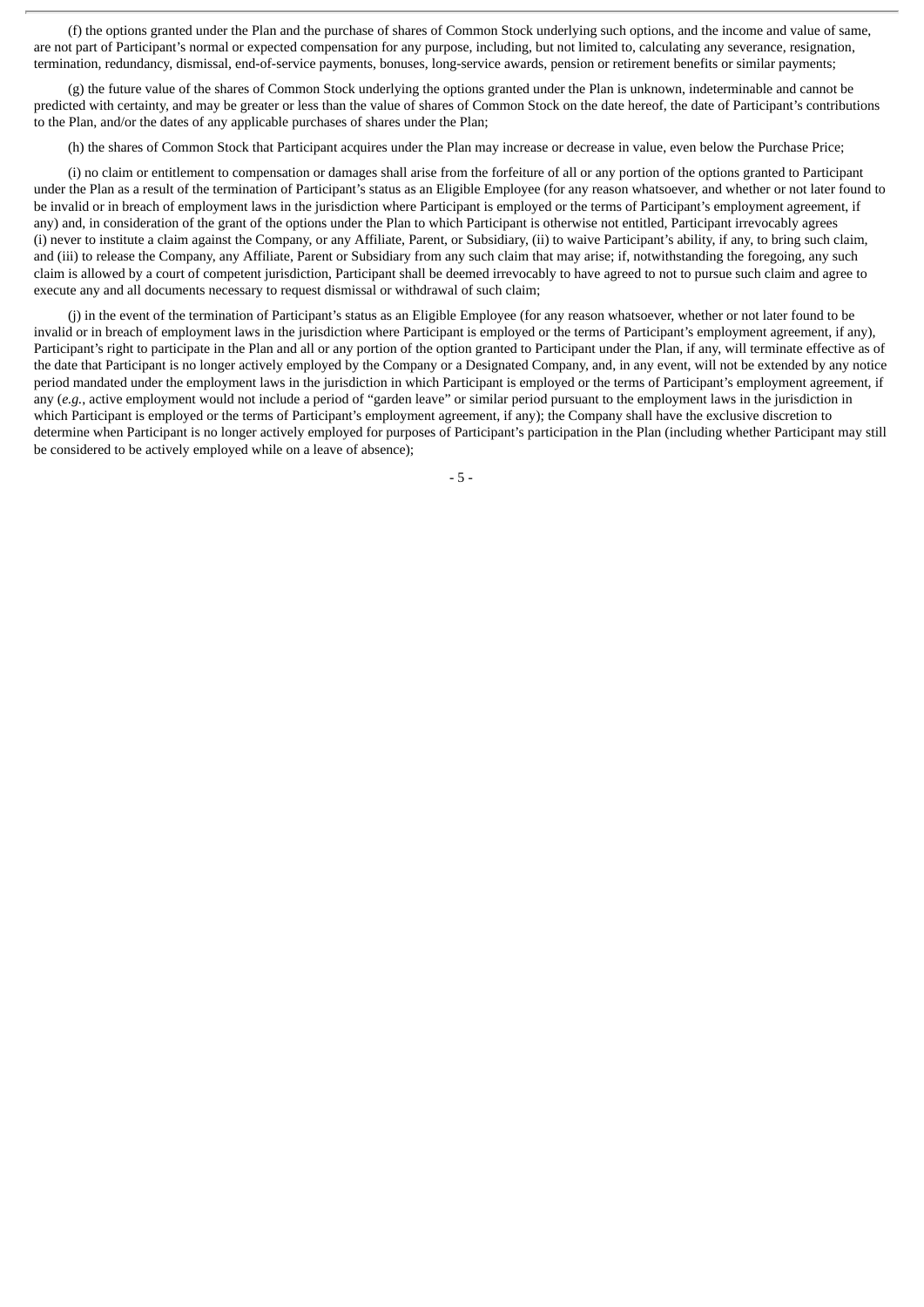(k) in the event Participant is not an employee of the Company (as opposed to Participant's local employer), Participant understands and agrees that neither the offer to participate in the Plan, nor Participant's participation in the Plan, will be interpreted to form an employment relationship with the Company, and furthermore, nothing in the Plan, the Subscription Agreement nor Participant's participation in the Plan will be interpreted to form an employment contract with the Company; and

(l) the grant of the options under the Plan and the benefits evidenced by the Subscription Agreement do not create any entitlement not otherwise specifically provided for in the Plan, or provided by the Company in its discretion, to have such rights or benefits transferred to, or assumed by, another company nor to be exchanged, cashed out or substituted for, in connection with a sale of substantially all of the Company's assets or a merger of the Company in which the Company is not the surviving corporation.

4. Data Privacy. Participant understands that the Company and/or any Designated Company may collect, where permissible under applicable law certain personal information about Participant, including, but not limited to, Participant's name, home address and telephone number, date of birth, social insurance number or other identification number, salary, nationality, job title, any shares of Common Stock or directorships held in the Company, details of all options granted under the Plan or any other entitlement to shares of Common Stock awarded, canceled, exercised, vested, unvested or outstanding in Participant's favor ("Data"), for the exclusive purpose of implementing, administering and managing the Plan. Participant understands that the Company may transfer Participant's Data to the United States, which may have different, including less stringent, data protection laws than the laws in Participant's country. Participant understands that the Company will transfer Participant's Data to its designated broker, E\*Trade, or such other stock plan service provider as may be selected by the Company in the future, which is assisting the Company with the implementation, administration, and management of the Plan. Participant understands that the recipients of the Data may be located in the United States or elsewhere, and that a recipient's country of operation (e.g., the United States) may have different, including less stringent, data privacy laws that Participant's jurisdiction does not consider to be equivalent to the protections in Participant's country. Participant understands that Participant may request a list with the names and addresses of any potential recipients of the Data by contacting Participant's local human resources representative. Participant authorizes the Company, the Company's designated broker and any other possible recipients which may assist the Company with implementing, administering, and managing the Plan to receive, possess, use, retain and transfer the Data, in electronic or other form, for the sole purpose of implementing, administering and managing Participant's participation in the Plan. Participant understands that Data will be held only as long as is necessary to implement, administer and manage Participant's participation in the Plan. Participant understands that that Participant may, at any time, view Data, request additional information about the storage and processing of Data, require any necessary amendments to Data or refuse or withdraw the consents herein, in any case without cost, by contacting in writing Participant's local human resources representative. Further, Participant understands that Participant is providing the consents herein on a purely

- 6 -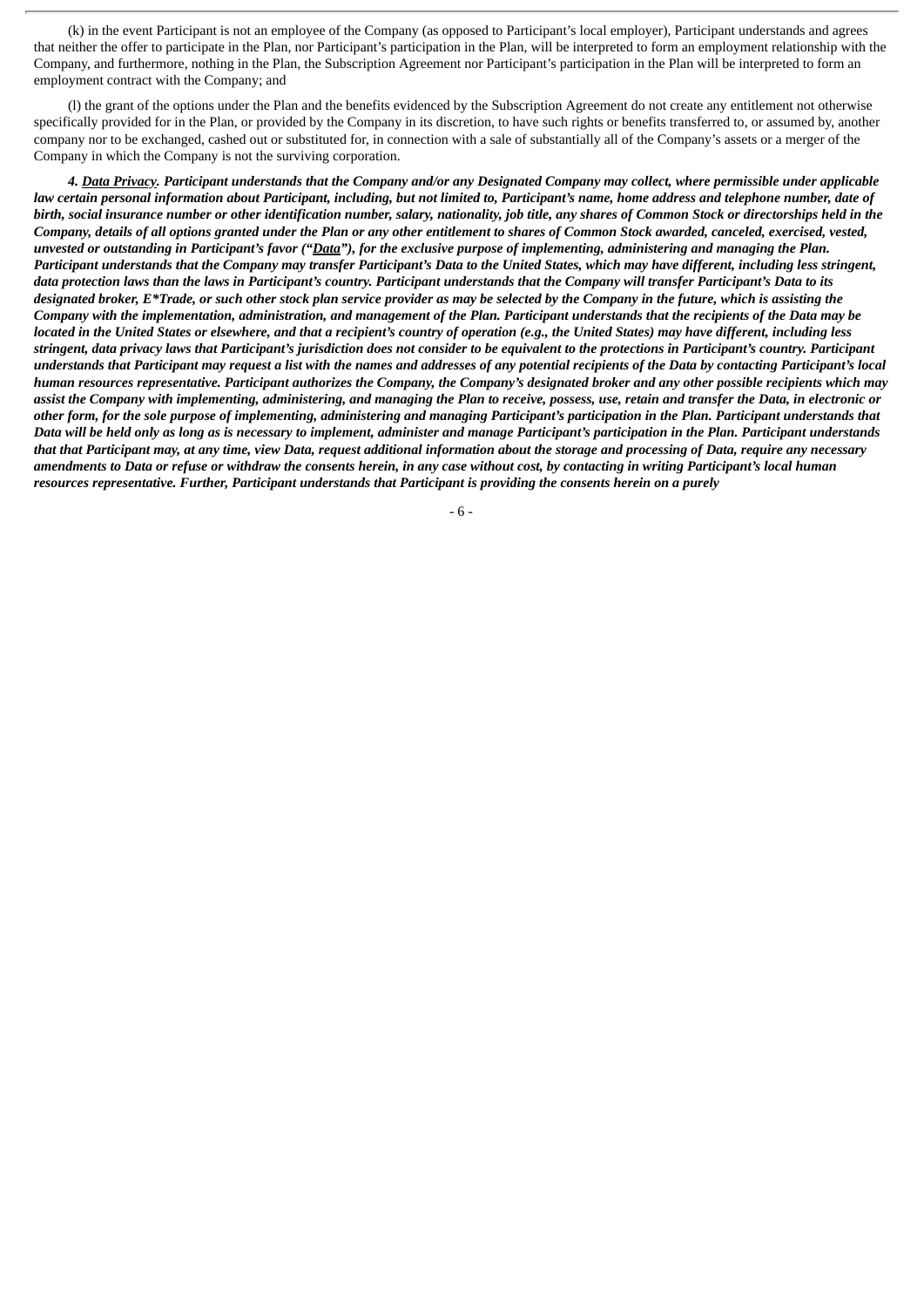voluntary basis. If Participant does not consent, or if Participant later seeks to revoke Participant's consent, Participant's employment status or career with the Company or any Designated Company will not be adversely affected; the only consequence of refusing or withdrawing Participant's consent is that the Company would not be able to grant Participant options under the Plan or other equity awards, or administer or maintain such awards. Therefore, Participant understands that refusing or withdrawing Participant's consent may affect Participant's ability to participate in the Plan. For more information on the consequences of Participant's refusal to consent or withdrawal of consent, Participant understands that *Participant may contact Participant's local human resources representative.*

Participant hereby explicitly and unambiquously consents to the collection, use, and transfer, in electronic or other form, of Participant's personal data as described herein and any other Plan materials by and amona, as applicable, the Company or Affiliate, Parent, or Subsidiary of the Company for the exclusive purpose of implementing, administering, and managing Participant's participation in the Plan. Participant understands that Participant's consent will be sought and obtained for any processing or transfer of Participant's data for any purpose other than as described herein *and any other plan materials.*

5. Recommendation Regarding External Advice. Participant understands and agrees that none of the Company, Affiliates, Parents, and Subsidiaries are providing any tax, legal or financial advice, nor is the Company or any Affiliate, Parent, or Subsidiary making any recommendations or assessments regarding Participant's participation in the Plan, or Participant's acquisition or sale of the underlying shares of Common Stock, or any subsequent disposal or retention of such shares of Common Stock. Participant understands that Participant is hereby advised to consult with Participant's own personal tax, legal, and financial advisors regarding Participant's participation in the Plan before taking any action related to the Plan.

6. Translated Documents. If Participant has received the Subscription Agreement or any other document related to the Plan translated into a language other than English, Participant understands that such translated documents were provided for convenience only, and that if the meaning of the translated version is different than the English version, the English version will control*.*

- 7 -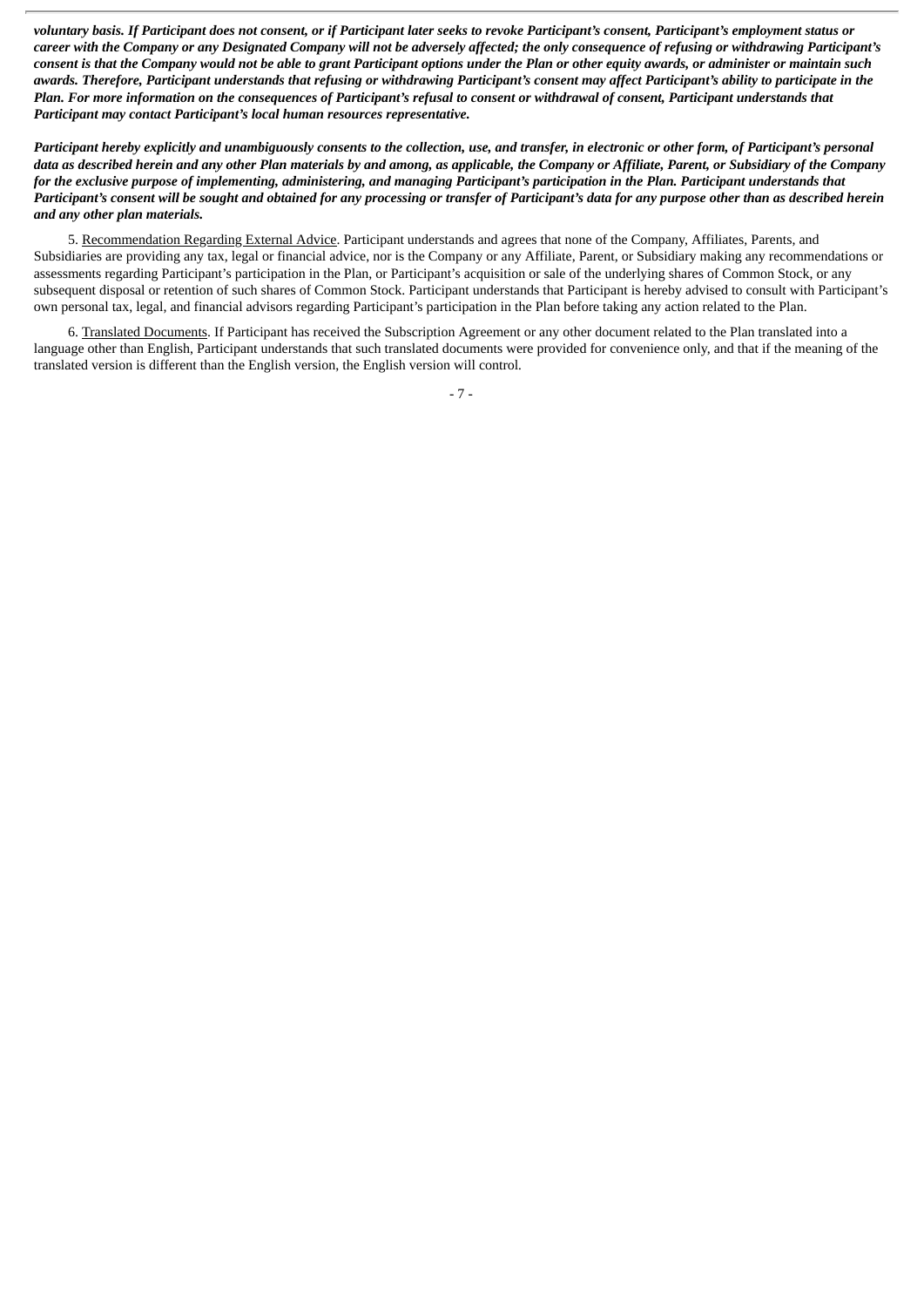#### **II. GLOBAL PROVISIONS APPLICABLE TO PARTICIPANTS IN ALL COUNTRIES OTHER THAN THE UNITED STATES**

#### **Australia**

General Advice Only. Any advice given by the Company or its affiliates, Parent, or Subsidiaries in relation to participation in the Plan does not take into account the objectives, financial situation, and needs of Participants in Australia ("*Australian Participants*"). Australian Participants should consider obtaining their own financial product advice from an independent person who is licensed by the Australian Securities & Investments Commission ("*ASIC*") to give such advice.

Acquisition Price. The acquisition price payable by Australian Participants to purchase Common Stock under the Plan is an amount equal to eighty-five percent (85%) of the Fair Market Value of a share of Common Stock on the Enrollment Date or on the Exercise Date, whichever is lower.

Risks of Acquiring Shares. Investing in stock involves risk and the value of the options can rise and fall with any rise or fall with the value of the Common Stock. Any advice given by the Company in relation to the option does not take into account the personal objectives, financial situation, and needs of the Australian Participants. Before enrolling in the Plan and purchasing Common Stock, Australian Participants should satisfy themselves that they have a sufficient understanding of risks of acquiring and holding shares of Common Stock, and should consider whether the Common Stock is a suitable investment, considering the Australian Participants' own investment objectives, financial circumstances, and taxation position. Accordingly, Australian Participants should consider obtaining their own financial advice by a financial advisor (licensed by ASIC to give such advice) regarding the merits of the offer in respect of the Australian Participants own circumstances.

In addition, there is no assurance that the Company will pay dividends or that such payments will remain constant or increase. Payment of future dividends, if any, and the timing and amount of any dividends the Company determines to pay, are at the discretion of the Company's Board.

Market Price in Australian Dollars. An Australian Participant could, from time to time, ascertain the market price of the Common Stock by obtaining that price from the Company website or The Wall Street Journal, and multiplying that price by a published exchange rate to convert U.S. Dollars into Australian Dollars.

Deferral of Tax Payable. Subdivision 83A-C of the *Income Tax Assessment Act 1997* (Cth) applies to all options granted under this Subscription Agreement to Australian Participants.

Data Privacy. Participant acknowledges and agrees that if the Company or its Affiliates, Parent, and Subsidiaries discloses any personal information about Participant to a recipient outside of Australia then the Company, and its Affiliates, Parent, and Subsidiaries will not be required by law to take steps to ensure that the recipient complied with the Australian Privacy Principles or responsible for any breaches of the Australian Privacy Principles by the recipient in respect of that information. Participant consents to personal information collected by the Company, its Affiliates, Parent, and Subsidiaries about Participant under this Subscription Agreement being disclosed to recipients outside of Australia.

Exchange Control Information. Participant understands that Participant may have exchange control reporting obligations in connection with transfers that exceed A\$10,000. The bank handling the transaction will generally complete the reporting requirements.

- 8 -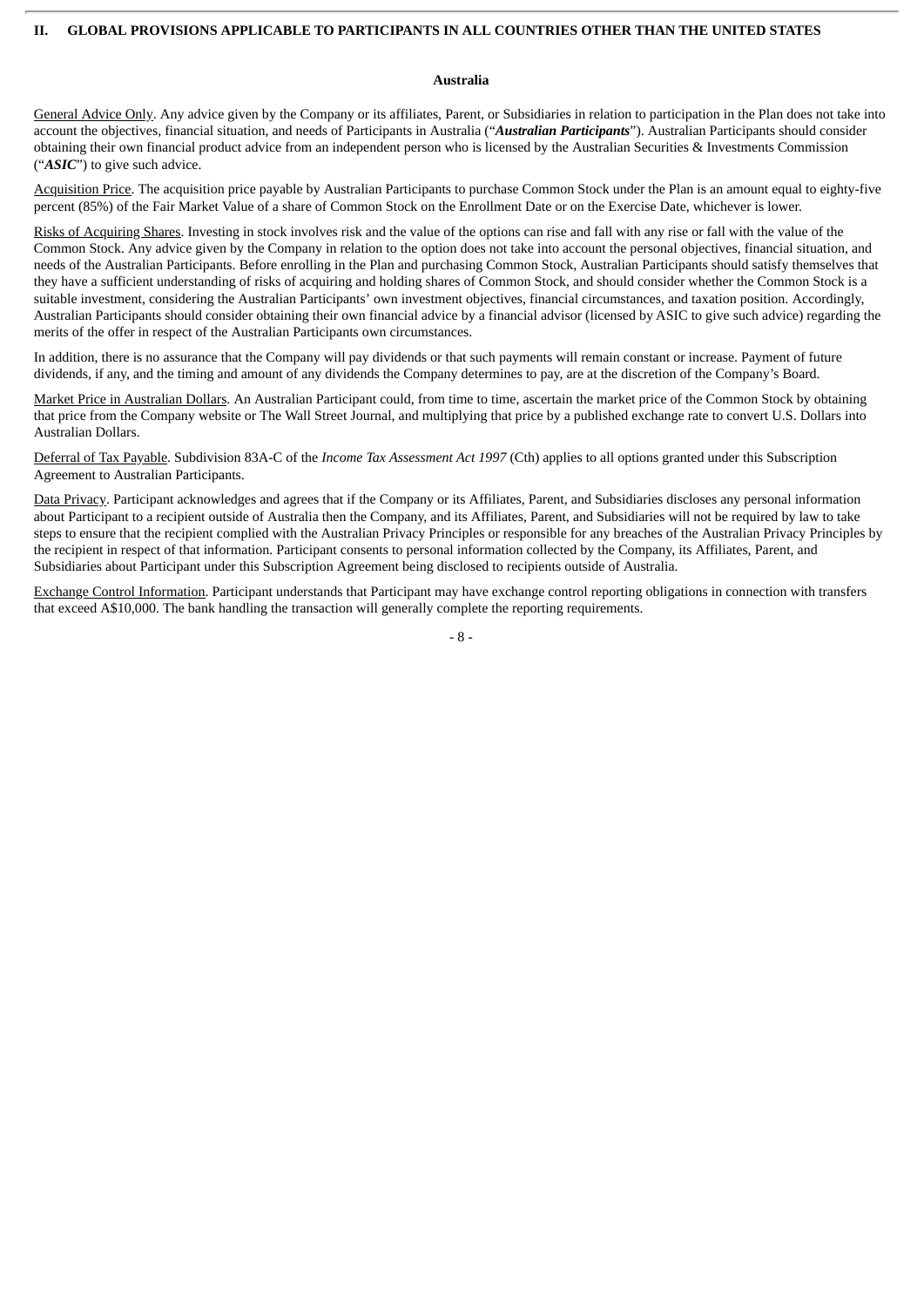#### **Brazil**

Exchange Control Information. When transferring amounts resulting from the sale of shares of stock to Brazil, such funds must be transferred by wire and declared as such through the foreign exchange closing operations of the Participant's preferred financial institution in Brazil. The amounts received from abroad also must, subsequently, be declared by the Participant for tax purposes. By participating in the Plan, Participant understands that Participant is generally required to make an annual report of shares held outside Brazil to the tax authorities and the Central Bank if such holdings exceed a specified limit (typically US\$100,000).

#### **India**

Foreign Assets Reporting Information. Participant understands that Participant must declare foreign bank accounts and any foreign financial assets (including Common Stock purchased pursuant to the Plan held outside India) in Participant's annual tax return. Participant further understands that it is Participant's responsibility to comply with this reporting obligation and Participant should consult with his or her personal tax advisor in this regard. Indian residents should consult with their personal tax advisor to determine their personal reporting obligations.

Exchange Control Information. Participant understands that Participant must repatriate any proceeds from the sale of Common Stock acquired under the Plan or the receipt of any dividends to India within 90 days of receipt and convert such amounts to local currency within 180 days of receipt. Participant further understands that Participant must obtain a foreign inward remittance certificate ("*FIRC*") from the bank where Participant deposits the foreign currency and maintain the FIRC as evidence of the repatriation of funds in the event the Reserve Bank of India or Participant's employer requests proof of repatriation.

- 9 -